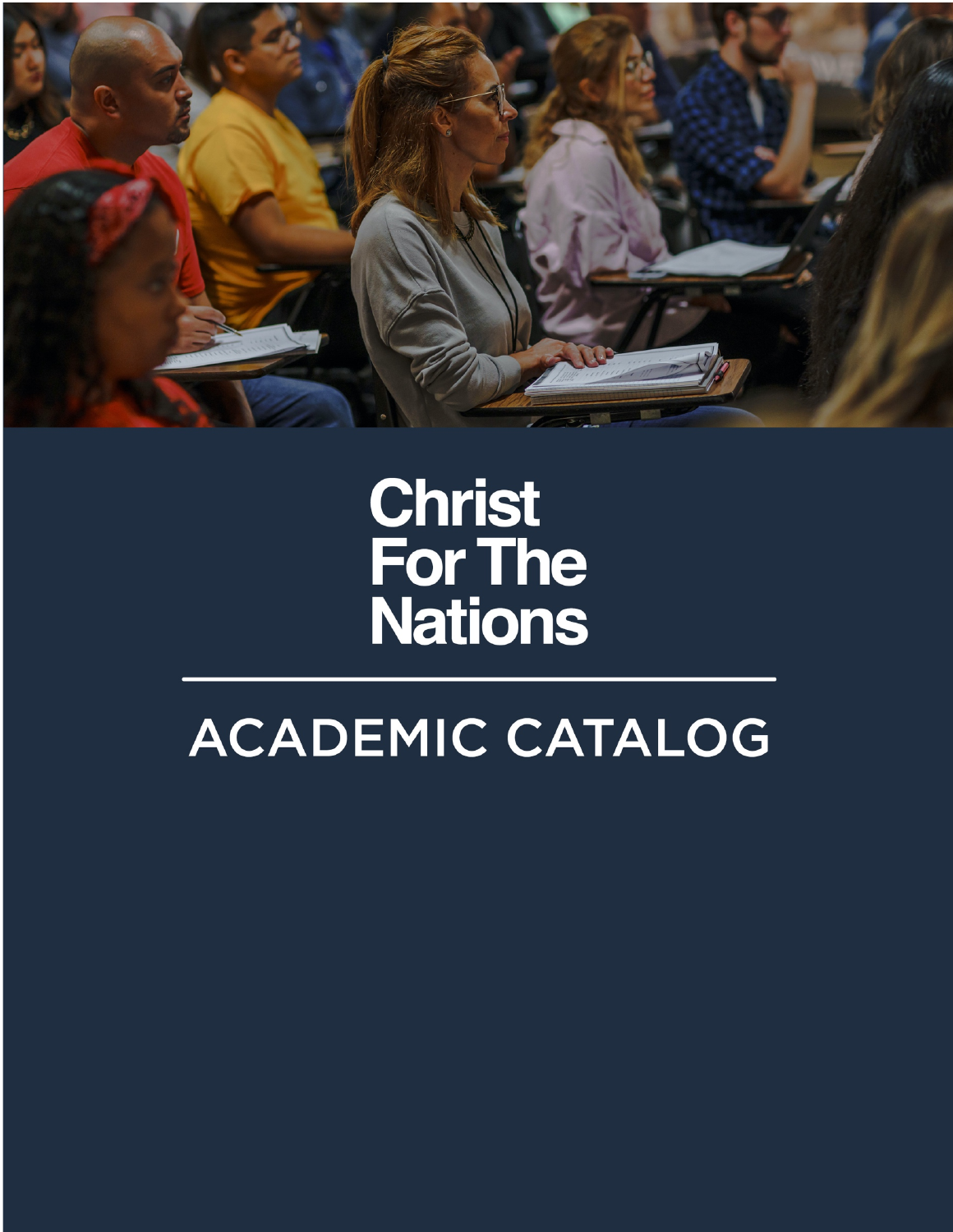#### **Table of Contents**

| Message from the President      |   |
|---------------------------------|---|
| Introduction to the Institute   | 4 |
| History                         | 4 |
| <b>Mission Statement</b>        | 4 |
| Core Values                     | 4 |
| <b>Institutional Objectives</b> | 4 |
| <b>Statement of Belief</b>      | 4 |
| Memberships                     | 5 |
| Accreditation                   | 5 |
| <b>Articulation Agreements</b>  | 5 |
| <b>Academic Policies</b>        | 6 |
| <b>Standards of CFNI</b>        | 6 |
| Academic Integrity              | 7 |

- Appeals 7
- Privacy Policy **7** Attendance 7
- Credit Transfer 8
- Grading System 8
- Grade Changes 8
- Exams & Make-Up Work 8
- Add/Drop 9 Withdrawal 9
- Student Records 9
- Access to Student Records **9**
- Change of Name or Address 11
- Official Communications 11
- Transcript Credits 11
- Grade Point Average 11 Repetition of Courses 11
- Audit Grades and Policy 12 Grade Reports 12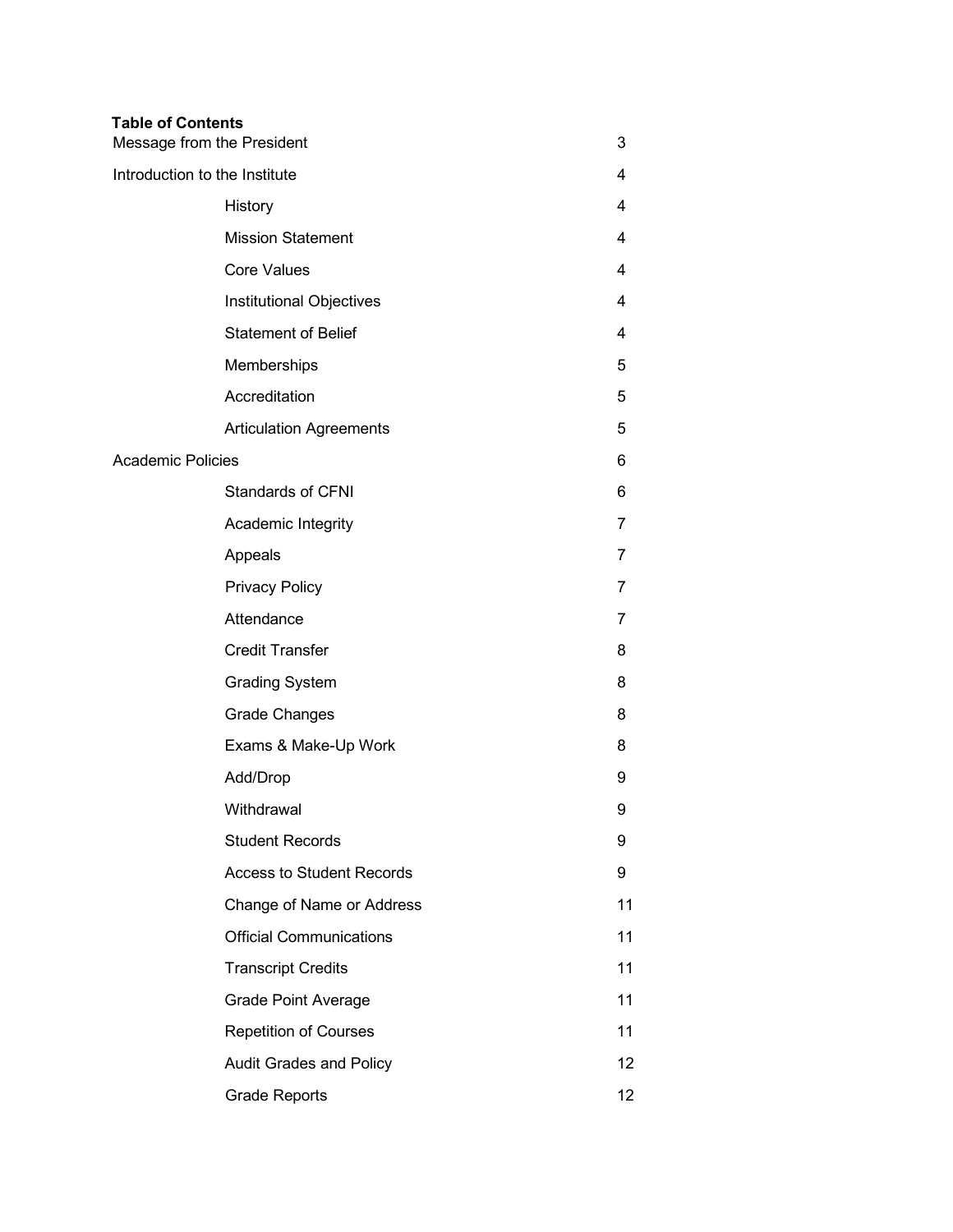| <b>Scheduled Classes and Activities</b> | 12 |
|-----------------------------------------|----|
| <b>Academic Programs</b>                | 13 |
| Degrees, Diplomas & Certificates        | 13 |
| Certificate in Biblical Studies         | 13 |
| Associate in Practical Theology         | 13 |
| <b>Bachelor in Practical Ministry</b>   | 13 |
| <b>Advanced Studies Diploma</b>         | 13 |
| <b>Third Year Program</b>               | 13 |
| Degree & Diploma Plans                  | 14 |
| <b>Student Ministries Program</b>       | 16 |
| Remedial English Program                | 16 |
| <b>Music Education Department</b>       | 17 |
| <b>Online Classes</b>                   | 17 |
| <b>Credit Hours</b>                     | 17 |
| Registration                            | 17 |
| <b>Required Courses</b>                 | 17 |
| <b>Summer Term Credit Options</b>       | 17 |
| <b>Course Descriptions</b>              | 18 |
| <b>Faculty List</b>                     | 24 |
| Academic Calendar                       | 32 |
| Welcome                                 |    |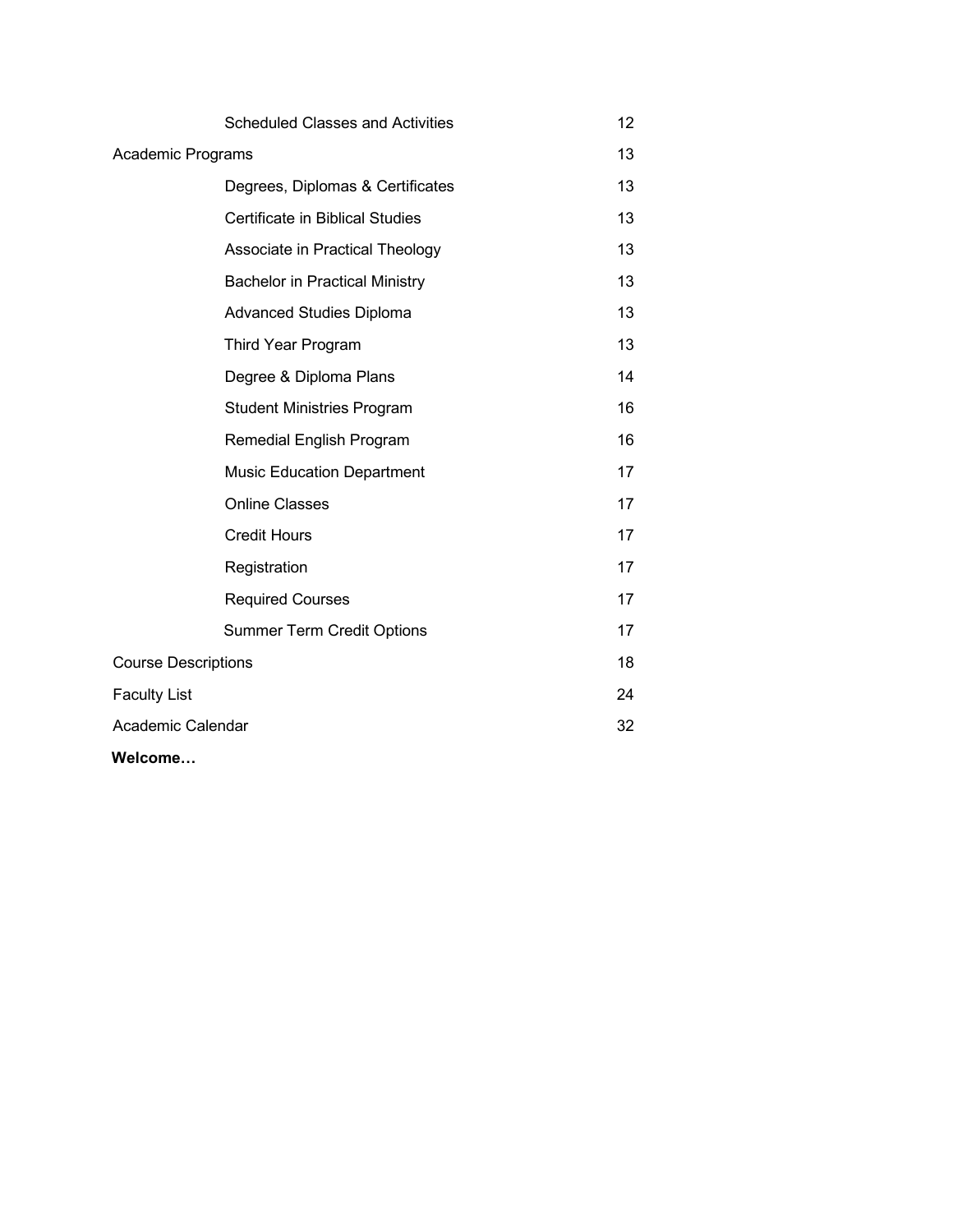#### **From the President of Christ For The Nations**

My parents, Gordon and Freda Lindsay, founded Christ For The Nations in 1948 as a missionary enterprise originally called The Voice of Healing. During the past 66 years the Lindsay organization has helped complete over 12,400 church buildings world-wide, provided over 60 million pieces of free Christian teaching literature in 80 languages, networked an association of more than 45 international Bible schools and trained over 40,000 students at our Institute – CFNI.

Bringing the life-changing message of the Gospel of Jesus Christ to all nations is our sustained mission. CFN's global outreach works to fulfill that call by sharing God's love in tangible ways – helping the less fortunate during crises and emergencies, supporting orphanages, building roofs to finish churches, supporting missionaries and alumni around the world – all the while equipping ensuing generations for the strategic advancement of the Gospel of Jesus. CFNI alumni around the world have helped us remain focused on that goal. God has set apart Christ For The Nations Institute for the purpose of raising up disciples to become authentic worshipers of God who are passionate world-changers, sharing their contagious faith in Christ.

Like my parents, Ginger and I carry on the work at CFN as a team, together with a remarkable family of volunteers and staff. Ginger oversees the myriad of day-to-day operations that take place on our 80 acre campus – ensuring that we are operating true to our mission.

We invite you to join us in Dallas at Christ For The Nations Institute. Discover and develop your Godgiven gifts and deploy your capabilities to advance God's Kingdom on the earth. Remember, Christ For The Nations is more than our name; it's our mission!

Blessings, Dennis Lindsay President & CEO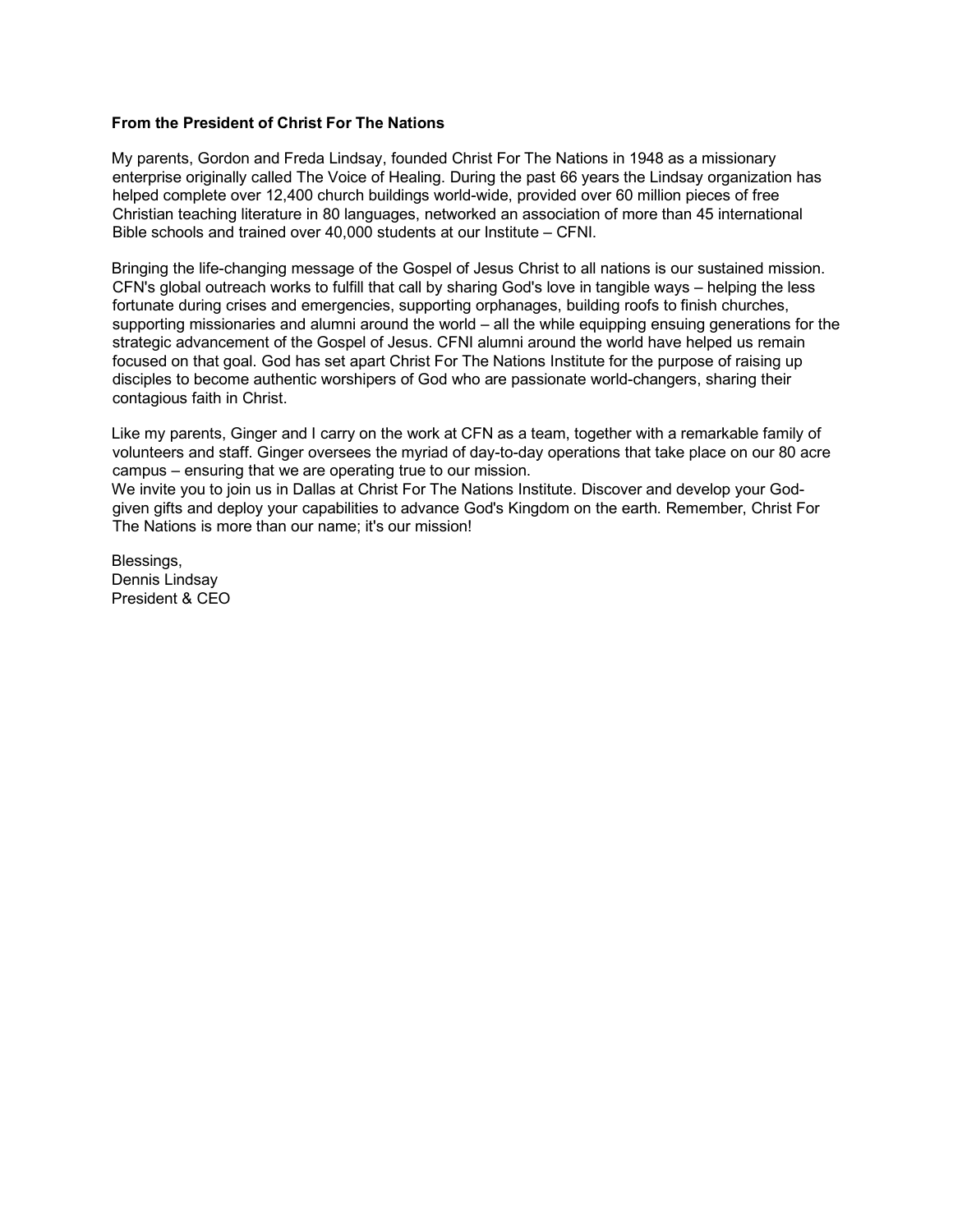## **Introduction to the Institute**

#### **HISTORY**

Christ For The Nations Institute was established in 1970 by Gordon and Freda Lindsay. The Institute was birthed out of a long history of missionary and evangelistic endeavors. The Lindsay's founded The Voice of Healing in 1948 to bring together healing evangelists in a common bond. A monthly magazine reported what God was doing in this healing revival that spread throughout the United States and abroad. In 1967 the name was changed to Christ For The Nations, and by this time a significant mission outreach was established providing financial support for the completion of native churches and the distribution of evangelistic literature.

For several years Gordon Lindsay had been impressed with the need and burden for a school to prepare people for the supernatural ministry, with special emphasis on the operation of the gifts of the Holy Spirit. Then in 1970, Gordon believing that he had received a mandate from the Lord to start a training center, founded Christ For The Nations Institute and began training students in a bankrupt nightclub. This Institute was one of Gordon Lindsay's last visions before his home on April 1, 1973.

The founding vision of this Institute was to raise up ministers, evangelists, missionaries and laymen who would have a solid foundation in the Word of God, be strong in prayer, able to minister in the gifts of the Holy Spirit, and be practically equipped to launch into the ministry of the supernatural. Gordon envisioned thousands of Spirit-filled believers going forth doing exploits for God around the world. After Gordon's passing, Mrs. Freda Lindsay followed that vision and the ministry flourished.

Today, CFNI graduates are positioned all over the world. More than 30,000 students, both domestic and international, have been trained at CFNI and empowered by the Spirit to touch others with the same Gospel that has transformed their lives.

Christ For The Nations' global impact has reached 120 nations, teaching the Word of God through Bible institutes, publishing books in 81 languages, aiding in worldwide relief projects, and assisting native congregations in building more than 11,000 churches all over the world.

#### **Mission Statement**

Christ For The Nations Institute exists to impact humanity with the Gospel of Jesus Christ. Purpose Statement

The purpose of the Christ For The Nations Institute is to educate and train men and women for the work of the ministry.

#### **Core Values**

- **Integrity**
- **Prayer**
- **Missions**
- Worship
- Legacy
- **Training**

#### **Institutional Objectives**

- Training through practical ministry application.
- Advanced biblical education through a Spirit-filled perspective.
- Purposeful spiritual growth through relational discipleship.
- Intentional course selection for success in ministry.
- Deepen our academic culture through Christ For The Nations core values of: Worship, Training, Legacy, Prayer, Missions, and Integrity.
- Obtain and utilize technology to advance the learning and training experience.
- Attract and retain faculty that have advanced degrees and ministerial experience relating to their particular areas of teaching.

#### **Statement of Belief**

The Seven Doctrinal Fundamentals of CFN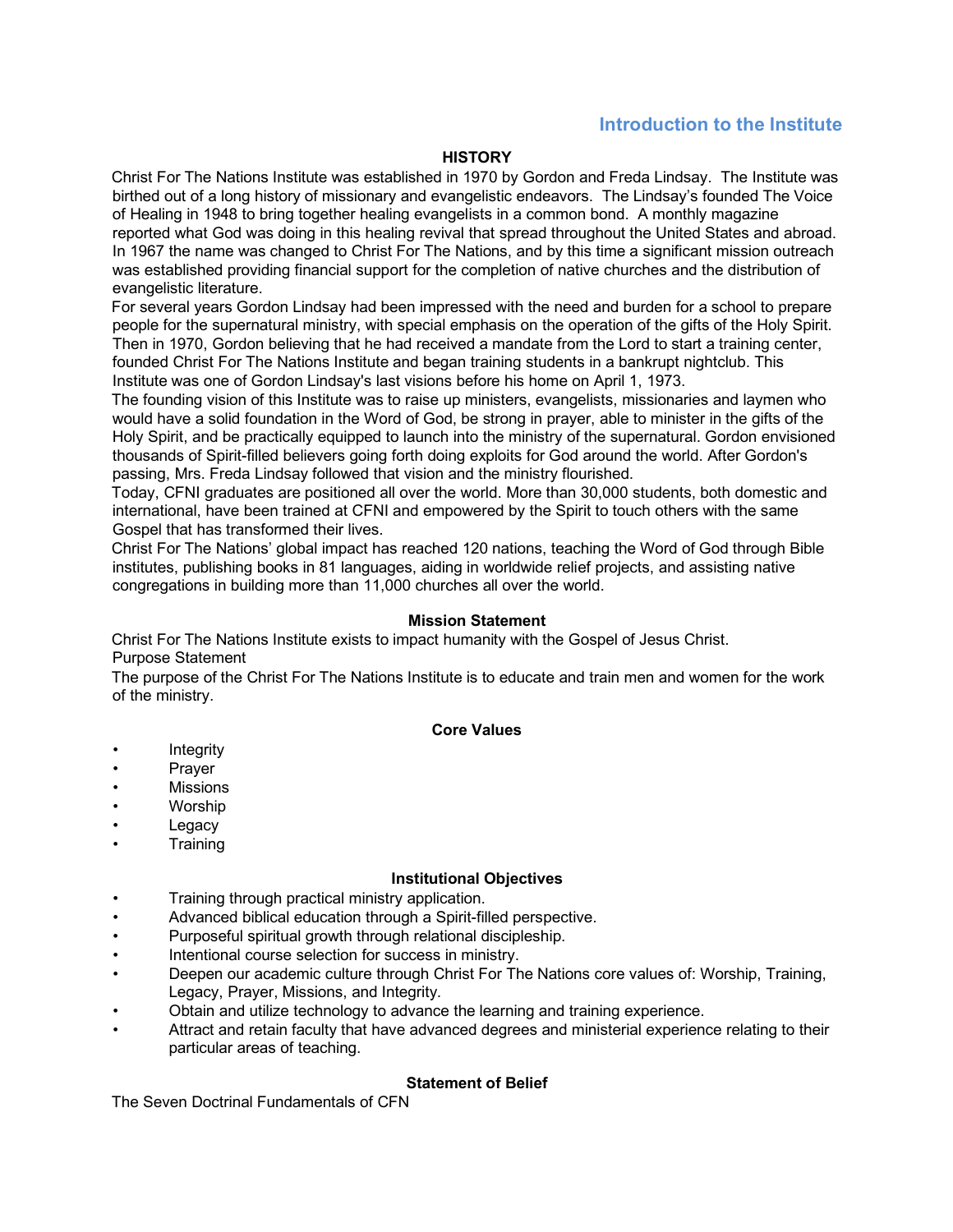- 1. We believe the Bible is God's standard and measurement for believers.
- 2. We believe in a personal experience of salvation by faith in the name of Jesus and obedience to His Word.
- 3. We believe in the Baptism of The Holy Spirit and the operation of spiritual gifts.
- 4. We believe in an intensive evangelization by preaching, teaching, and healing according to the Gospel of God's kingdom.
- 5. We believe in personal holiness and separation from the world.
- 6. We recognize that all true believers, regardless of denomination and organization, are baptized of one Spirit into one Body, thus fulfilling Christ's prayer for unity.
- 7. We believe in the Christian's hope of an eminent, personal return of the Lord Jesus.

#### **Memberships**

Association of Christian Schools International, www.acsi.org, P.O. Box 65130, Colorado Springs, CO 80962-5130

The Association of Christian Education (ACCESS) www.accessed.org, P.O. Box 10253, Chicago, IL 60610,

Evangelical Council for Financial Accountability (ECFA) www.ecfa.org, 440 W Jubal Early Drive Suite 130, Winchester, VA 22601- Our parent ministry, Christ For The Nations, Inc. is a Charter Member since 1980.

#### **Authorizations**

CFNI has been granted a religious exemption under Section 132.002(a)(2), Texas Education Code by the Texas Workforce Commission, 101 E. 15th St., Austin TX 78701

CFNI has been granted a religious exemption to offer religious degrees under Title 19, Part One, Chapter Seven, Subchapter A, Rule 7.9, and Texas Administrative Code by the Texas Higher

Education Coordinating Board www.thecb.state.tx.us, P.O. Box 12788, Austin, TX 78711 CFNI

is approved by Federal Law to enroll nonimmigrant alien students.

CFNI has approval from the Department of Veterans' Affairs for veteran training.

#### **Accreditation**

The Christ For The Nations Board of Directors has prayerfully and intentionally chosen not to pursue accreditation. This decision was based on the extensive use of personnel and financial resources required to maintain accreditation, and our desire is to maintain tuition costs at the lowest affordable level possible. It should be noted that up to 94 credit hours earned at CFNI can be transferred to regionally and nationally accredited universities.

*The provisions of this catalog are subject to change without notice and do not constitute a contract, implied or express, between any student and Christ For The Nations Institute.*

#### **Articulation Agreements**

Christ For The Nations Institute holds articulation agreements, for the purpose of academic credit transfer, with the following institutions of higher education.

Dallas Baptist University 3000 Mountain Creek Pkwy, Dallas, TX 75211 Website: www.dbu.edu

- Accepts up to 78 credit hours in transfer into any Professional Studies major.
- Application Fee of \$25.00 waived for CFNI graduates.
- Provides a scholarship of up to \$2,100.00 per year to CFNI graduates, (based on 30 credit hours per year).
- Provides a Christian Leadership Scholarship to CFNI graduates (some stipulations apply).
- Provides up to \$3,000.00 per year church matching gift.
- Students are not limited to a single area of study, but can choose any established major within the Bachelor of Arts and Sciences or Bachelor of Business Studies degree.
- Option of completing many undergraduate majors online or on campus.
- Employs a CFNI-dedicated academic advisor.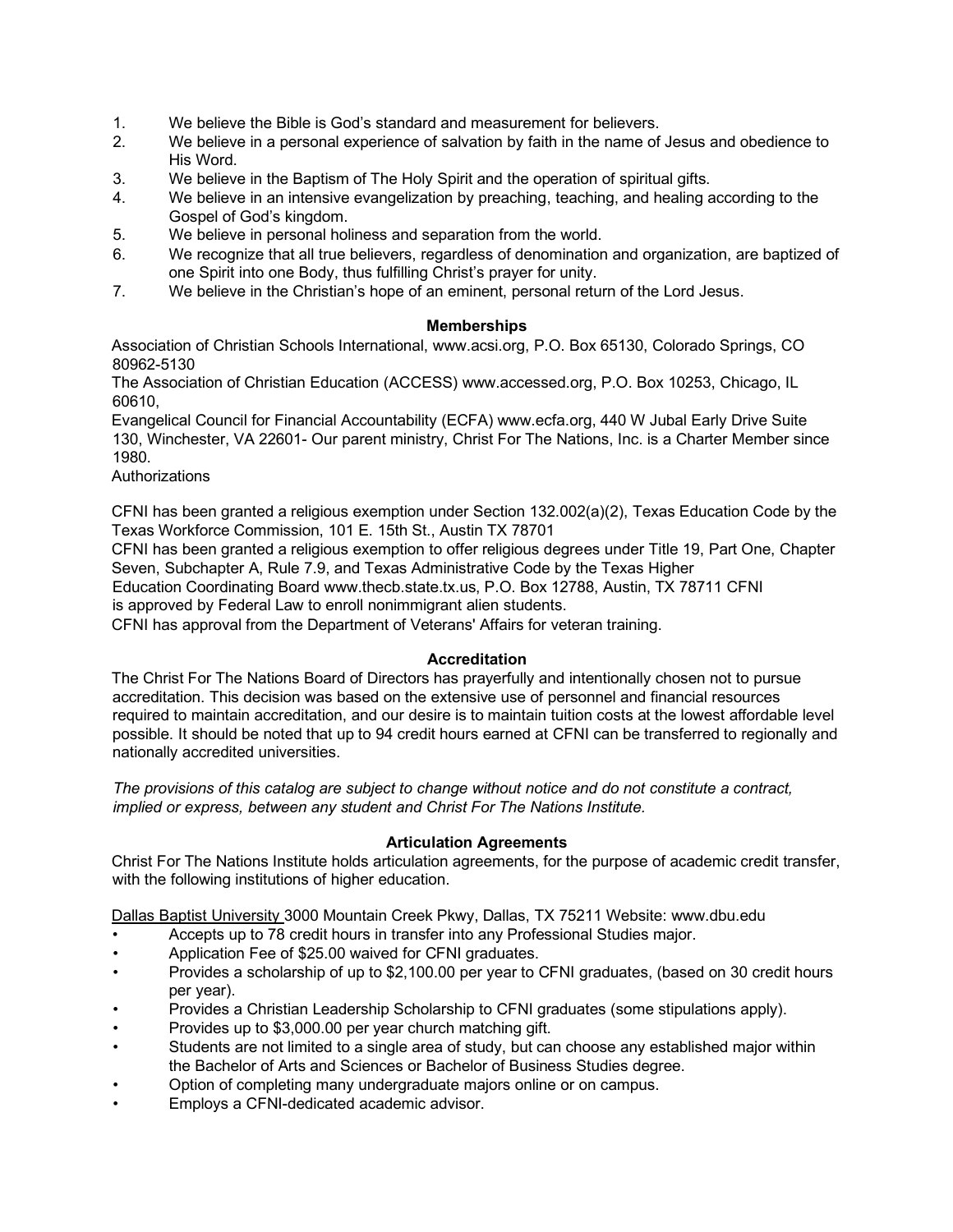The Kings University 2121 E. Southlake Blvd. Southlake, TX 76092 Website: www.tku.edu • TKU will waive the application fee for students who have successfully graduated from CFNI.

- Accepts up to 90 credit hours in transfer.
- Provides a \$2,000.00 scholarship for CFNI graduates that have completed three years at CFNI . Upon full disbursement of the CFNI Scholarship, qualifying students will then be eligible to

receive the Blessed Life Scholarship for their remaining education subject to TKU requirements • Option of completing many undergraduate majors online or on campus

Oral Roberts University 7777 South Lewis Avenue, Tulsa, OK 74171 Website: www.oru.edu • Accepts up to 85 credit hours in transfer for CFNI graduates who have earned the three-year Bachelor of Practical Ministry.

- Accepts up to 72 credit hours in transfer for CFNI graduates who have earned the two-year Associate of Practical Theology.
- Application Fee is waived for CFNI graduates.
- CFNI graduates who have earned the three-year Bachelor of Practical Ministry are eligible for up to a \$1,500.00 per semester discount.

Grand Canyon University 3300 W. Camelback Rd. Phoenix, AZ 85017 Website: www.gcu.edu

- Accepts up to 59 credit hours into a Bachelor of Arts in Christian Studies degree.
- No application Fee.
- Option of completing many undergraduate majors online or on campus.
- Employs a full-time CFNI-dedicated academic advisor.

• Offers prospective students a complimentary one-day round-trip flight to GCU campus in

Phoenix, Arizona. The purpose of this trip is for prospective students to learn more about traditional and distance learning (online) modalities, transfer credits, programmatic financial literacy as well as to meet the Dean and Student Services team. This offer is valid for any student, current or past, from CFNI that resides in the Southwest (TX, CA, OK, CO, NM, AZ, NV, WA, OR, UT).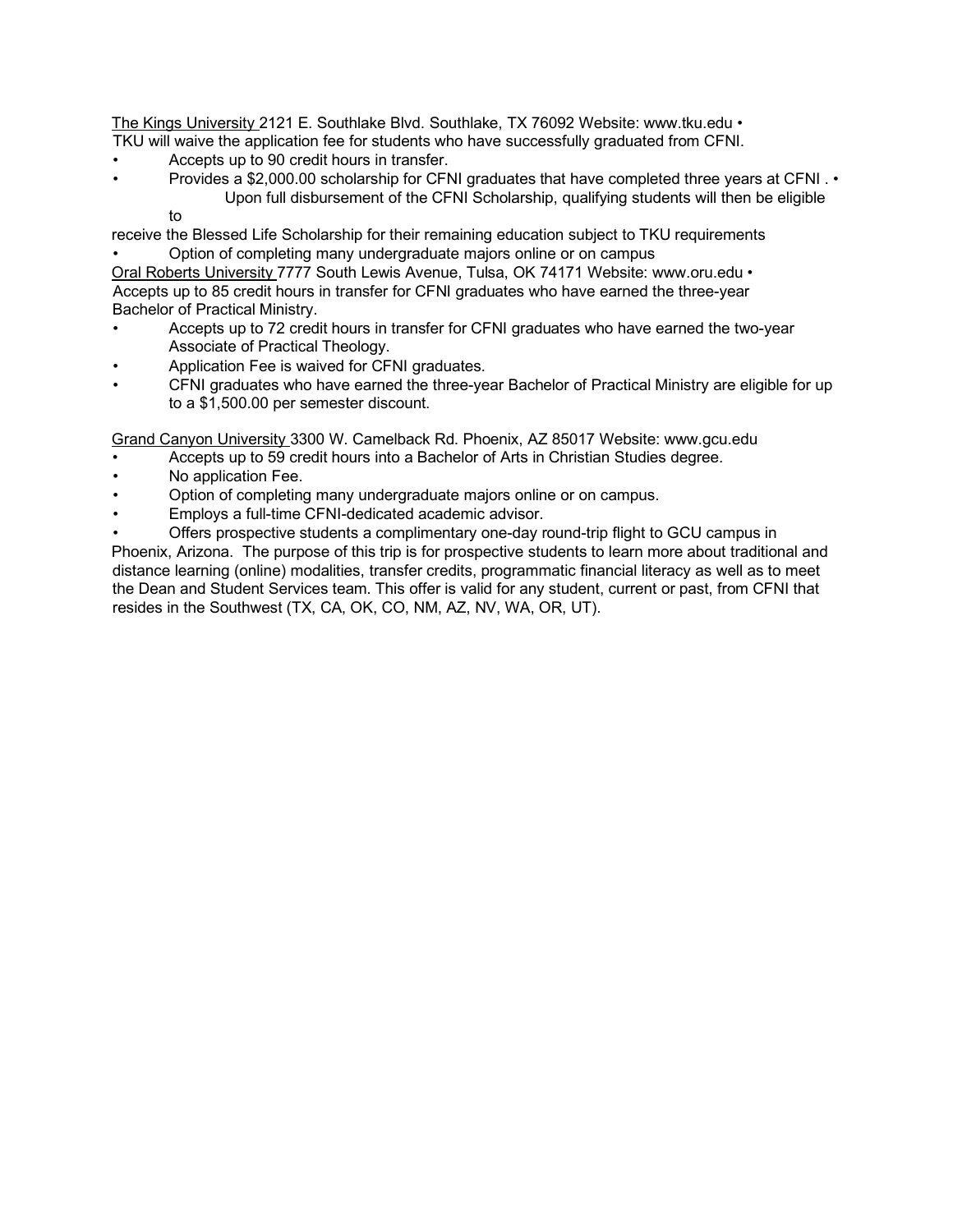# **Academic Policies**

#### **Standards of CFNI**

In this day of disappearing moral absolutes, it is imperative for all Christians to be reminded that the Bible is the revelation of God's truth, and it must determine not only our doctrinal beliefs, but also our lifestyle. In an ever-changing world, the Christian has an unchanging standard—the Word of God. CFNI's standards of conduct are based upon the teachings and principles of Scripture. CFNI seeks to develop personal holiness and discipline which is exemplified in a lifestyle that is glorifying God. CFNI provides Biblical training for Christian discipleship and leadership with its traditions springing primarily from Pentecostal, charismatic and evangelical roots. Since spiritual education involves intensive Bible study, practical ministry experience, and development of sound discipline, the Institute requires that each student agree to adhere to the following standards while at CFNI:

- 1. To become familiar with and to abide by the requirements set forth in the CFNI Academic Catalog, Student Handbook and any amendments.
- 2. To adhere to the standards of personal behavior set by the institute and supported by Scripture, whether or not the student agrees that they relate to a consecrated Christian life. These standards prohibit, but are not limited to, specific acts such as:
	- a. Lying, stealing, cheating, slanderous or profane language;
	- b. Violence, assault (verbal or physical);
	- c. Occult practices;

d. Immoral behavior including, but not limited to: abortion, adultery, fornication, any form of extramarital sexual activity, cohabitation, homosexuality, lesbianism, and use or possession of any form of pornographic material;

e. In addition, ungodly habits such as the use or possession of alcoholic beverages, tobacco, non-medical narcotics or hallucinogenic drugs, including marijuana, are strictly prohibited;

- 3. To endeavor to help others abide by the Institute's objectives and standards:
	- a. Neither inciting nor helping another to violate the Institute's standards;
	- b. Encouraging adherence to the Institute's standards by word and example;
	- c. Talking privately with someone observed in a fault in the Biblical manner. The

person observed then has a responsibility to correct his behavior. (See Gal. 6:1, 2; Jas. 5:19, 20.) If he/she persists in disregarding the CFNI standards, it then becomes the moral obligation of the student or faculty member to report the violation(s) to the appropriate authorities (see Lev. 5:1; Matt.18:15-17);

d. To refrain from any kind of academic dishonesty, including cheating on exams or assignments and plagiarizing.

Students must maintain appropriate standards of health and hygiene, such as proper use of medication, rest, and nutrition. Student involvement in any prohibited activity at any time during the school year or during breaks, whether on campus or elsewhere, is grounds for immediate disciplinary action, up to and including dismissal.

#### **Academic Integrity**

CFNI adheres to the highest academic standards and will not tolerate any form of academic dishonesty. This includes cheating, plagiarism or collusion. Students participating in such behaviors will receive an automatic "F" on the assignment/exam, and will be subject to Academic Probation or dismissal from school.

#### **Appeals**

Christ For The Nations Institute is committed to equitable and consistent treatment for all students. Students are given the ability to file grievances or appeals based on academic, disciplinary, or student life issues.

For academic grievances or appeals, students may initiate a request for an appeal through the Director of Academic Affairs. If a grievance or appeal is warranted, the Academic Affairs Committee will provide a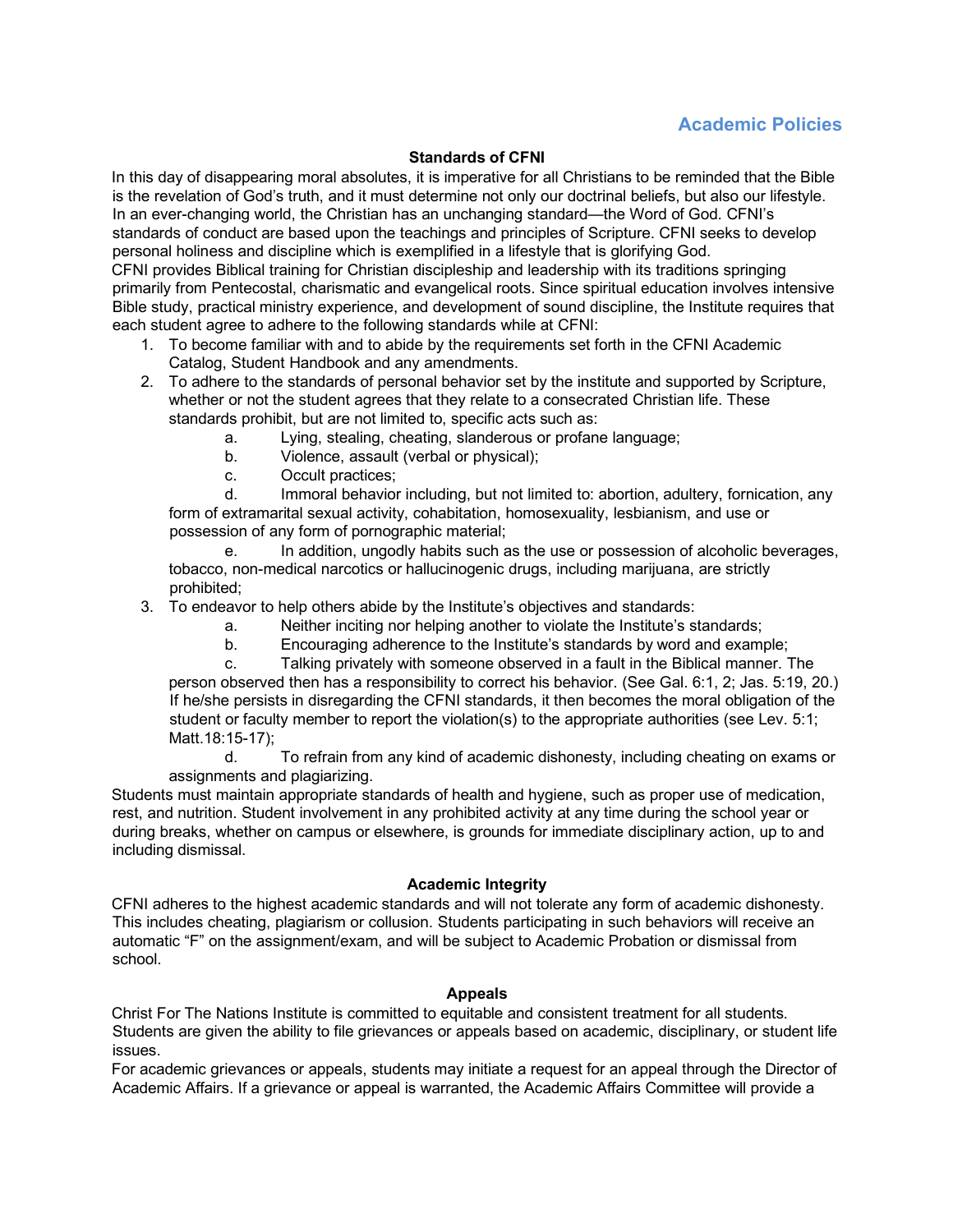hearing for the student. Grievances must be initiated within 30 days of the academic issue, and appeals must be initiated within 24 hours of the academic action.

#### **Privacy Policy**

The institute is permitted by the Family Educational Rights and Privacy Act of 1974 (FERPA) to release the following directory information without the consent of the student:

- a. Student name, address, telephone number, and date and place of birth;
- b. Full-time or part-time enrollment status;
- c. Dates of attendance;
- d. Major field of study; degrees, and/or awards received;
- e. Participation in activities, sports and sports-related height/weight information.

Students enrolled at CFNI must file a non-disclosure form with the registrar's office within the first week of the semester if they wish directory information to be withheld. The non-disclosure notice will remain in effect for the school year. A new non-disclosure form must be filed each fall.

#### **Attendance**

Attending Christ For The Nations is both a privilege and an honor. We have found there is a direct correlation between those students who practice good attendance habits and those who become most successful in Christian service. Impeccable attendance builds Christian character and integrity, and is an integral part of the CFNI discipleship program. CFNI students are challenged to grow in integrity and character by being good stewards of class time. We believe that God has called each student here and will empower him/her to act responsibly in attending all classes and services. Further explanation of the attendance policies is located in the CFNI Student Handbook under Student Disciplines.

Classroom attendance is a necessary factor in the learning process and vital to student discipline; therefore, absences should be kept at a minimum. The academic policy stipulates that a student whose absences exceed 20 percent of their total class time could result in the student receiving an "F" grade. Morning Chapel attendance has a separate requirement from regular class attendance; the maximum absences for Morning Chapel must NOT exceed 11. Students must scan into Morning Chapel with their official CFNI Student ID to be counted present. Students are held responsible for all academic work required or performed during their absence, regardless of the reasons for those absences.

Students are responsible to their instructors for classroom attendance and are required to register their attendance by scanning their ID badges at the scanners in their classrooms. Students must scan into each period, including chapel. Students enrolled in the I.B. Auditorium during the first period are required to exit the auditorium on days of chapel and re-scan, in order to register attendance for the first period class.

Attendance is attached to each class and individual instructors may incorporate additional attendance methods to account for student absences. Students that scan into class and fail to attend the class they are registered in have defrauded attendance, which is a serious offense. Students who defraud class attendance may be placed on probation and possibly dismissed.

#### **Credit Transfer**

Credit hours transferred may only be applied towards the following academic programs:

- 1. Bachelor of Practical Ministry degree
- 2. Associate of Practical Theology degree

No credit transfer is permitted towards one-year certificate or diploma programs. The credit hours awarded will not exceed the credits offered for the comparable CFNI courses. Credit hours from previous study are only eligible for transfer if the field of study is religious/biblical and if the grade received is a "C" or higher. Number of maximum credit hours transferable:

- 1. Up to 18 credit hours may be transferred towards the three-year, 120-credit hour Bachelor of Practical Ministry degree, or towards the two-year, 78-credit hour Associate of Practical Theology degree.
- 2. No credits are transferable towards the one-year Certificate of Biblical Studies program or the Advanced Studies program.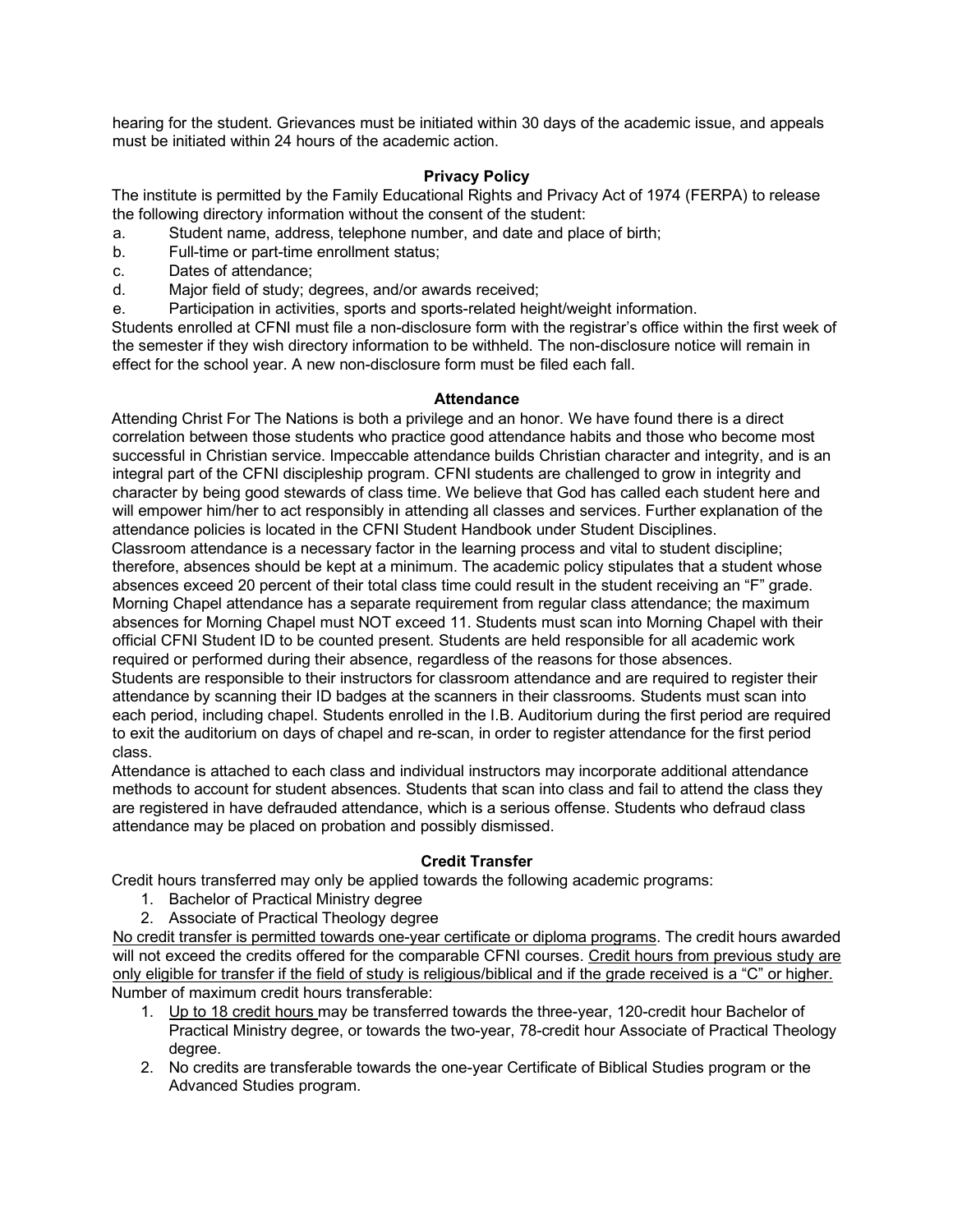To transfer credits, students must forward an official transcript from the college or institution attended previously to the Academic Dean for evaluation. (Unless you have turned those in previously to the Enrollment Services Department)

By definition, a qualified college or institution means:

- 1. Regional or national accreditation, recognized by CHEA and the USDE.
- 2. Has an articulation agreement with other accredited institutions.
- 3. Verifiable course descriptions, contact hours and faculty information.

Procedure:

- 1. Enrolled students should complete a credit transfer form and submit it to the Academic Affairs Department for consideration of credit transfer. A form can be acquired from the Student Services Receptionist.
- 2. Official higher education transcripts must be submitted for review (unless you have turned those in previously to the Enrollment Services Department).
- 3. Director of Academic Affairs, reviews transcripts for transferability.
- 4. Upon approval of transferability of credit, the Director of Academic Affairs will notify the student via email.

Credit Transfer Agreements

- YWAM and LCU students that complete either DTS(YWAM) or the one year program (LCU) are eligible (based on transcript review) for a credit transfer of 6 credits applied toward the summer credit
- CFNI Colombia, Germany, or Mexico (primary campus) students that have completed their 2year program qualify (based on transcript review) to enroll in a 3rd year Major program (ASD only) at CFNI Dallas. Credit transfers will follow the standard policy above.

| <b>Grading System</b> |                                 |          |                |  |
|-----------------------|---------------------------------|----------|----------------|--|
| A-                    | Excellent                       | 94-100   | 4 grade points |  |
| $B -$                 | Good                            | 85-93    | 3 grade points |  |
| $C-$                  | Average                         | 76-84    | 2 grade points |  |
| D-                    | Passing                         | 70-75    | 1 grade point  |  |
| $F-$                  | Failing                         | $0 - 69$ | 0 grade point  |  |
| W-                    | Withdrawal passing              |          | Not counted    |  |
| Х-                    | Withdrawal Failing or Dismissal |          | 0 grade point  |  |
| U-                    | Unsatisfactory                  |          | 0 grade point  |  |

#### **Grade Changes**

We encourage you to review your academic status regularly through the CAMS Student Portal. Students who need to complete coursework or dispute a grade issued, must do so with the respective faculty member within 60 days of the end of semester. No grades will be changed after 60 days.

#### **Exams and Make-up Work**

When a student is absent, it is his/her responsibility to check with the instructor regarding missed class work or exams. All exams are to be taken on the designated days only. If a student will be absent because of a family or medical emergency they must contact the Academic Office to receive approval to take an exam outside of the regular schedule. Students are not allowed to take exams early in order to begin holidays and vacations. Purchased airline tickets will not be considered a valid excuse for taking an exam early or late.

#### **Adding and Dropping Courses**

Within the Add/Drop deadlines as recorded on the Academic Calendar, a student may change course sections, add one or more course(s), or drop one or more course(s) with no change recorded on the permanent record. In every situation, the student is responsible for the entry of correct information in the Add/Drop Request and for making sure that the request progresses through each step in the Add/Drop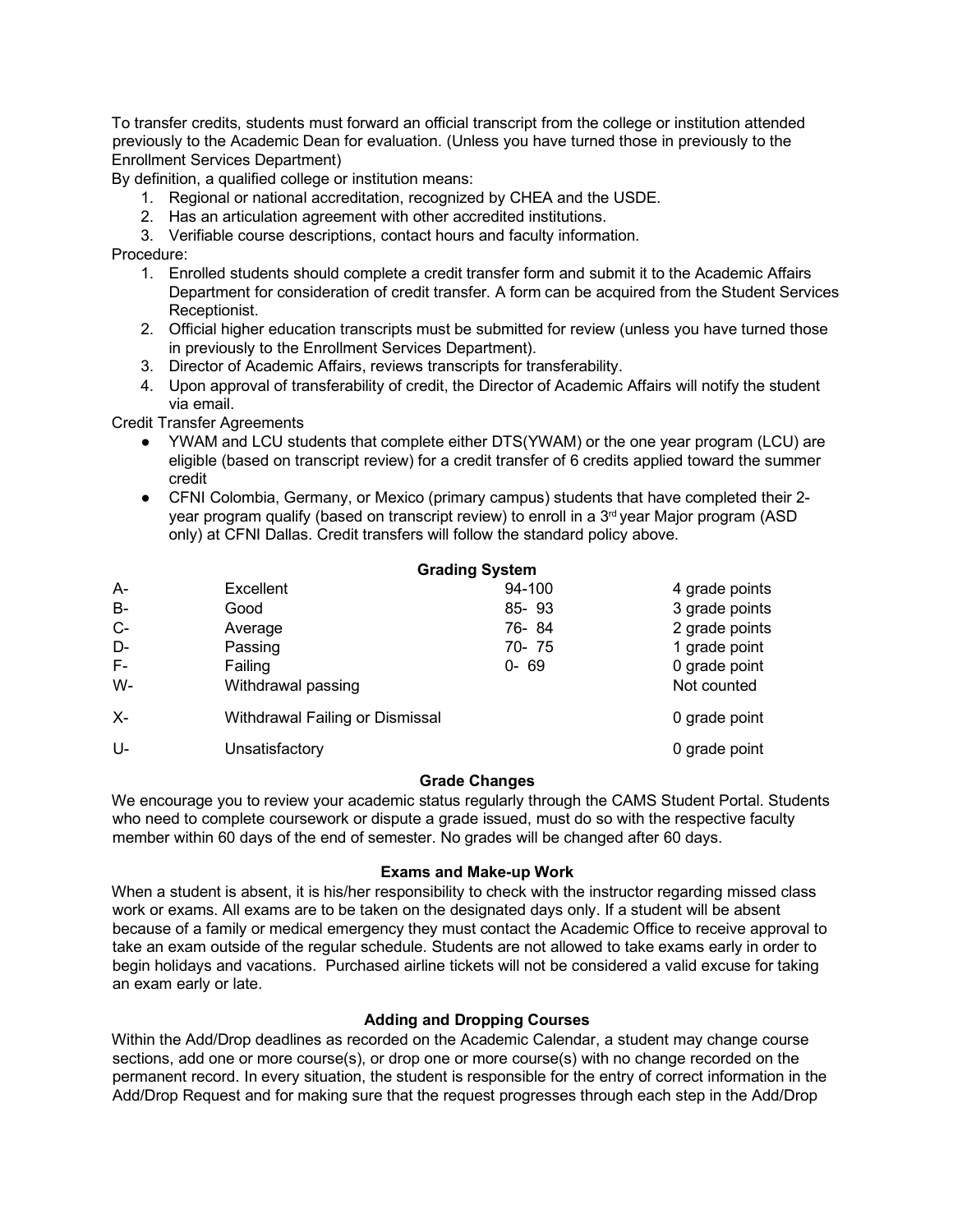process, whether the process is conducted in person on the main campus or through faxes, telephone conversations or computers. To be properly executed, the request must be received in the Registrar's Office before the deadline. Any appropriate refund will be calculated according to the date the Add/Drop Request is received in the Registrar's Office. Students are subject to a \$25 fee each time a drop is made. Note: International students are responsible for maintaining appropriate course loads per INS guidelines. All add/drop/withdrawals can only be processed upon approval of the International Enrollment Office and appropriate dean.

#### **Official Withdrawal**

It is the student's responsibility to officially withdraw from the Institute when necessary. Failure to officially withdraw through the Registrar's Office will cause the student to receive an "F" in each course regardless of the record at the time one ceased to attend class. (Withdrawal from the Institute does not automatically withdraw the student from housing).

After the Add/Drop deadlines recorded on the Academic Calendar, a student may drop one or more courses; this is defined as withdrawal. Withdrawal from ALL courses on ANY date is known as Official (Full) Withdrawal from the Institute. Students will be required to have an exit interview with the appropriate dean prior to Official (Full) Withdrawal from the Institute. If the student has entered into a financial deferment agreement, the student should meet with Student Services before leaving campus. In every situation, the student is responsible for making sure that their withdrawal request progresses through each step in the withdrawal process, whether the process is conducted in person or through faxes, telephone conversations, or computer. Any appropriate refund will be calculated according to the date the withdrawal request is received in the Registrar's Office. All requests are subject to the appropriate fee(s). NOTE: Once the withdrawal period has expired, the grade of "F" will be assigned for courses not completed.

#### **Student Records**

CFNI adheres to the guidelines established by American Association of Collegiate Registrars and Admissions Officers' (AACRAO) guide for the retention of records, the Registrar's Office retains the following documents in a student's permanent academic record: application and correlating documents, academic appeals, and final academic transcript.

The following is a list of various records maintained on each student and where they are housed. Original documents submitted to the Institute become a permanent part of a student's file and will not be returned to the student or sent elsewhere. The Institute adheres to the privacy of student records as required by the Family Educational Rights & Privacy Act (FERPA).

Academic Records: The official transcript and grades are maintained in the Registrar's Office. Admissions Records: Records are transferred from the Enrollment Services Office to the Registrar's Office when the admission process is complete. Completed records are maintained in the Registrar's Office.

Discipline Records: Discipline records are maintained in the office of the Dean of Students. Financial Records: Financial records are maintained in the Financial Office.

#### **Access to Student Records**

Each year this institution gives notice of the various rights accorded to students pursuant to the Family Educational Rights and Privacy Act (FERPA). You are hereby notified of the following:

1. The right to inspect and review the student's education records within 45 days of the day the Institute receives a request for access. Students should submit written requests that specifically identify the record(s) they wish to inspect to the Registrar's Office. The Registrar's Office will make arrangements for access and notify the student of the time and place where the records may be inspected.

2. The right to request the amendment of the student's education records that the student believes isinaccurate or misleading. Students may ask the Institute to amend a record that they believe is inaccurate or misleading. They should notify the Registrar's Office of this request, clearly identifying the part of the record which they are requesting to be changed and specifying why it is inaccurate or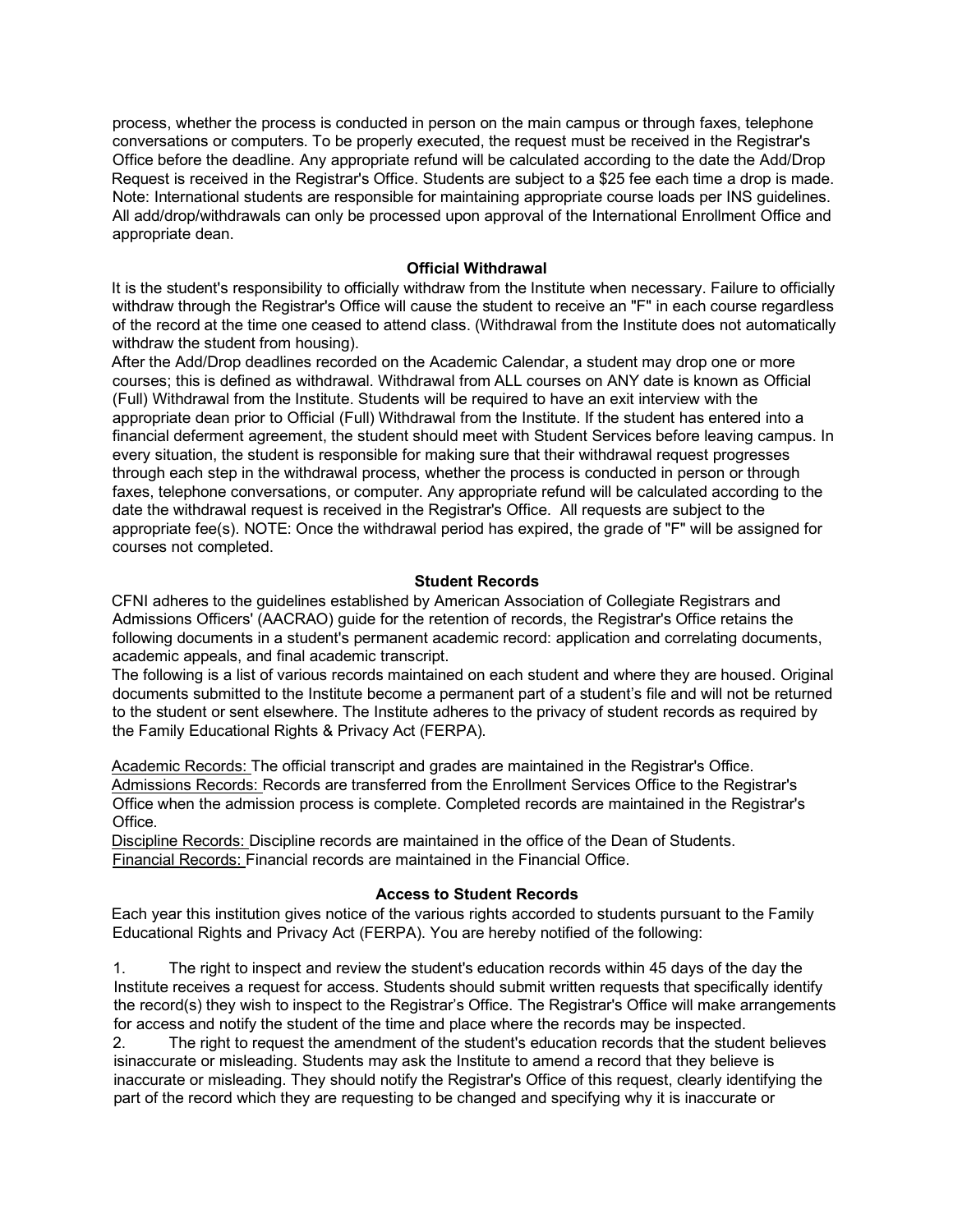misleading. If the Institute determines that the record will not be amended as requested by the student, the Institute will notify the student of that decision and advise the student of his or her right to a hearing regarding the request for amendment. Additional information regarding the hearing procedures will be provided to the student when notified of the right to a hearing.

3. The right to consent to disclosures of personally identifiable information contained in the student's education records, except to the extent that FERPA authorizes disclosure without consent. One such exception which permits disclosure without consent is disclosure to school officials with legitimate educational interests. A school official is a person employed by the Institute in an administrative, supervisory, academic or research, or support staff position (including law enforcement unit personnel and health staff); a person or company with whom the Institute has contracted (such as an auditor, attorney or collection agent); a member of the Board of Directors; or a student serving on an official Institute committee or assisting another school official in performing his or her tasks. A school official has a legitimate educational interest if the official needs to review an education record in order to fulfill his or her professional responsibilities. Upon request, the Institute also discloses education records without consent to school officials of another institution in which a student seeks or intends to enroll, or where the student is already enrolled so long as the disclosure is for purposes related to the student's enrollment or transfer.

Another exception which permits disclosure without consent is for the disclosure of a student's directory information.

"Directory information" is defined as a student's: Name;

- a. address;
- b. telephone number;
- c. e-mail address;
- d. date and place of birth;
- e. major field of study;
- f. enrollment status (full-time or part-time);
- g. participation in officially recognized activities
- h. dates of attendance;
- i. degrees, and/or awards received;
- j. most recent previous educational agency or institution attended;
- k. photographic, video or electronic images that are taken and/or maintained by the Institute; and other similar information.

A student may request that directory information, in part or in whole, be withheld from disclosure by providing a specific written request to the Office of the Registrar on or before the last day of late registration each term. Such a request is valid for the school year. A new non-disclosure form must be filed each fall. If no request is filed with the Registrar's Office, the Institute may release directory information to the general public upon inquiry.

4. The right to file a complaint with the U.S. Department of Education concerning alleged failures by Christ For The Nations Institute to comply with the requirements of FERPA. The name and address of the office that administers FERPA is: Family Policy Compliance Office

U.S. Department of Education

600 Independence Avenue, SW

Washington, D.C. 20202-4605

Pursuant to FERPA, an institution of higher education may disclose to a parent or legal guardian of a student information regarding any violation of any federal, state, or local law, or any rule or policy of the institution, governing the use or possession of alcohol or a controlled substance regardless of whether that information is contained in the student's education records if, (a) the student is under the age of 21; and (b) the institution determines that the student has committed a disciplinary violation with respect to such use or possession.

#### **Change of Name or Address**

A student who, after registration, changes a local or home address, or a student who marries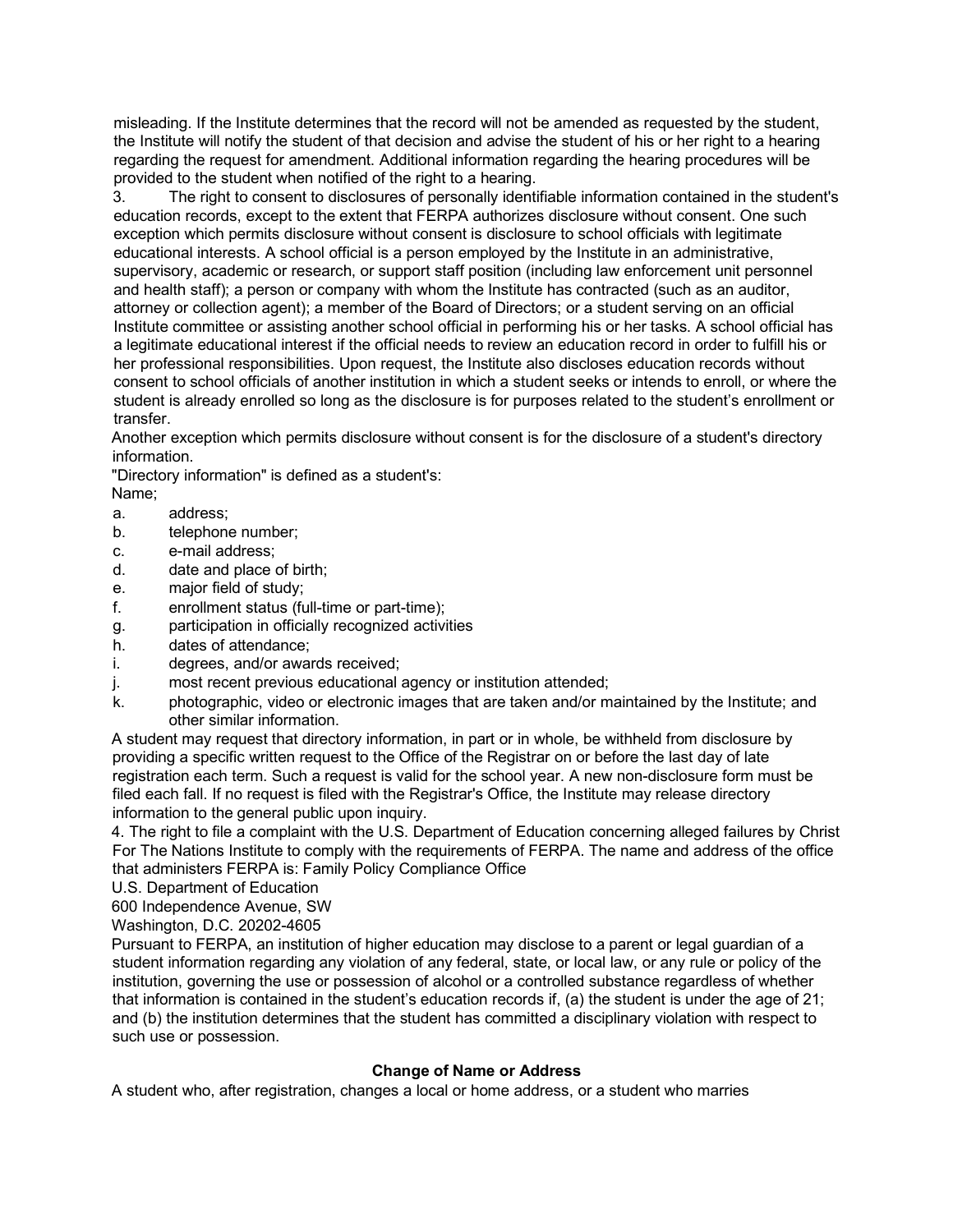(documentation required) after enrollment at Christ For The Nations Institute, is expected to notify the Registrar of this change immediately. Any communication from the Institute which is mailed to the name and address on record in the Registrar's Office is considered to have been properly delivered, and the student is responsible for the information contained therein.

Current and former students of Christ For The Nations Institute may request a change of name on their student records, including but not limited to academic transcripts, with appropriate documentation. Current and former students who request a change of name on their records must provide to the Registrar's Office, in person, the original legal document which verifies the change of name requested. These original legal documents would include a valid marriage license issued by a county or city clerk, a divorce decree from a court of law and/or a change of name decree from a court of law. A copy of this original document will be made by the Registrar's Office and retained in the student's file. For those current and former students who are unable to produce an original legal document to the Registrar's Office in person, a legally certified copy of the original document verifying the change of name may be mailed to the Registrar's Office. The certified copy will be retained by the Registrar's Office in the student's file.

#### **Official Communications**

A request that a student report to an administrative office or faculty office may be made in person, by email, by mail, by telephone or through the appropriate dean. Failure to immediately comply with such a request may result in disciplinary action. Communications to the entire student body are considered properly delivered when they are sent to the student's email account, student portal, placed on official campus bulletin boards, on the campus announcements, or sent to the student's address on record in the Registrar's Office. Each student is responsible for checking their email account, student portal, and the announcements regularly, and giving proper heed to such communications.

#### **Transcript of Credits**

The transcript of college credits is an official copy of the student's permanent record, bearing the school seal and the signature of the Registrar. Copies of the student's transcript are available upon the student's written request from the Registrar's Office. There is a fee for this request. Students requesting transcripts at the close of a semester should allow for delays in receipt of transcripts due to the posting of grades. Transcripts will not be released if the student has outstanding financial, academic, or administrative obligations to the Institute except as occasionally required by law. This policy includes, but is not limited to, the Finance Office, the bookstore, music department, housing office or any other department or agency considered a part of the Institute. Transcripts will not be released until the student is clear with the Financial Office.

#### **Grade Point Average**

A student's relative progress toward a degree is measured in part by the grade point average. To determine the grade points earned in each course, simply multiply the number of credit hours for the course by the grade point value of the grade received. For example, a student who made an "A" in a three-hour course would receive 12 grade points for the course (3 credit hours x 4 =12 grade points). The grade point average is determined by dividing the total number of points earned by the number of credit hours attempted. For example, a student who had earned 36 grade points in taking 12 credit hours of courses would have a grade point average of 3.00 (divide 36 by 12 to get the average grade point). The cumulative grade point average for students is determined by dividing the total number of points earned in all courses completed at CFNI by the total number of credit hours attempted. The minimum satisfactory cumulative grade point average is 2.00. CFNI requires a minimum institutional cumulative GPA of 2.0.

#### **Repetition of Courses**

If a student repeats a course, the last attempt is a permanent grade for the course. Any previous grades will remain on the transcript, but only the last attempt will be counted in the cumulative grade point average. A student may not repeat at another institution a course in which a grade has already been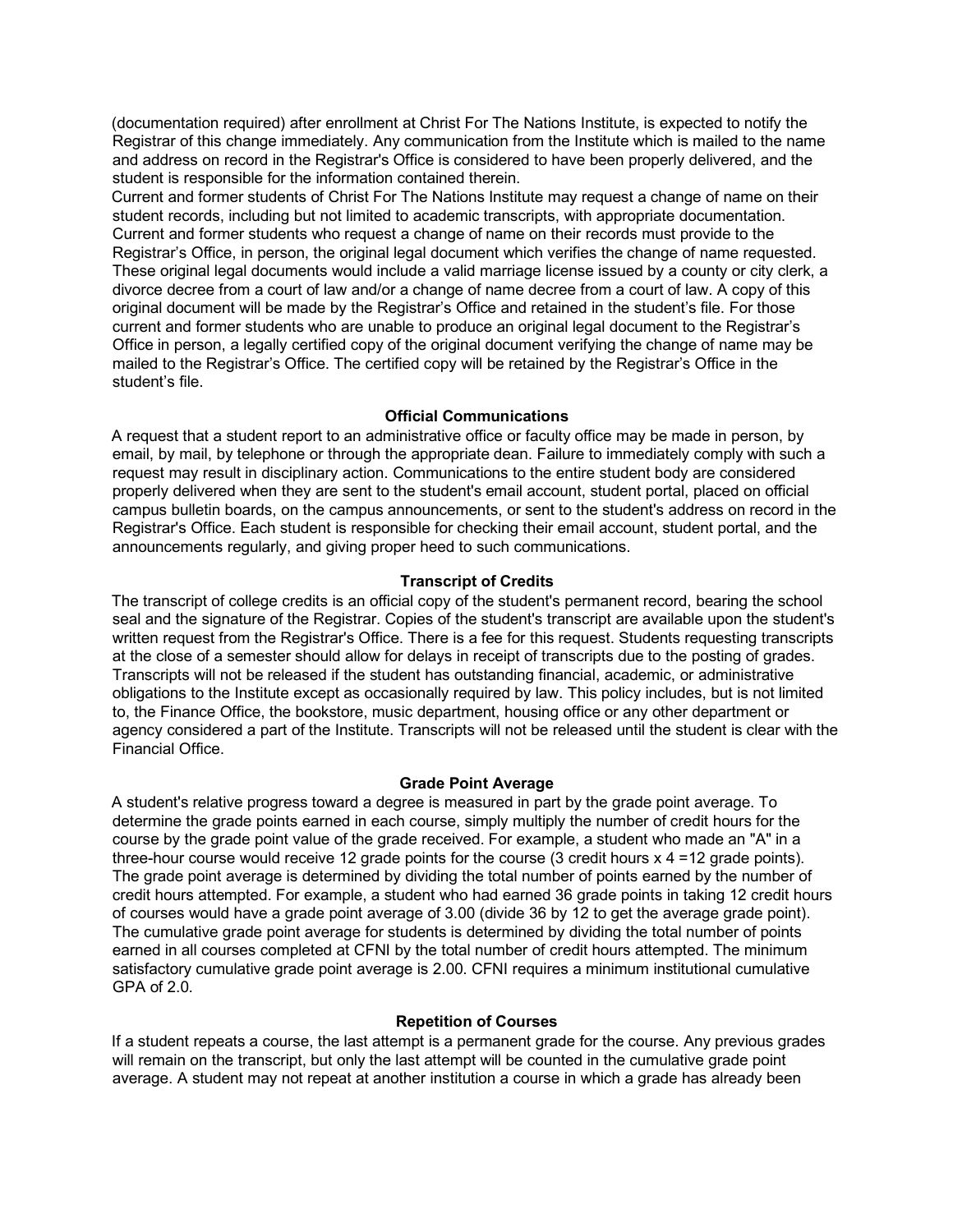earned at Christ For The Nations Institute. CFNI grades always take precedence over courses taken at other institutions.

#### **Audit Grades and Policy**

A student who has paid an audit fee may visit a course; however, there is no privilege of class participation including taking tests and submission of materials to be graded. A grade of "AU" will appear on the student's official transcript for any audit courses. Any extended attendance requires registration and payment of appropriate fees. Auditors are admitted to classes on the basis of available space. Please contact an Enrollment Services Advisor for additional information.

#### **Grade Reports**

CFNI students can access their unofficial transcript through their CAMS student portal. Final grades will be available as soon as they are received from the faculty and entered by the Registrar. While nonpayment of one's CFNI student account results in suspension of a student's access to his/her CFNI transcript or printout of grades, the student is permitted to make an appointment with the Registrar's Office to examine his/her transcript on the computer screen in order to review academic status. The Registrar is not allowed to print out a transcript and give it to any student whose account balance has not been cleared.

#### **Scheduled Classes and Activities (Fall & Spring)**

The following represents the schedule for first and second year students.

#### **Opening Rally**

Each semester CFNI students, staff and faculty gather for a special Opening Rally to start off the semester in worship, prayer and consecration.

#### **1. Chapel**

Each weekday morning begins at 8:00 a.m. with praise and worship, with the exception of Wednesday morning student ministry meetings and one Tuesday morning sectional meeting per month. Students who wish to participate with the worship team must be approved through an audition process. Information is available at the music orientation meeting or by calling the worship ministry office. On occasion, visiting ministers will be given an opportunity to share with the students during chapel.

#### **2. Classes**

Each weekday morning includes three, one-hour class periods for all students. Faculty members teach the classes offered during the first two periods. Details of subjects offered—required or elective—are listed in the current course schedule. The schedule requires a full-time student to be in attendance each weekday morning period (8:00 a.m. until 12:00 noon) and on Tuesday evenings from 7:00 p.m. until the service closes. This includes student ministry and sectional meetings.

#### **3. Music**

The Music Education Department offers group and private lessons during the afternoon and evening hours. Lessons offered are published each semester in the Course Schedule. Tuition for music and arts lessons is published in the Finance Worksheet.

#### **4. Remedial English Program**

Remedial English Classes are required for international students whose English skills are weak. English proficiency assessments will be conducted the first week of each semester and students needing Remedial English will attend classes Thursday evenings during regular semesters. Tuition for Remedial English is published in the Finance Worksheet.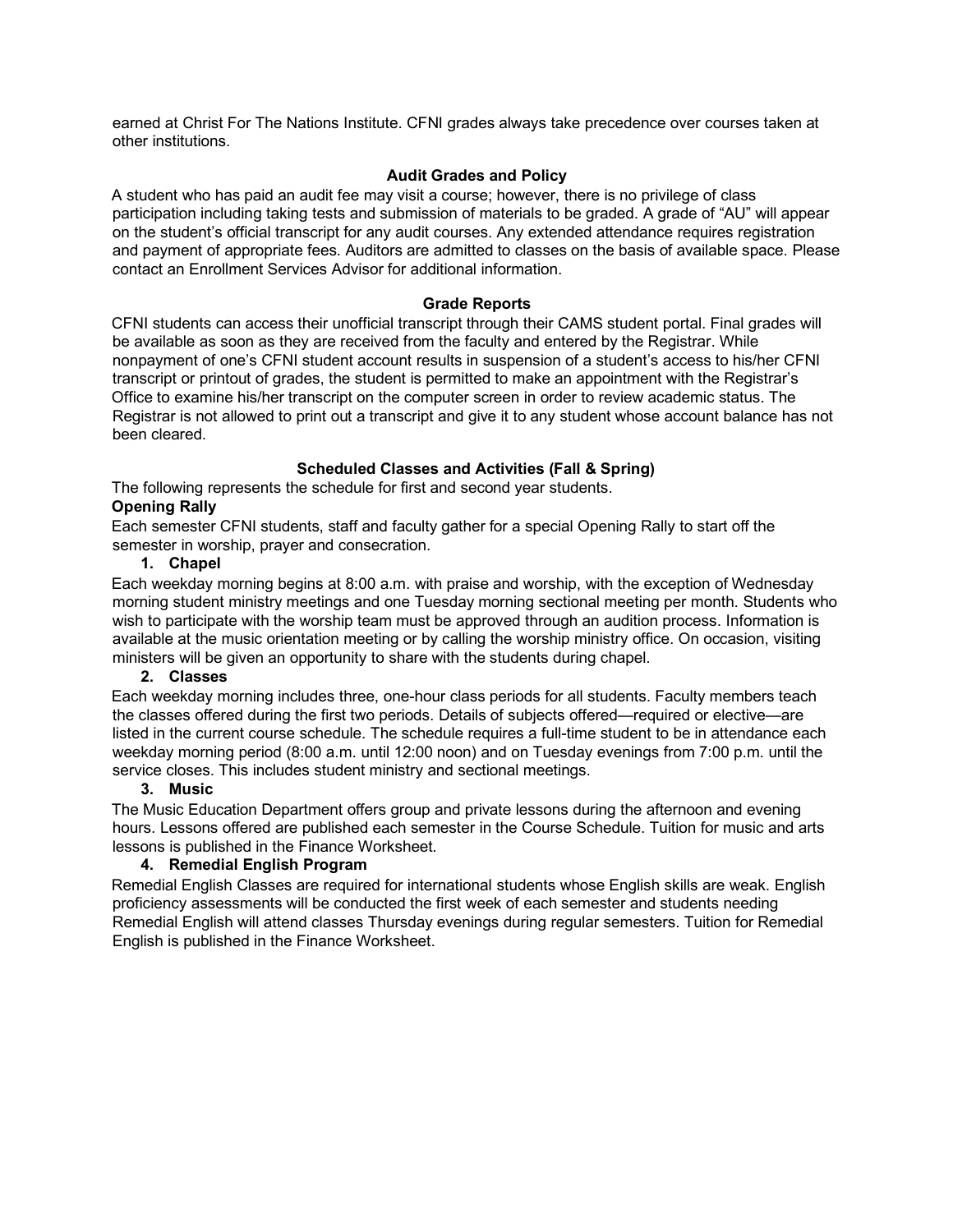# **Academic Programs**

#### **Degrees, Diplomas and Certificates**

CFNI offers the following degrees, diplomas and certificates:

#### **Certificate of Biblical Studies Diploma (CBS)**

The CBS certificate is available for students who are only able to attend CFNI for one year. The requirements are the completion of the first year Foundational Studies and a Summer Credit. Students pursuing this certificate will complete 42 credit hours.

#### **Associate of Practical Theology (APT)**

For students who want a general overview of theology and practical training for the Ministry, we offer a two-year degree. Students pursuing this degree will complete 78 credit hours. **Bachelor of Practical Ministry (BPM)**

This three-year degree program consists of 120 credit hours. Students who pursue this degree will be equipped in one of the following eight majors of their choosing:

- 1. Children and Family
- 2. Pastoral
- 3. Worship
- 4. Youth
- 5. Christian Ministries

#### **Advanced Studies Diploma (ASD)**

This diploma is designed for students that have had prior educational training or ministerial experience and would like to pursue specific equipment in one of the ministry majors. Students pursuing this diploma will need to meet the following requirements:

- 1. Have completed the 78 credit hour Associate in Practical Theology at CFNI. Or,
- 2. Have completed the one-year 42 credit hour Certificate in Biblical Studies program, (If an international student in the day program at CFNI). Or,
- 3. Have completed a four year Bachelor degree from any accredited university and have a minimum of two years of qualifying ministry experience (ministry resume and prior approval is required).Or
- 4. Have completed a two year theological degree
- 5. The spouse of an approved third year applicant\*

\* Please note, the spouse of an applicant who meets one of the above prerequisites may also apply for a ASD program with concurrent enrollment.

Students who pursue this diploma will be equipped in one of the following majors of their choosing:

- 1. Children and Family
- 2. Pastoral
- 3. Worship
- 4. Youth
- 5. Christian Ministries or Youth

#### **THIRD YEAR PROGRAM**

The 3rd Year Program is designed to train students that feel called to vocational ministry, especially in a local church context. Within the program we have four majors (Children and Family, Pastoral, Worship, and Youth) that students can choose from for specialized training. Along with the major specific classes, the Third Year Program also has core concentrations to ensure a holistic training that is relevant to ministry regardless of specialization. These concentrations include, but are not limited to, biblical counseling, biblical finance and management, evangelism, missions, Christian formation, leadership, ministry health and more. Our heart is that every student who comes to this program will be trained and empowered to have the greatest impact in their local community and abroad.

#### **YOUTH MAJOR**

This major is for those who want to lead like never before and steward their God-given influence to reach the next generation. Through our courses, you will be challenged, stretched, and developed in ways that will prepare you for the call on your life. You will hear from leading voices on youth and young adult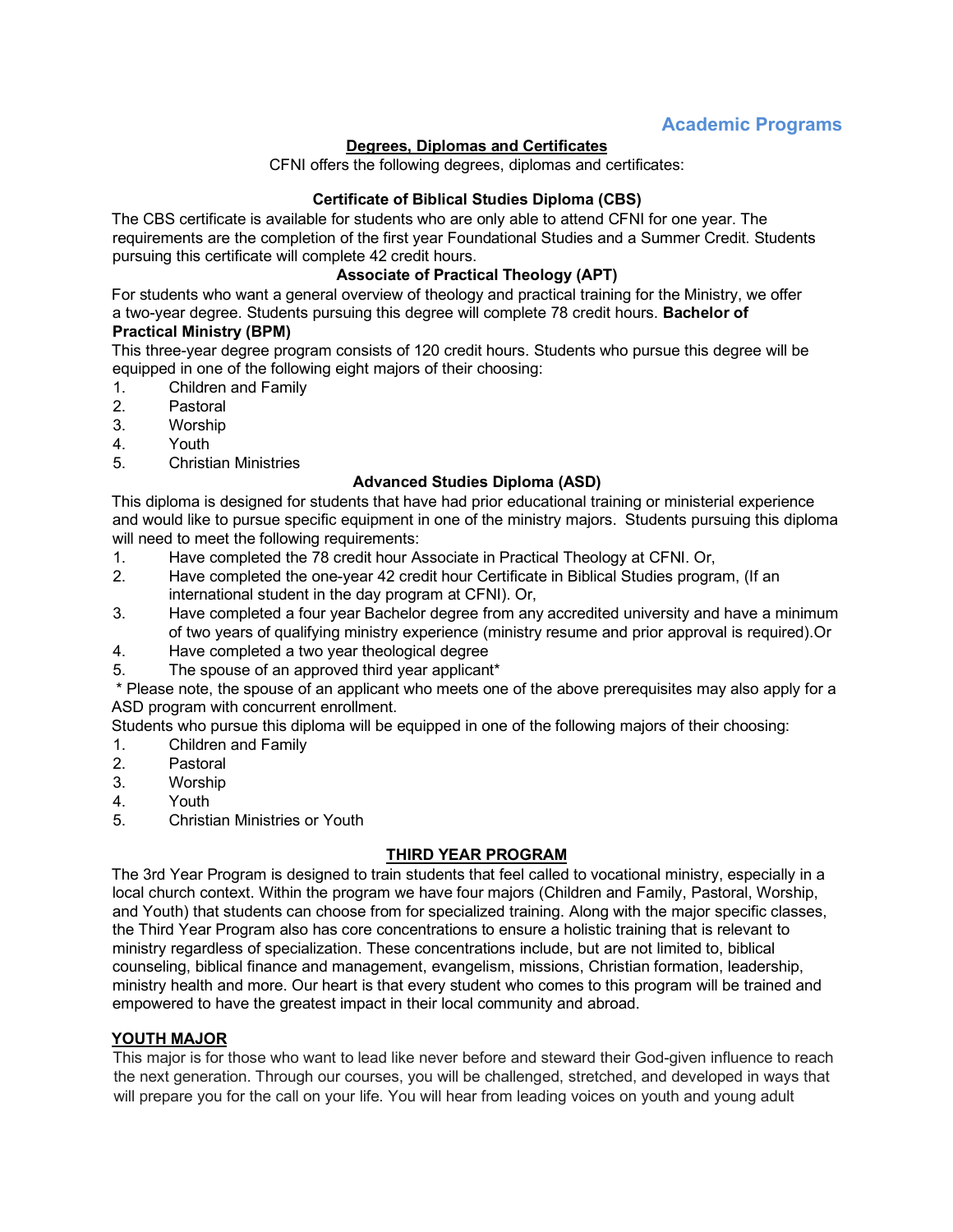ministry that will give you greater levels of perspective and insight.Our goal is for you to learn how to effectively reach 13-30 year-olds with the most up to date tools and resources.

Things you will learn in the Youth Major:

- How to start a youth ministry from the ground up
- Different discipleship methods and how to implement them
- How to engage local school systems
- Develop multicultural mindfulness
- How building a leadership team and create culture
- How to navigate current trends from a biblical perspective.
- How to live with being both culturally relevant and spiritually pure, and much more.

This will be a year filled with both practical and spiritual teachings that will help you not only in ministry, but in life as well. The Youth Major has trained, equipped and launched people into their destiny across the world, and we look forward to seeing what God will do though you.

#### **WORSHIP MAJOR**

The Worship Major is a training ground for worshipers who see every moment of life as an opportunity to release authentic praise to a deserving God. In this major, students are taught how to build and grow a healthy worship team whose primary goal is to magnify Jesus Christ.

Things you will learn in the Worship Major:

- The origins of worship as seen in Psalms and other books of the Bible
- How to cultivate authentic, intimate worship within your worship team
- The songwriting process
- How to practice of the presence of God
- How to take a spontaneous session and turn it into an anthem of praise
- Grow understanding of what it means to create an atmosphere of worship
- How to bring mastery to your voice and/or played instrument(s)

A heart positioned toward God is the ground on which bondage is broken and authentic revival is produced. If you envision yourself dedicating your life to know the heart of God in an intimate way and lead others to do the same through their worship, the Worship Major is the major for you.

#### **PASTORAL LEADERSHIP MAJOR**

The Pastoral Major allows students to learn the most practical aspects of pastoral ministry. This learning experience is detailed and interactive, resulting in students that are grounded in Scripture, full of the Holy Spirit, and equipped to serve those that God places under their leadership with excellence. Things you will learn in the Pastoral Major:

- How to effectively serve your congregation through organizational planning and delegation
- Why community is essential and God-ordained and how to cultivate it in your own church family
- Practical pastoral skills such as dedicating babies, directing funerals, making hospital visits and officiating weddings
- Leading your congregation from a place of obedience and surrender to the Lord.

The life of a pastor is demanding but necessary. As pastors recognize the call of God in their life, they are trained and empowered to selflessly-serve the people God has placed under their leadership. If you envision yourself leading the children of God in humility, with passion and love, the Pastoral Major is the major for you.

#### **CHILDREN AND FAMILY MAJOR**

The Children and Family Major provides students with the tools necessary to foster a supernatural environment that allows children an opportunity to develop a relationship with Jesus Christ. This major will express the urgency to provide children with healthy and loving teachers and parents that are focused on revealing the heart of God to them.

Things you will learn in the Children and Family Major:

● How the restoration of the Christian family will cultivate a place that allows both children and parents to experience freedom and wholeness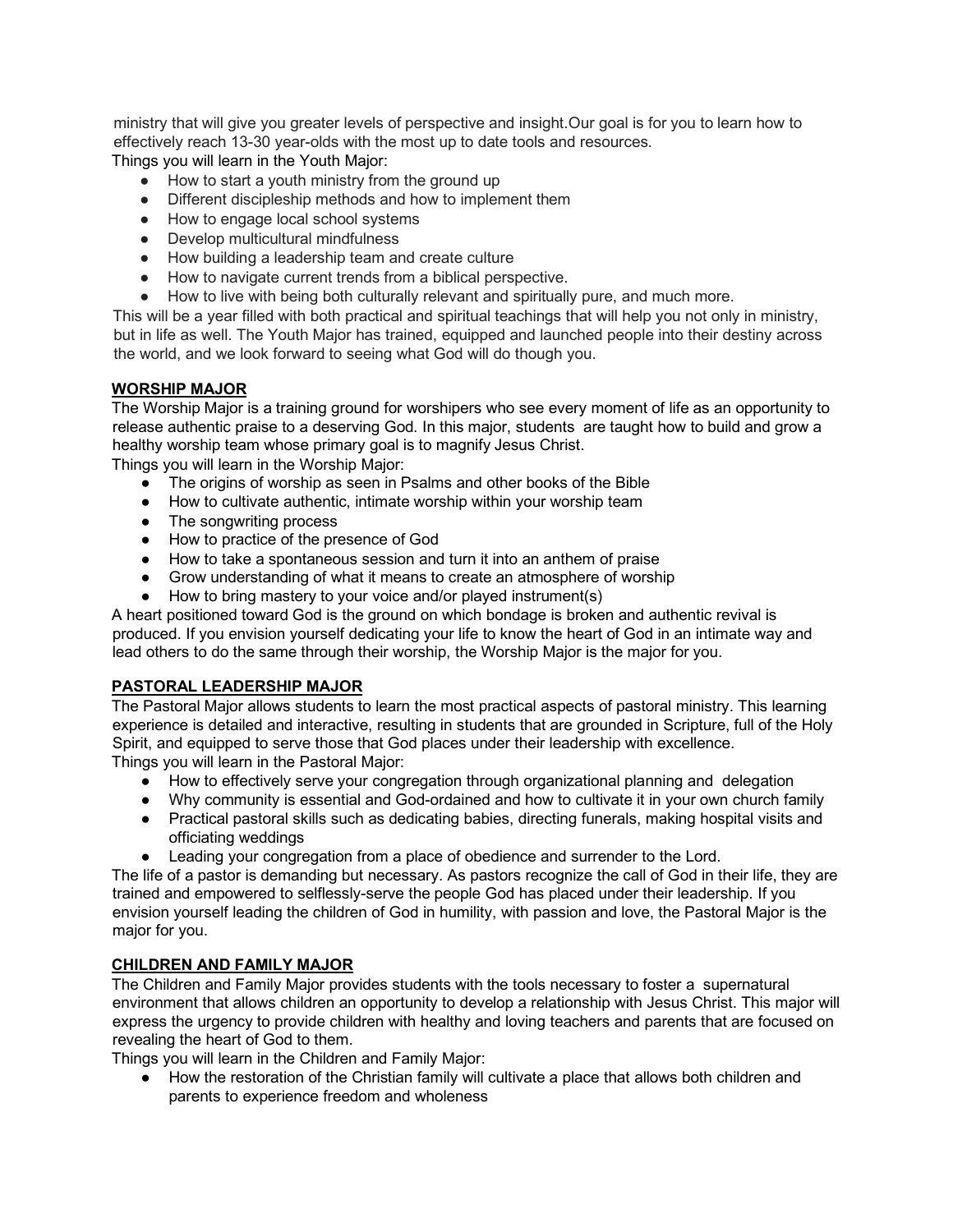- Organizational skills to keep your children's ministry on track in a world of extensive church programming
- Growth and development from both practical and spiritual points of view
- How to integrate supernatural ministry into fun, interactive activities that engage and inspire those that will grow to be the world's future leaders.

With children being nearly 25% of the world population, it is only sensible to raise them with a passion for God and the ability to live their life in freedom and fearlessness. If you envision yourself revealing and teaching these features to the leaders of tomorrow, the Children and Family Major is the major for you.

#### **Degree and Diploma Plans Certificate of Biblical Studies**

| 1st & 2nd Semester:                                                                                                                                                                | <b>Credit Hours</b>     |
|------------------------------------------------------------------------------------------------------------------------------------------------------------------------------------|-------------------------|
| <b>Required Foundational Courses</b><br>Lectures in Practical Theology<br><b>Student Ministry</b><br><b>Tuesday Night Encounter</b><br>Freda Lindsay Story or Gordon Lindsay Story | 20<br>8<br>4<br>4       |
| Summer Credit:<br>CFNI Outreach or CFNI Internship<br>Total                                                                                                                        | 6<br>42                 |
| <b>Associate in Practical Theology</b>                                                                                                                                             |                         |
| <u>1st &amp; 2nd Semester: </u>                                                                                                                                                    | <b>Credit Hours</b>     |
| <b>Required Foundational Courses</b><br>Lectures in Practical Theology<br><b>Student Ministry</b><br><b>Tuesday Night Encounter</b><br>Freda Lindsay Story or Gordon Lindsay Story | 20<br>8<br>4<br>4       |
| <b>Summer Credit:</b><br>CFNI Outreach or CFNI Internship                                                                                                                          | 6                       |
| 3rd & 4th Semester:                                                                                                                                                                |                         |
| Electives Bible, Theology and Practical Ministry<br><b>Tuesday Night Encounter</b><br><b>Student Ministry</b><br>Lectures in Practical Theology                                    | 20<br>4<br>4<br>8<br>78 |
| Total<br><b>Bachelor of Practical Ministry Degree</b>                                                                                                                              |                         |
| Majors: Children and Family, Pastoral, Worship, Youth, Christian Ministries<br>1st & 2nd Semester:                                                                                 | <b>Credit Hours</b>     |
| <b>Required Foundational Courses</b><br>Lectures in Practical Theology<br><b>Student Ministry</b><br><b>Tuesday Night Encounter</b><br>Freda Lindsay Story or Gordon Lindsay Story | 20<br>8<br>4<br>4       |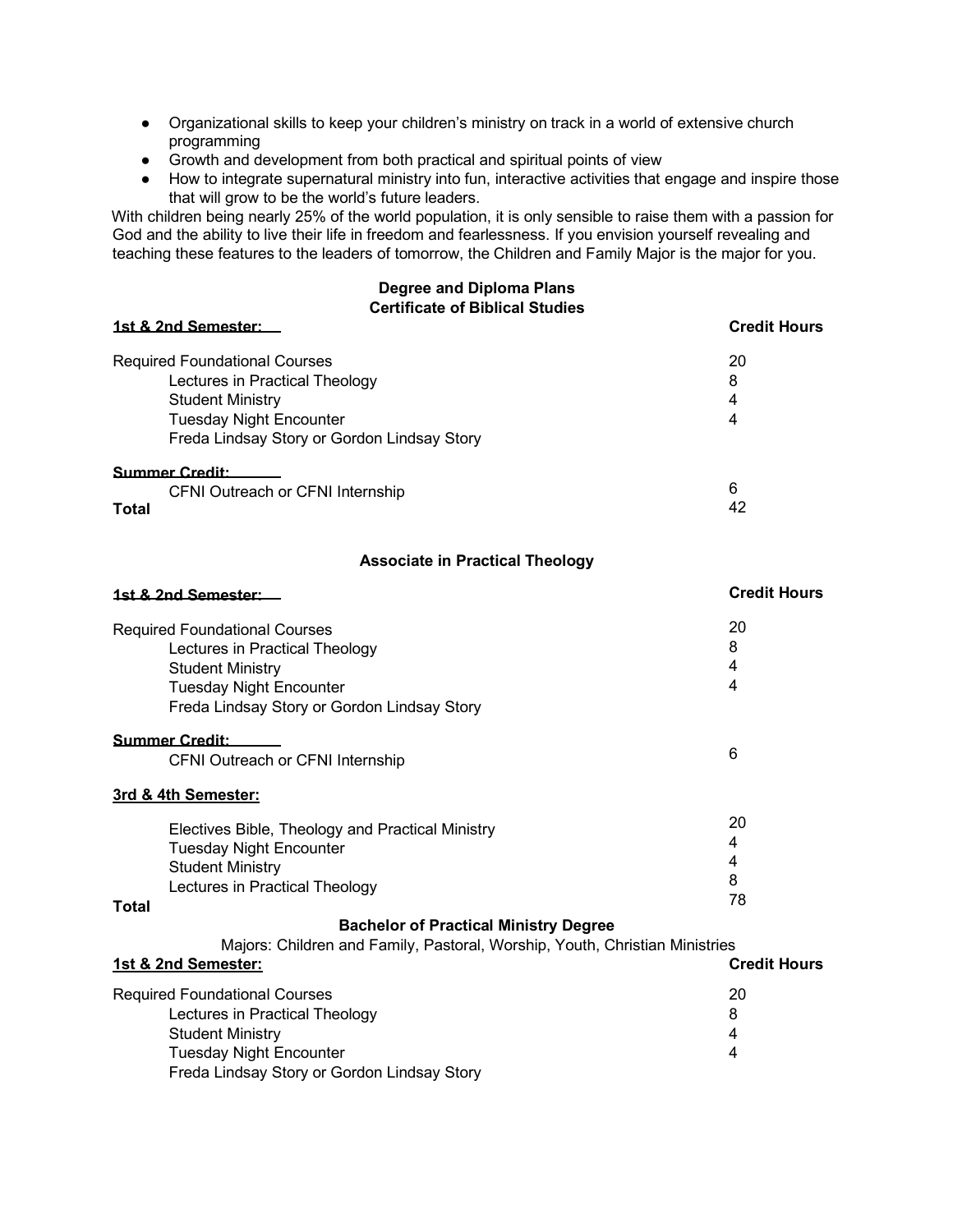| Summer Credit:<br>CFNI Outreach or CFNI Internship                                                                                              | 6                 |
|-------------------------------------------------------------------------------------------------------------------------------------------------|-------------------|
| 3rd & 4th Semester:                                                                                                                             |                   |
| Electives Bible, Theology and Practical Ministry<br><b>Tuesday Night Encounter</b><br><b>Student Ministry</b><br>Lectures in Practical Theology | 20<br>4<br>4<br>8 |
| 5th & 6th Semester:<br><b>Major Courses</b>                                                                                                     | 30                |
| Practicum                                                                                                                                       | 8                 |
| <b>Third Year Project</b>                                                                                                                       | 4                 |
| Total                                                                                                                                           | 120               |

#### **Advanced Studies Diploma**

| 1st & 2nd Semester:       | <b>Credit Hours</b> |
|---------------------------|---------------------|
| <b>Major Courses</b>      | 30                  |
| Practicum                 |                     |
| <b>Third Year Project</b> |                     |
| Total                     | 42                  |

#### **Student Ministries Program**

Every semester CFNI offers a wide variety of student ministries, which give the students, in the first and second year programs, an open opportunity to gain practical experience in Christian service as they apply what is being studied. There is a minimum average requirement of 4 hours of ministry per week for each semester.

- Students may earn 1 credit hour per term by participating in a local church internship.
- To successfully complete the internship, a student must complete four hours a week of active involvement under the supervision of a pastor or church leader (these hours include preparation time if the student's church responsibilities require it).
- The student ministry credit is free of charge to the student.
- To graduate with a Certificate in Biblical Studies, students must earn three credit hours through student ministry involvement (maximum three credit hours permitted).
- To graduate with an Associate of Practical Theology degree, students must earn six credit hours through student ministry involvement (maximum six credit hours permitted). The following
- ministries are available:<br>STM-102 Children's & Far Children's & Family
- STM-103 English Tutors for Internationals & Librarian Assistants
- STM-105 Hospitality and Special Events
- STM-108 Jail and Prison
- STM-110 Kids For The Nations
- STM-111 Local Church Internship
- STM-115 Prayer and Intercession
- STM-116-F RA Leadership (Families)
- STM-116-M RA Leadership (Single Men)
- STM-116-W RA Leadership (Single Women)
- STM-122 Student Council
- STM-124 Live Production
- STM-127 Worship & Arts Ensemble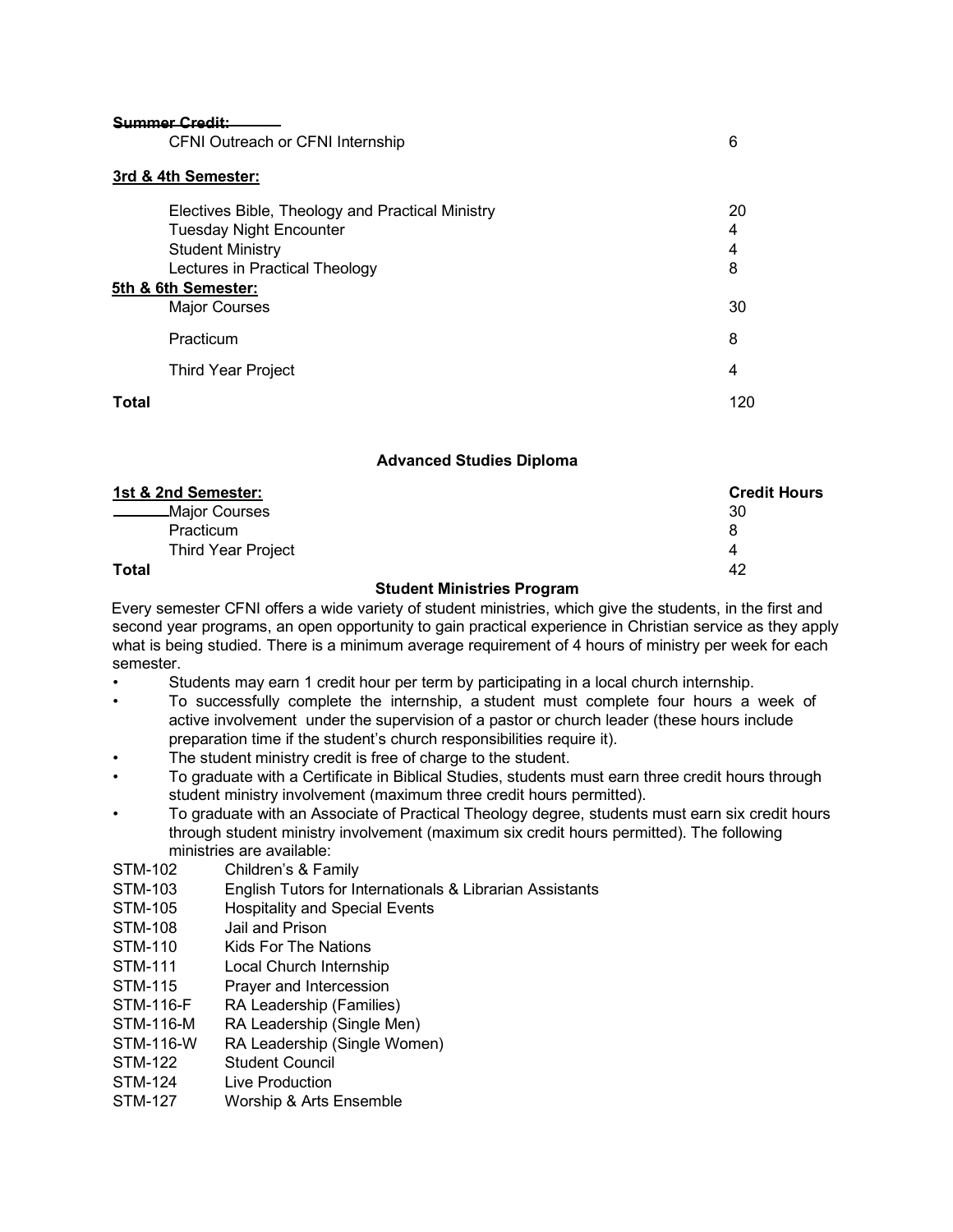#### STM-128-E Youth For The Nations

STM-154 Sports Student Ministry

STM-164 Community Outreach & Evangelism

#### **Remedial English Program**

Remedial English courses are offered for international students who need assistance with the English language. In addition to regular day classes, Remedial English is held one night per week for Levels 1-4. Domestic students who desire additional training in the English may also enroll in an English class. Tuition is \$190.00 per semester.

International students will take the English Proficiency test at the beginning of their first semester to determine proficiency in the English Language. Spanish Program students will be required to take the English Proficiency test upon completion of the one-year Spanish Program prior to entering second year classes. Any appeals regarding the testing requirement or results for Remedial English placement should be directed to the Academic Affairs Office.

Please contact the Remedial English Program at 214-302-6457 or email librarian@cfni.org.

#### **CFNI'S Music Education Department**

Training students with a heart of worship, and a spirit of excellence

The story of David in the Bible and the Book of Psalms, and many other passages, teach us about the power of music. It's not merely an emotional crutch or beneficial entertainment – music in praise can be a mighty weapon in fighting the fight of faith. In linking music with God's powerful, life-giving word we not only honor Him, we also find courage, and a pathway for healing of body, soul and spirit.

As the daily disciplines of worship prepare CFNI students to love and obey God more, opportunities are also available to develop musical skills through CFNI's Music and Arts Lessons. From the very first semester students may enroll in private or group lessons in voice, or private lessons in piano, guitar, drums, and much more. These courses are in addition to the degree plans offered and do not count towards the degree completion requirements.

Our teaching team consists of experienced and dedicated professionals, who are eager to respond to the enthusiasm and potential of CFNI students.

#### **CFNI Online Classes**

In keeping with its mission to train world changers, CFNI provides practical ministry training for those individuals unable to enroll in the daytime classes. This gives business men and women, full-time ministers, and those with busy daytime schedules an opportunity to participate in quality ministerial courses without interrupting their professional and life responsibilities.

CFNI Online Program consists of 4 terms per year. This includes Winter (January through March), Spring (March through June), Summer (July through September) and Fall (October through December). Winter, Spring and Fall terms are 10 weeks long, and the Summer term is 8 weeks long. Students can take 1-4 classes in the Winter, Spring and Fall terms, and 1-3 classes in the Summer term. Classes will be available through the web-based learning system DigitalChalk.

#### **Credit Hours**

Students accrue 3 credit hours per class. The Certificate in Biblical Studies requires 42 credit hours, the Associate of Practical Theology Degree requires 78 credit hours, and the Bachelor of Practical Ministry Degree requires 120 credit hours.

#### **Registration**

Upon acceptance students will be given instruction regarding online registration for classes. With the addition of a \$50.00 deferment fee, a student may divide the tuition in two payments. Sixty percent of the student's tuition is due upon registration; the final forty percent will be due before midterms.

#### **Required Courses**

To graduate with a CBS, APT or BPM, a student must complete eight required courses, equivalent to 24 of the total necessary credit hours for each program.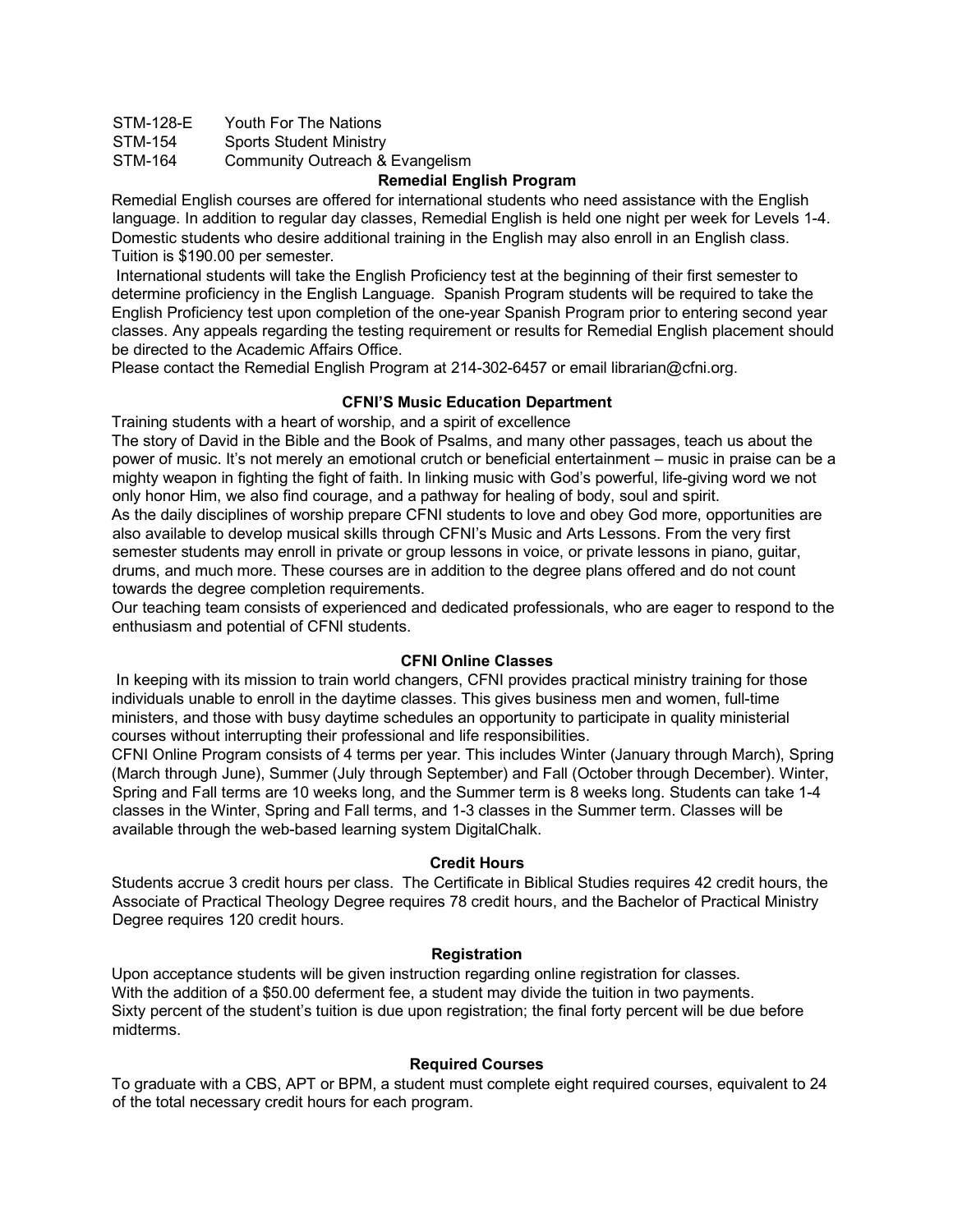The remaining credit hours are accumulated through elective courses.

Required courses are Old Testament Survey, New Testament Survey, Personal Discipleship, Holy Spirit, Creation Science, Principles of Faith, Systematic Theology, and Basic Christian Doctrine.

#### **Summer Term Credit Options**

In order for students to complete the academic requirements for the Certificate of Biblical Studies, the Associate of Practical Theology degree and the Bachelor of Practical Ministry degree, each student must successfully complete one summer term as part of their course of study within their first year of studies at CFNI. Students are not permitted to fulfill their summer term requirements through any other means than the following two options:

1) CFNI Missions Outreaches: Each summer, faculty and staff members lead outreaches to various countries including the U.S. Students are given cross-cultural experiences that will enable them to share the Gospel of Jesus Christ with different people groups using various methods and teaching tools. Students participating in a summer outreach can receive summer term credit by paying the required summer outreach cost, the tuition fees, and fulfilling applicable requirements. The Summer Outreaches are announced each year in October and again in January. Students must adhere to the summer outreach behavioral guidelines.

2) CFNI Internships: Students are able to earn their summer credit requirement by registering for creditand participating in one of our on campus or local CFNI internships. Internships available for summer credit are as follows:

#### **INT-102 Kids for the Nations (KFN) Internship**

This internship will provide the students with practical training and experience in a wide variety of children's ministry areas through day camp and overnight Preteen camp. Students will receive three weeks of training and three weeks of supervised intense personal involvement in the two different types of KFN camp programs.

#### **INT-103 Pre-School Internship**

Students selected to serve as summer interns in the Preschool will minister alongside the regular teachers (many who are graduates of the Advanced School of Children's & Family Ministry) to the children of CFNI students and staff who attend the Preschool. They will help plan, prepare and lead a wide variety of activities for the Preschool children including teaching Bible Lessons. They will attend a training session the week before the summer session, and serve from 7:15 am until 12:30 pm each day during the six week summer session.

#### **INT-104 Media Internship**

The Media Internship is a program that has been designed to offer students having prior experience in technical arts, the opportunity to further their training. The program will help sharpen your skills as an audio, media, lighting, or video technician. It will also challenge your abilities to react quickly to critical, on-the-job situations. You will learn more about the field of technology that you are working with and when finished, will have a greater confidence in your skills with the added benefit of practical experience. **INT-105 Youth for the Nations (YFN) Internship**

YFN summer programs exist to offer character building within the internship, focusing on specific skills including but not limited to: dorm counselor, nation leader, multimedia, dance, drama, worship, guest minister, registration and merchandise teams.

## **Course Descriptions**

#### **BIB- 102 Old Testament Survey**

The Old Testament isn't a book, much as it's a collection of books--with some of the books, themselves, being collections of collections. As the class title informs, herein students will survey the Old Testament book(s)—*both* its worlds and words. As for its "worlds," this course will give special attention to biblical history, in the process of which we will consider various social pressures, which had a direct effect on Israel and Judah, and factored into the various prophetic exhortations given by the prophets, which were then recorded and preserved in the Old Testament corpus. As for the Old Testament's "words," students will become better acquainted with the Pentateuch, historical literature, wisdom literature, the writings of the prophets, along some of their Christological significance and more. By means of the above, students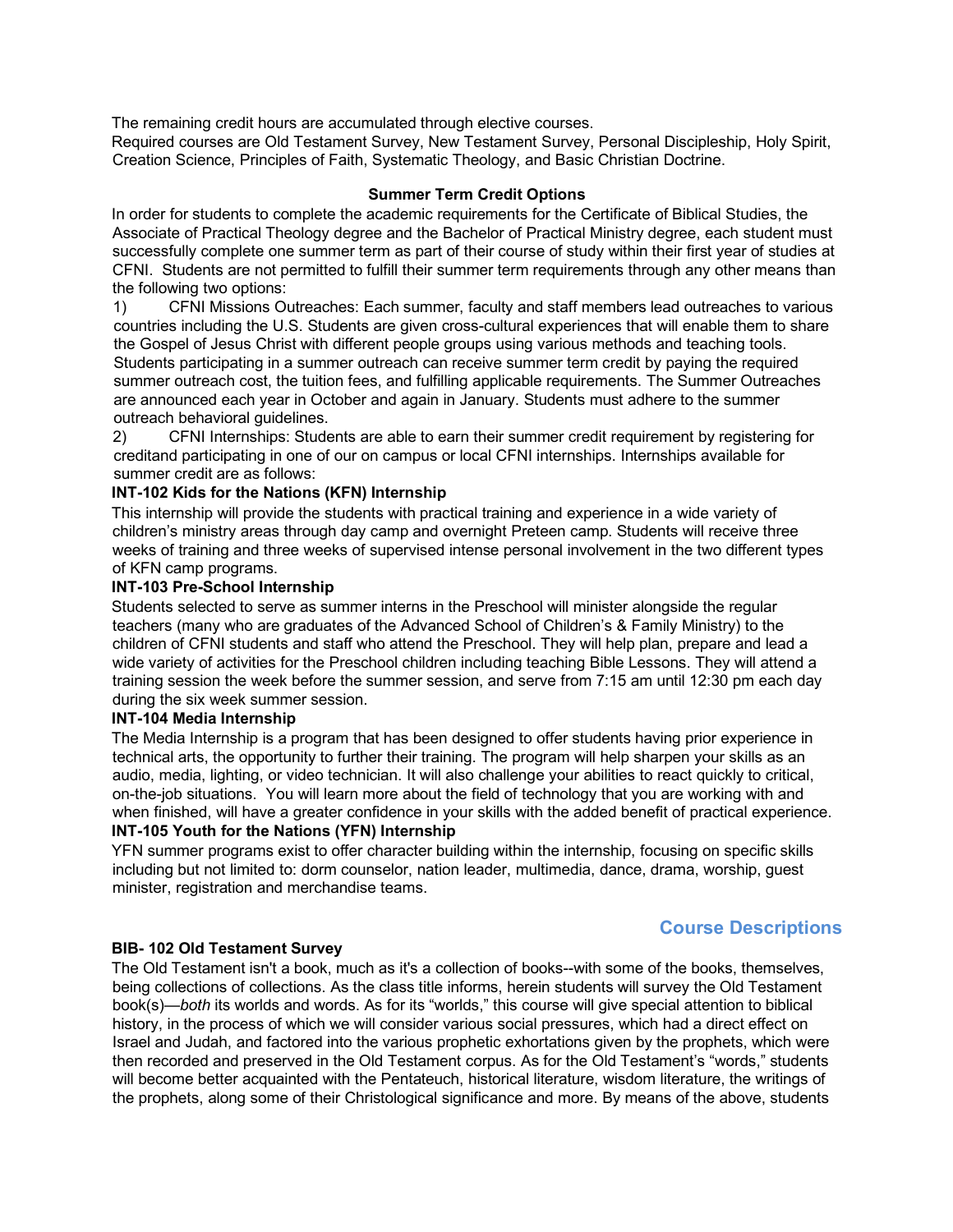should become better acquainted with the Hebrew Bible and, as a result, be better able to minister the life-giving Word by virtue of having been formally and systematically introduced to it.

#### **SPN- 101 Introducción al Antiguo Testamento**

El propósito del curso es que el alumno obtenga una visión general del Antiguo Testamento. Identifique el carácter de Dios en cada uno de los libros. El punto central del curso es la autorrevelación de Dios y el desarrollo de su plan para su pueblo. Proporcionará el panorama general de la historia e identificará los temas, eventos y personajes principales del Antiguo Testamento.

#### **MIN- 107 Creation Science**

*Creation Science I* is a study of evolutionary theory versus creation science from a Biblical worldview. Provocative ideas regarding the flood and other catastrophic Biblical events will be discussed, including those that are to occur at the end of the age**.**

#### **THE-106 Biblical Worldview**

This course is an introduction to the foundational doctrines of Christianity and facilitates the formation of a biblical worldview, integrating biblical and theological knowledge and apologetics with the philosophical and practical application to ministry. Attention is given to the big questions about God, the world, and truth.

#### **BIB-105 Life and Teachings of Christ**

The Life and Teachings of Christ is a journey through the Gospel of Mark that unpacks the significance of this man called Jesus, the message that he preached, and what it all means for humanity. Jesus' primary emphasis was on the Kingdom of God, which is God's reality in relation to the whole creation, so this will be the majority subject for this class.

#### **SPN-112 Vida y Enseñanzas de Cristo**

Este curso presenta un estudio exhaustivo de la vida y enseñanza de Jesús, a través del evangelio de Marcos, y en algunas ocasiones, también en otras Escrituras, las cuales nos revelan el significado y grandeza de este hombre llamado Jesús. El mensaje que Él predicó y como Él es la revelación de ambos Dios y la humanidad. El énfasis primario de Jesús es el "reino de Dios", el cual se convertirá en una realidad enfatizada en esta clase.

#### **MIN- 221 Cultivating a Heart for Missions**

Cultivating a Heart for Missions helps us all lean into God's heart and love for the nations. We will dive into the scriptures from Genesis to Revelation and see definitively that God's people are called to get out of our comfort zones and go to the lost and dying in this world with the specific mission to share the hope we have in Jesus Christ! Christ for the Nations was founded for the purpose of training men and women to go to all the nations with the gospel of Jesus Christ. We will confront and retrain heart and cultural issues that you'll prevent or delay us from marching forward in the Great Commission. Let our hearts be set aflame once more for this great calling!

#### **BIB-202 Hermeneutics: Principles and Methods for Interpreting the Bible**

This course is an introduction to the biblical, contextual and cultural analysis of biblical hermeneutics with a focus on the "Spirit" of hermeneutics that recognizes the essential role the Holy Spirit plays in biblical interpretation. As well, issues believers face in their journey to maturity in Christ to learn, know/hear, and understand the voice of God in their daily walk with the Lord in biblical (word) and Spirit (living) hermeneutics.

#### **THE-208 Principles of Healings and Miracles**

He sent His word and healed them, and delivered them from their destructions.Psalm 107:20 This course is designed to equip students with the foundational truths of the Word of God concerning healing, to learn the practical application of the Word, and to take these teachings wherever the Lord leads them. As the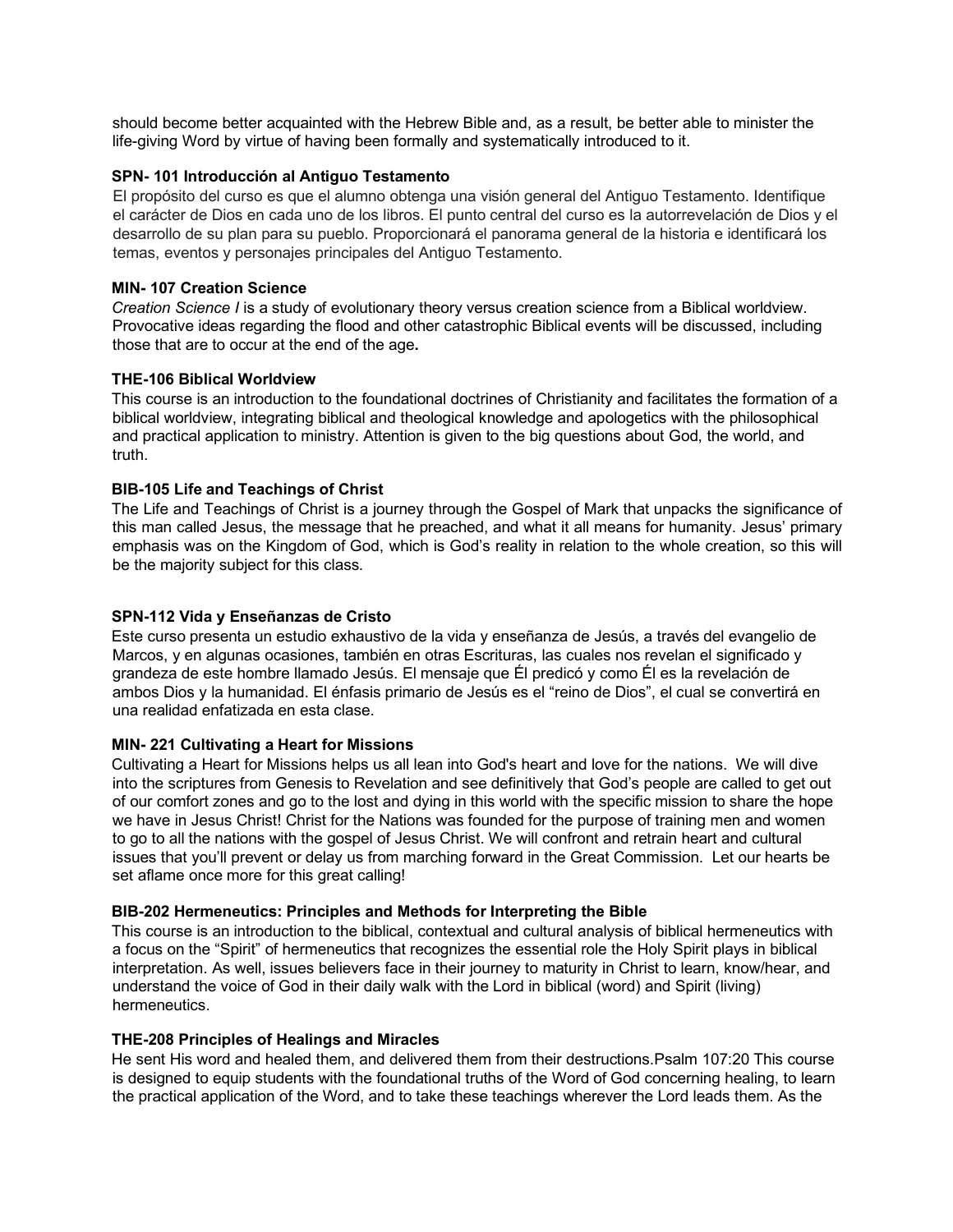foundation is built that healing is in the atonement, students come to know Jesus as Healer as well as their Lord and Savior. The truth of God's Word stands against any and every deception of the enemy. Students will be strengthened in their faith; as faith comes by hearing, and hearing by the Word of God. As born again believers, understanding the role of spirit, soul, and body is essential to maturing in our Christian walk. God is our healer, and as with Hezekiah in the Old Testament, God can also use medicine to facilitate our healing providing that we keep our focus on Him. Through God's Word, students will be trained, mentored, and equipped to take divine healing to the entire world through God's great plan of redemption. Students will gain practical experience in the classroom and will have the tools necessary to establish and operate a Healing Center. Students will also have the opportunity to be on the CFNI Healing Team at the Healing Place.

#### **MIN- 298 The Minister: Issues and Solutions for Wholeness**

People in ministry tend to burn out easily. Because they are constantly giving and focused on caring for those they are ministering to, they forget to take care of themselves and their family. Burn out is a state of emotional, physical, and mental exhaustion caused by excessive and prolonged stress. Burn out leads to mental illness which has proved to be one of the reasons why people in ministry commit suicide. The Minister: Issues and Solutions for Wholeness is a class where students will learn how to properly take care of themselves and find solutions to major issues ministers are facing today.

#### **BIB- 222 Book of Proverbs and Ecclesiastes**

The Books of Proverbs and Ecclesiastes are a journey through these books of the Bible that teaches all about how applying supernatural godly wisdom will help us to be successful in every area of our lives. Each category of Biblical wisdom will be studied and applied to how we live in relationship to God, to ourselves, and to others. Timeless Biblical principles will be compared to the values and priorities of our modern society and we will learn how we can live and transmit supernatural and effective Biblical wisdom in the midst of contradicting modern cultural values. We will learn about the supernatural wisdom aspect of the Holy Spirit in our lives as New Testament Believers and how to tap into His help for wisdom in all areas of our lives and ministries.

#### **MIN-209 Discovering and healing Dysfunctional Systems in Families**

The spiritual, social and emotional dynamics of a family impact personality, and influence how we see and interact with our world. Protracted unhealthy family relationships and interactions, as well as family traumas can easily impair our coping mechanisms and create maladjustments in life. In this class you will learn the dynamics of a healthy family and how it differentiates from a dysfunctional one, and develop the skill, and spiritual tools, to minister effectively to someone who needs inner healing and restoration because of an unwholesome family situation.

#### **MIN-207 Strategic Life Alignment**

Why do you exist? If you believe that you were created by God, why did he create you? If God is sovereign, intentional, and strategic, every human being exists at the pleasure of God and, specifically, to fulfill a purpose in his overarching plan of history. And it is your responsibility to discern and fulfill your purpose. This course will provide you with biblical tools to help you in this process. Strategic Life Alignment is a study of the process of finding and fulfilling your divinely ordained life purpose from a Christian worldview.

#### **MIN- 259 Apologetics**

Apologetics can be defined as both the *science* and *art* of answering questions in defense of Christianity by using reasons (historical data, legal arguments, archeological, scientific and other evidence, logic, proofs, etc.) It's also used to critique other religions, philosophies and world views. The word for apologetics is first used in the NT in 1st Peter 3:15, ……*always being prepared to make a defense* (Gk. *apologia*) *to anyone who asks you for a reason* (Gk. *logos*) *for the hope that is within you…..."* Thus, the important purpose for this very class. This course will cover a broad range of apologetic subjects, from a Biblical world-view perspective, with supporting facts, statements, commentaries, testimonies and arguments from the greatest thinkers, writers, preachers and communicators in the history of apologetics.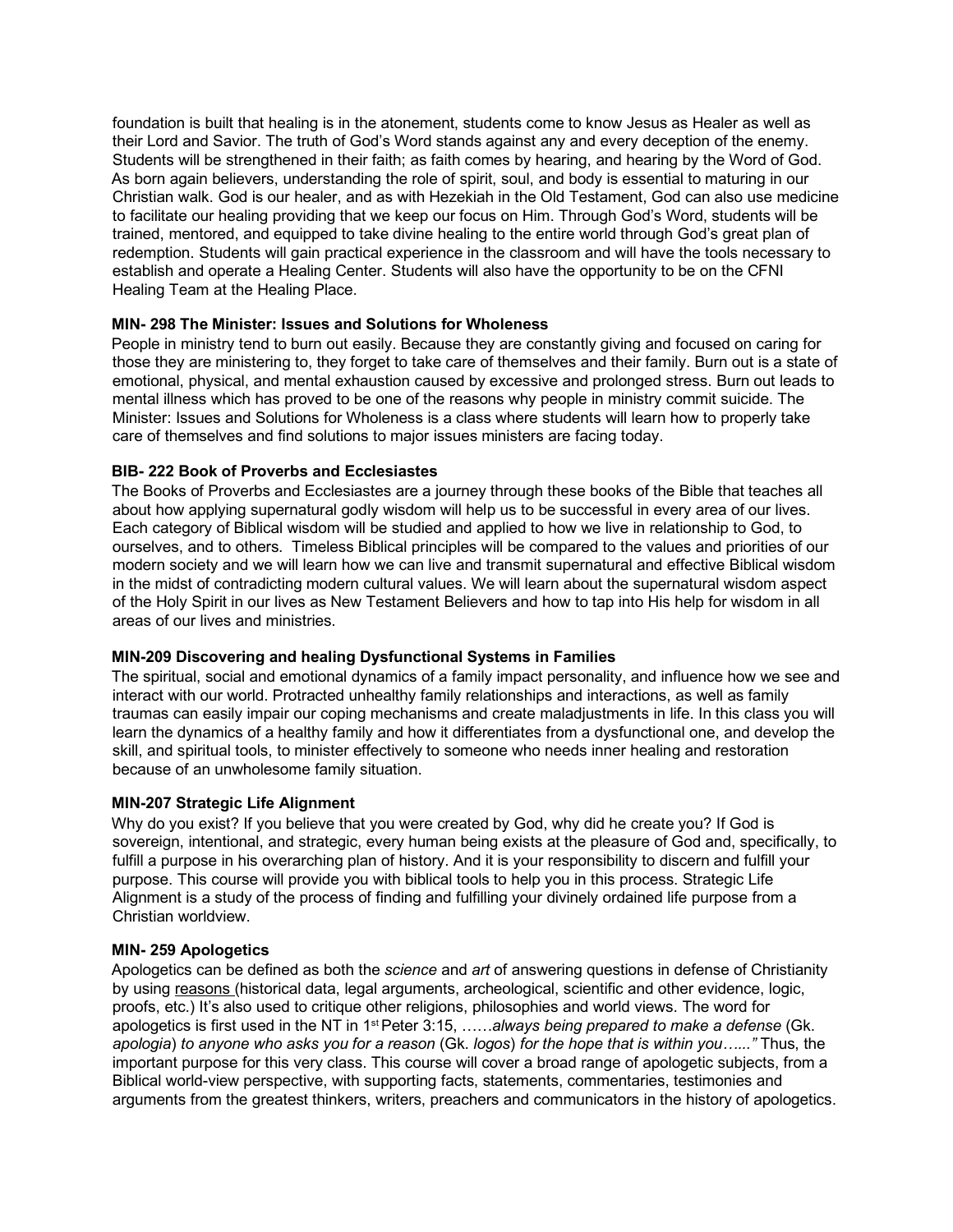See more details in the "Course Outline" section of this syllabus. One goal for you, the student, is to become a "Berean'' believer (Acts 17) and search out these varied evidential reasons from all these great minds, to form your own resolved thoughts & beliefs. In this process your most holy faith in Christ will be strengthened as you realize that the intellectual reasoning of Christianity firmly supports its case. When you add this to your saving Faith, to your belief in & practice of Spiritual Gifts, and trust in Divine intervention in the lives of His creation, you will more wholly complete the perfect trifecta of loving God! The Lord Jesus Christ said in Matthew 22:37 "*You shall love the Lord your God with all your heart, and with all your soul, and with all your mind".* (NAS) We need to love God passionately in all three areas. Yes, you can fervently love God with your mind also! When the Apostle Paul was making his spirited defense of the Gospel, while also sharing his own personal testimony to King Agrippa (Acts 26), he was accused of being insane because of his "great learning". Paul immediately replied in verse 26 that his words were "of truth and rationality" (literal translation). There is a strong case to be made that God's thoughts & ways are quite logical when viewed through the Biblical lens of Kingdom thinking. The great Christian Apologist of the 20th Century, the brilliant C.S. Lewis (once himself an atheist), stated, "*I'm not asking anyone to accept Christianity if his best reasoning tells him the weight of evidence is against it".*  That's why a generation after this statement by Lewis, a strong agnostic and critical mocker of Christianity, who tried himself to disprove Christianity with his own intellectual-investigative trial, failed miserably in that specific task. The overwhelming evidence discovered by this young man proved that Jesus Christ was exactly who He said He was in the Scriptures! Thus Josh McDowell accepted Jesus as His Lord & Savior, and ended up writing the first of his famous Apologetic works: *Evidence That Demands a Verdict*. In this class we will discover overwhelming apologetic evidence & truths, while at the same time exposing errors, fallacies, lies, and belief systems that honestly take a lot more faith to believe in, compared to the case for Biblical Christianity.

#### **GMM-201 Cross-Cultural Communication**

"Cross-Cultural Communication" provides a mix of theory and practical application of Biblical principles, processes, and approaches to understanding and application, to effectively communicate the Gospel when living in a host culture, or in the ever more culturally diverse environment we find ourselves in. The class is a three-credit-hour class. That means the student is in class three classroom hours per week, and should plan to spend between five and six hours per week on the reading and notes assignments.

#### **THE- 201 The Missio Dei: God's Plan for World Salvation**

This course will expose the student to God's irrevocable calling of Israel (Rom. 11:29): His plan, pattern and paradigm toward world outreach for *tikkun olam* (restoration of the world). The course will expose the student to understanding the Bible as a Jewish document with the Torah as God's foundational instructions for Israel, and the Ten Commandments as Israel's national constitution (Ex. 19:6). Israel's calling to be a kingdom of priests (Ex. 19:6) includes Gentiles (Eph. 2:15-16), but has not replaced or circumvented God's original plan to bless the world through the seed of Abraham. Understanding Christian theology through a Jewish lens will expose the student to a reorientation of God's priority of taking the Gospel "to the Jew especially, but equally to the Gentile" (Rom. 1:16 CJB). Historic Jewish resistance to the Gospel will also be examined. This course will explore Israel's pattern of thought in the Hebrew scriptures within a Greek New Covenant context. Can there be unity without uniformity, while maintaining congruence in distinction between the Jewish people and the nations? Come and see! This course seeks a wider exposure of God's "Greater Commission" of taking the Gospel "to the Jew first" in His eschatological scheme.

#### **MIN-213 The Father Heart of God**

The Father Heart of God is a Theological and Biblical exploration of God, as revealed primarily through Jesus, who is the highest and clearest revelation of the Father. Based on the notion that "What we believe about God determines what we believe about everything else," the course explores God's way of being as a relationality of overflowing, other-centered, self-giving love, and leads the students through making application between God's way of being, and what that means for us, as sons of God, in relationship with a loving Father.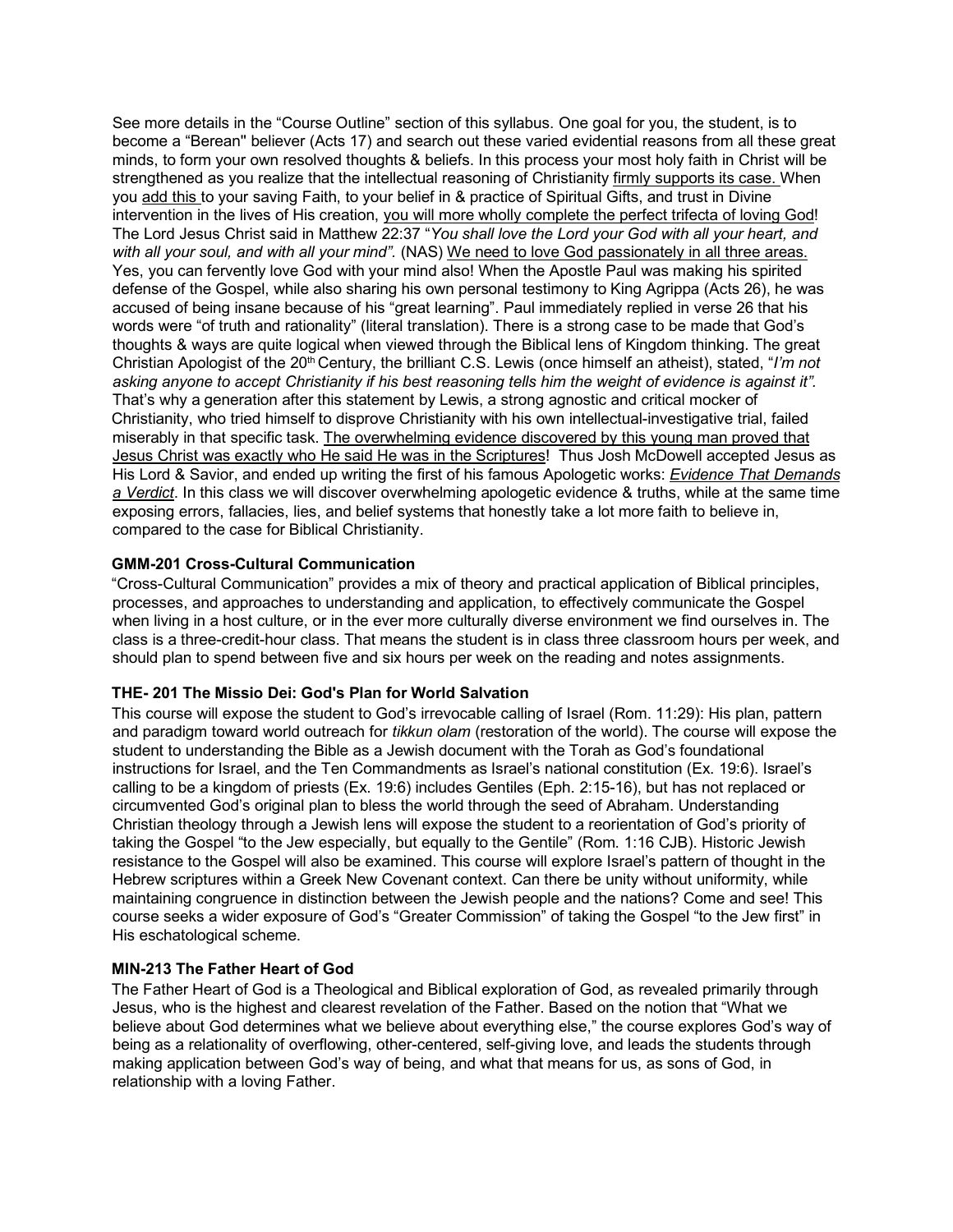#### **MIN- 243 Effective Biblical Counseling**

This course is designed to equip Christians with the tools of insight, perspective, theological reflection, and communications strategies needed for effective Biblical counseling. The goal of this class is to equip counselors, lay and pastoral, and to provide a summary regarding the issues involved in counseling; to find the means to help those who are hurting move forward in living a fulfilling Christian life. The Apostle Paul once described his life work in a few concise words: to proclaim Christ "admonishing and teaching" everyone with all wisdom so that he might present everyone complete in Christ. For this purpose, Paul wrote, "I labor, striving according to His power, which mightily works within me." (Col. 1:28-29 NAS)

#### **THE-218 Christian Ethics**

This course is designed to provide a basic overview of ethical theory and biblical ethics. Today within our culture the apparent decline in moral and ethical standards has given way to political correctness, secular worldview, and timidity in upholding biblical morals. In this class we will highlight the moral and ethical issues of today while exploring the impact of biblical authority upon those concerns. Analyses of case studies involving ethical and biblical morality issues will facilitate opportunities to identify, challenge, and highlight the biblical foundation which stand in opposition to such behavior.

#### **BIB-214 Book of Romans**

#### **BIB- 276 Parables of Jesus**

Jesus often spoke to His audience in parables. His creative storytelling provided them with word pictures to think about as He delivered a message on kingdom matters, to include truths about God and humanity. The purpose of this class is for students to have an opportunity to examine what Jesus' taught in some of the New Testament parables. The study will include: what defines a parable along with its classic components; why Jesus' used parables among His 1<sup>st</sup>-century audience; the context that the parable is presented in the New Testament; the theological significance of the parable; how the parable can be used in the life and ministry of the Christian today.

#### **BIB-271 Life and Writings of Paul**

This course is a study of the life and teachings of the Apostle Paul; the major teachings of Paul's "abundance of revelation" and the impact his life had upon the growth of the Church. We will evaluate to what degree the teachings of Jesus through Paul are understood and embraced in the contemporary Church. We will look at gaining insight from the Apostle through his unique metaphors of the Church, justification by faith, sonship, and identification with Christ. His life will be examined in the context of the Scriptures, his training, his culture, its impact upon his missionary endeavors and, ultimately, all of Christianity.

#### **MIN-210 Contemporary Urban Ministry**

A study of effective modern urban ministries from both biblical and practical perspectives that explains aspects of successful urban ministries including servant style ministry, substance abuse ministry, inner city church styles, ministry to the poor, and street evangelism. An emphasis is placed upon application and implementation of the concepts and principles presented. Interaction with guest speakers and local urban ministries will be included.

#### **MIN-212 Victorious Christian Living**

The principles taught in this class will help students walk in a higher realm of spiritual dominion by being able to hear God's voice, move in the prophetic and live in spiritual wholeness. Students will be encouraged to press through common obstacles in order to develop spiritual maturity. They also will be challenged to acknowledge that walking in wholeness as a person is definitely a choice.

#### **MIN-225 Homiletics**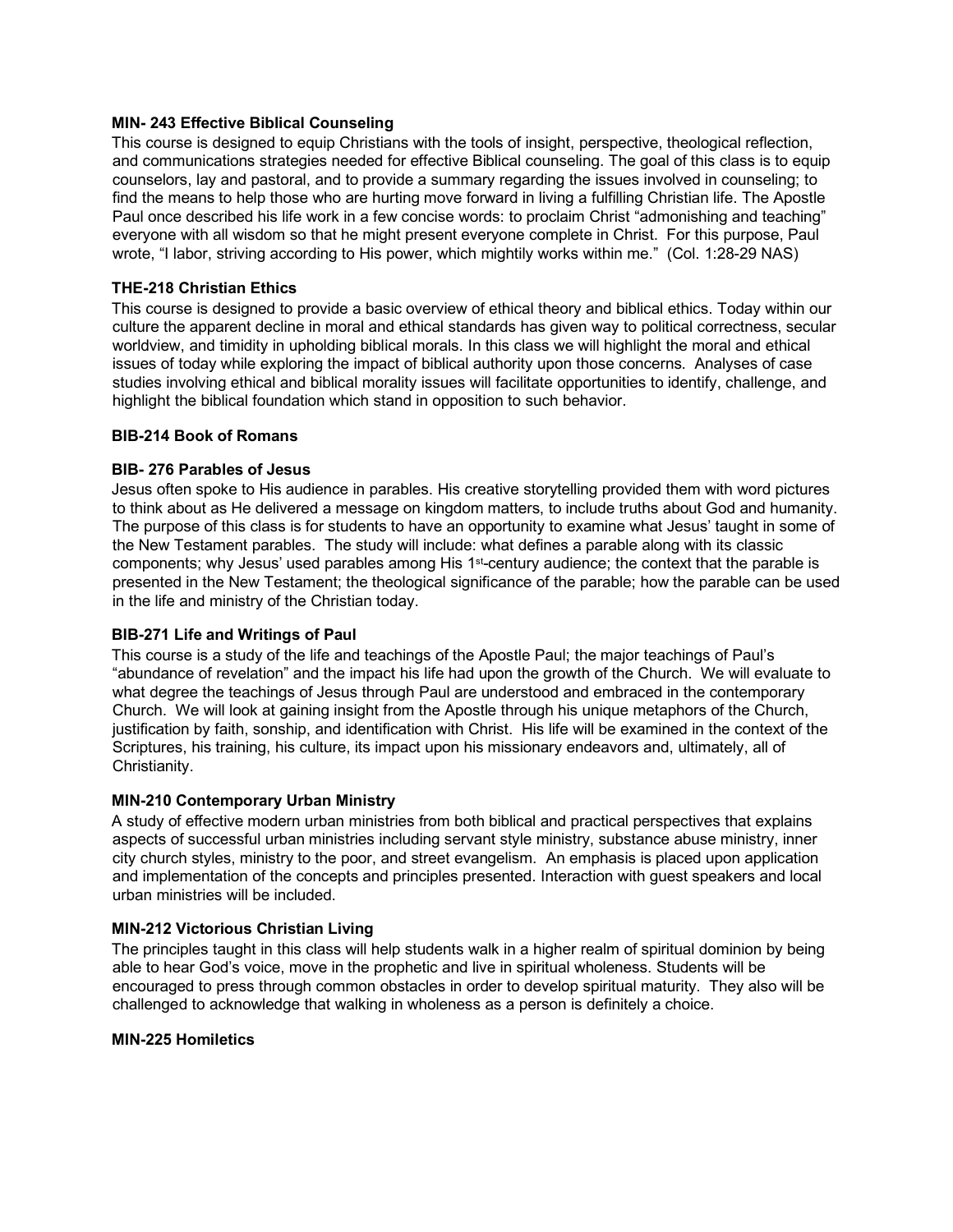#### **MIN-223 Dynamics of Healthy Relationships**

This course is designed to help students develop skills and gain tools to navigate relationships in various spheres of life. Students will explore characteristics of healthy and unhealthy relationships through a biblical lens. During the course, students will define characteristics of relationships in personal, family, ministry, social and work spheres.

#### **YOU-305 Foundations of Youth and Young Adult Ministry**

This course is designed to give you a comprehensive understanding of the core elements and systems that make up a healthy foundation for ministry. Although there will be an emphasis on youth and young adult ministry, the majority of the content will have broad applications to give you the tools you need to thrive in any context you would step into.

#### **YOU-312 Cultural Trends and Issues**

This course is designed to identify, discuss, and educate ourselves on current trends and long-term issues that are predominant in youth culture. Through extensive research projects, challenging and thought-provoking class discussions, interactive presentations and case studies, this class will give each student a realistic view of youth culture today and how to effectively reach it with the Gospel of Jesus and a biblical perspective

#### **CFM-337 Families and Children in Crisis**

This impacting class will challenge and equip students to minister to families and children experiencing various crises. Students will be encouraged to understand God's love and compassion for the broken hearted and the "least of these". Children and Family Ministers must be intentional about reaching out to the many lost and forgotten children and hurting families throughout the world.

#### **CFM-329 Master Planning for Kids Ministry**

Students will take an in-depth look at the unique role of the ministry leader and learn the dynamics of building a successful ministry from the ground up and succeeding in ministry for a lifetime.

#### **LPM-347 The Doctrine of the Local Church**

The Doctrine of the Local Church is a detailed description of the Ekklesia in the New Testament Church, as described in the Epistles of Paul, and the Book of Acts. Special attention will be given to the leadership principles of Jesus, as the Head of the Church, and how they relate to the leaders of the 21<sup>st</sup> century church. Practical classes will also be taught on the subject of Ministry Protocol, Church Administration, the Minister's Family and Church Planting

#### **LPM-349 The Apostle Paul**

Team Ministry is an exploration into various aspects of ministry in the church. We will discuss the importance of each ministry and the primary role and function of these ministries. The need for unity and cooperation cannot be overstated. For the church to operate efficiently, the team MUST work together. Each team member, having differing gifts and callings, must commit to one vision and purpose; the vision of the senior leader.

#### **WOR-301 Worship Theology**

#### **WOR-303 Principles of Worship**

This course is designed to help students build worship principles that will ultimately transform both privately and publicly how we worship. The class will challenge students to develop a heart of worship that is revealed in how they live and interact with the culture.

#### **BCM-319 Multicultural Perspectives**

This course is designed to help Christian leaders identify, develop and integrate a personal and global awareness of cultural and cross-cultural issues related to relationships and counseling. This course will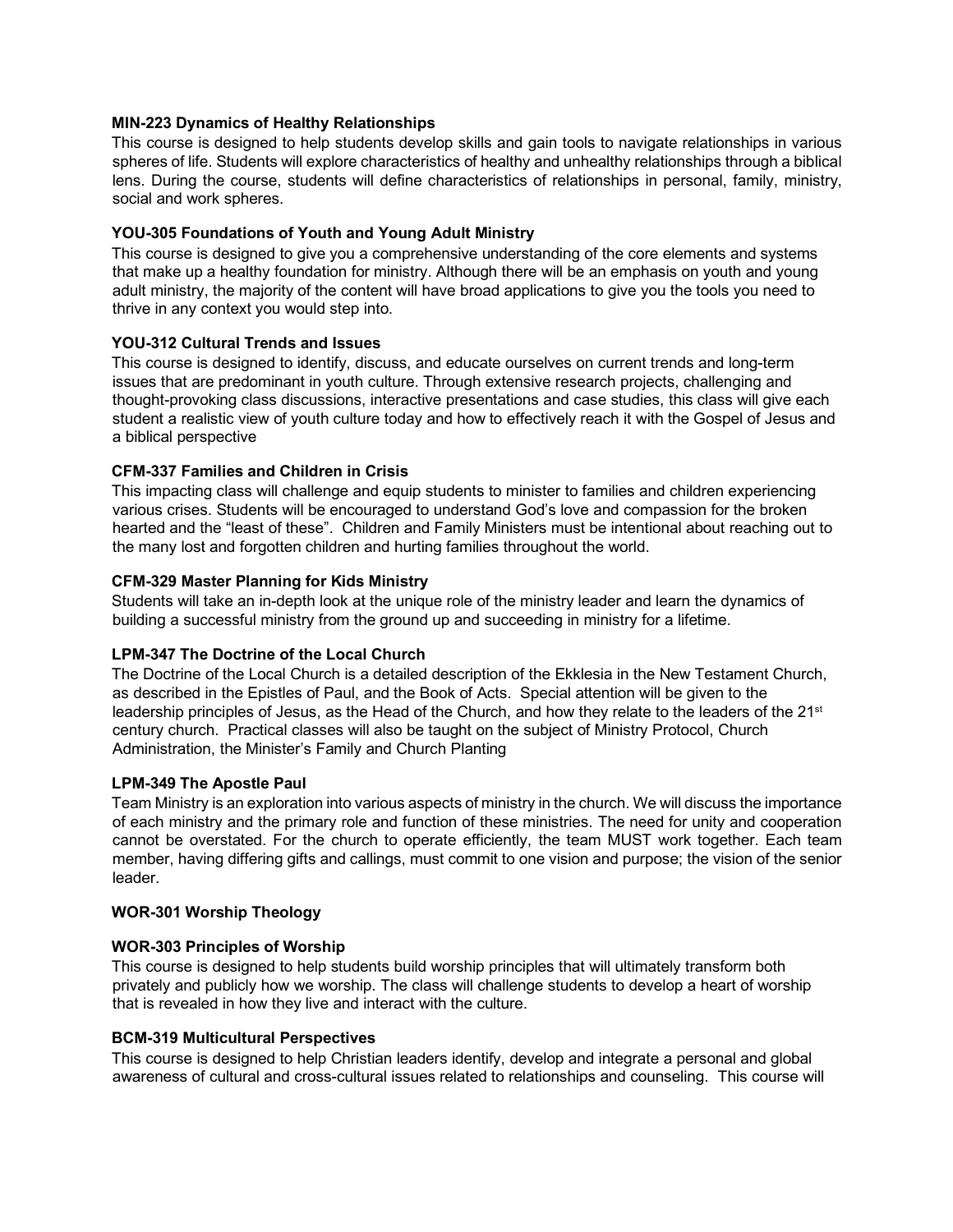investigate society and the church in terms of worldview, family, ethnic groups, social norms, privilege, bias, and counseling on the mission field.

#### **MIN-301 Dynamics of Wholeness in Ministry**

The Dynamics of Wholeness in Ministry course will focus on the discovery of principles and dynamics that will enable the person called to ministry to fulfill that call in a healed and whole manner. The application of these principles will also have a positive impact on the person's family and subsequently the local church. There is a direct correlation between the wholeness of the person and the wholeness of their work.

#### **BCM-303 Pastoral Care and Counseling**

This course will offer the student practical tools to develop care ministries and curriculums within the church, including how to identify and equip lay leaders for leadership roles within the pastoral care field. The course will also explore theological perspectives on suffering, the ministry of presence, and how to manage self-care for counselors and ministers.

#### **MIN-318 The Making of a Leader**

This course will look at key passages in the Pastoral epistles and the instructions given to the young pastors Timothy and Titus in dealing with difficult tasks in the church, with Paul's emphasis to these young pastors to be faithful in the face of hardships. This class is designed to assist the student in developing an awareness of the call of God personally and identifying various life experiences that convey and promote an understanding of their leadership role. This course will explore various issues that are used to develop and sustain those called to leadership and then provide the impetus to pass on acquired knowledge and understanding to those they influence through the mentoring process. *"Iron sharpens iron, and one person sharpens…another.* (Proverbs 27:17) A priority for leaders is the selection and development of *potentia*l leaders. *"And the things that you have heard from me among many witnesses, commit these to faithful men who will be able to teach others also."* (II Timothy 2:2) The making of a leader is life-long development of growth and maturity in stirring *"…up the gift of God which is in you…"* (II Timothy 1:6)

#### **LPM-344 Team Ministry**

Team Ministry is an exploration into various aspects of ministry in the church. We will discuss the importance of each ministry and the primary role and function of these ministries. The need for unity and cooperation cannot be overstated. For the church to operate efficiently, the team MUST work together. Each team member, having differing gifts and callings, must commit to one vision and purpose; the vision of the senior leader.

#### **BIB-319 First Century Evangelism**

Following the resurrection of Jesus Christ, the Church erupted onto the 1st Century scene. The Book of Acts is the most in-depth and authoritative historical account of how the first believers and messengers of the Gospel lived and acted in the midst of a pagan Greco-Roman cultural and legalistically zealous Jewish culture. Evangelism, Christian living, and missionary efforts are outlined as well as persecutions and hardships. Central throughout all these realities is the presence of Jesus himself through the agency of the Spirit. This course will journey through the Book of Acts and investigate the significance of the 1st Century context to the 21st Century, especially the Church in the Western world.

#### **ART-309 Basic Film Production**

This course provides an introduction to the tools, techniques, and terminology used by the creative Film/Video maker during the pre production, production and post-production processes. Lectures, demos, screenings, discussions, and readings will facilitate the development of production proficiency and a critical stance.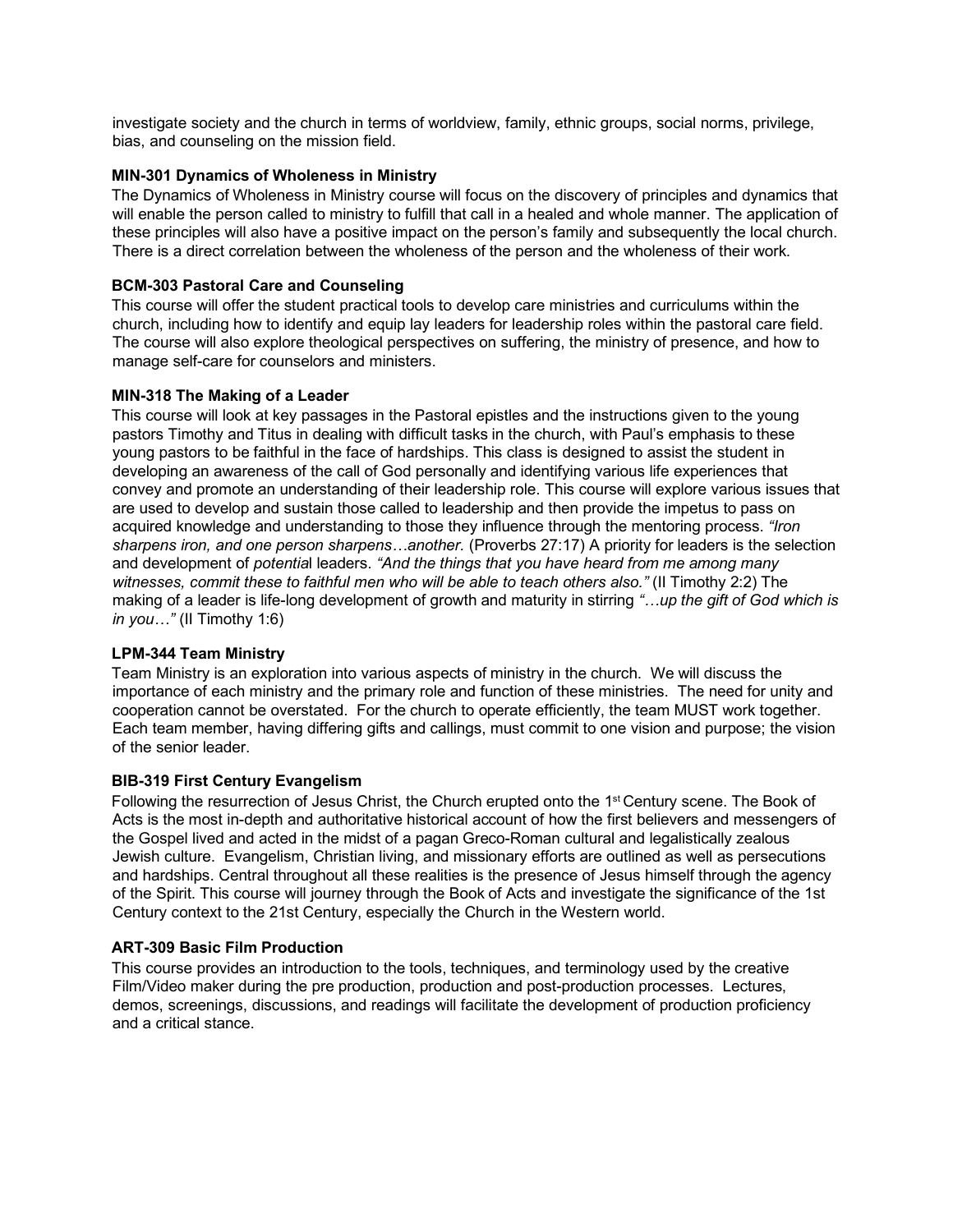#### **GMM-352 Missions: Principles and Practices**

Missiology is the science of mission. It combines intercultural studies, anthropology, history, cross-cultural communications and theology. This course will include a look at biblical motivations, historical background and current strategies. We will equip students on how to start and maintain a mission ministry, giving insights on how to build a support team and fund a mission ministry in faith. However, this course does not seek to transform everyone into a global missionary. It will, however, seek to motivate everyone to be a mobilizer for the cause of world evangelism. Whether you are a pastor, teacher, prophet, evangelist, businessman, or stay at home dad, we are all in this together—building His kingdom is OUR task, and this course provides the tools.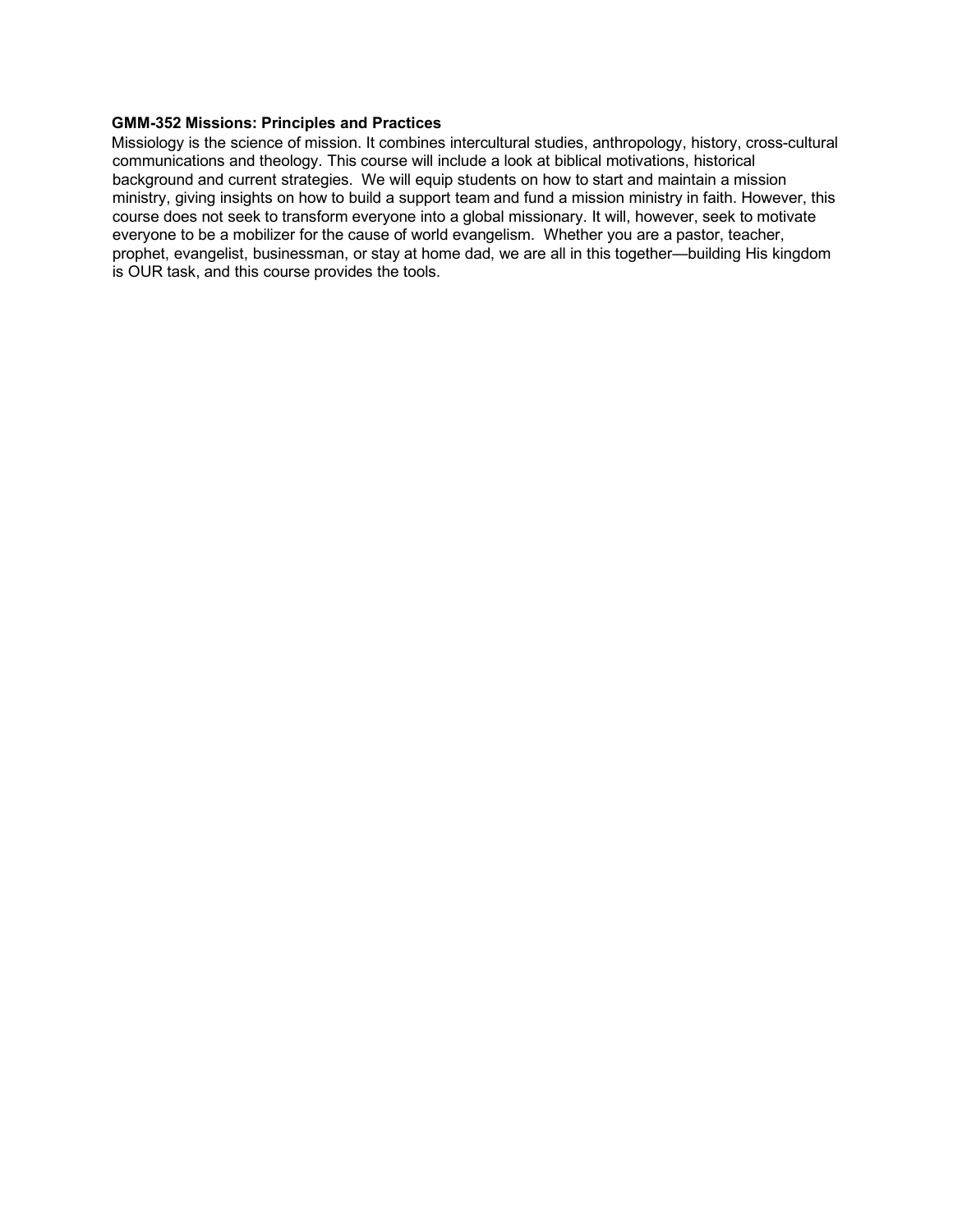# **Faculty List**

| <b>Name</b>        | Degree/Institute                                                                                                                                                                                                                                                                                                                                                                                                                                                 | <b>Courses Taught</b>                      | <b>Experiential</b><br><b>Qualifications</b>                                                                                                                                                                                                                                                                                                                                                                                                                                                                                                                                                                                                                                                                                                 |
|--------------------|------------------------------------------------------------------------------------------------------------------------------------------------------------------------------------------------------------------------------------------------------------------------------------------------------------------------------------------------------------------------------------------------------------------------------------------------------------------|--------------------------------------------|----------------------------------------------------------------------------------------------------------------------------------------------------------------------------------------------------------------------------------------------------------------------------------------------------------------------------------------------------------------------------------------------------------------------------------------------------------------------------------------------------------------------------------------------------------------------------------------------------------------------------------------------------------------------------------------------------------------------------------------------|
| <b>Adam Bostic</b> | <b>Associate of Practical</b><br>Theology. Christ For<br>the<br><b>Nations</b><br>Certificate of Advanced<br>Studies in the School of<br><b>Frontier Missions at</b><br><b>Christ for the Nations</b><br><b>Bachelors of Pastoral</b><br>Psychology. Integrity<br>Seminary<br><b>Masters of Global</b><br><b>Missions and Cross</b><br><b>Cultural Studies.</b><br>Integrity Seminary.<br>Currently Pursuing a<br>Doctorate of Theology<br>at Integrity Seminary | Cultivating a Heart For<br><b>Missions</b> | 15<br>Years<br>as<br>а<br>the<br>Missionary<br>in.<br>Amazon<br>Jungle.<br>Teaching,<br>Preaching,<br>building<br>churches,<br>crusades,<br>and<br>discipleship.<br>10 years<br>founding and directing a<br>Christ For the Nations<br>International<br><b>Bible</b><br>School in Peru. During<br>time<br>taught<br>that<br>$\Box$<br>courses such as<br>"Benefits of the Cross"<br>"Personal Discipleship"<br>"Creation Science"<br>"Homiletics" and "The<br>Great Commission." I<br>have a certificate as a<br>Rope Rescue<br>Technician and served<br>as a firefighter. I have<br>used this experience<br>often in the jungles to<br>host leadership camps<br>and develop the<br>leadership skills of our<br><b>Bible School students.</b> |
|                    |                                                                                                                                                                                                                                                                                                                                                                                                                                                                  |                                            |                                                                                                                                                                                                                                                                                                                                                                                                                                                                                                                                                                                                                                                                                                                                              |
| Ana Wood           | B.A. (Management),<br>Our Lady of the Lake<br>University, 2005<br>M.Div., The King's<br>University, 2011<br>D.Min., The King's<br>University, 2014                                                                                                                                                                                                                                                                                                               | MIN213 - The Father<br><b>Heart of God</b> | 8+ Years University<br><b>Course Development</b><br>and Teaching<br>Experience<br>14+ years Ministry<br><b>Teaching Experience</b><br>20+ Years Ministry<br>Experience<br>3 Published Books<br><b>Individual Research</b><br><b>Continuing Education</b>                                                                                                                                                                                                                                                                                                                                                                                                                                                                                     |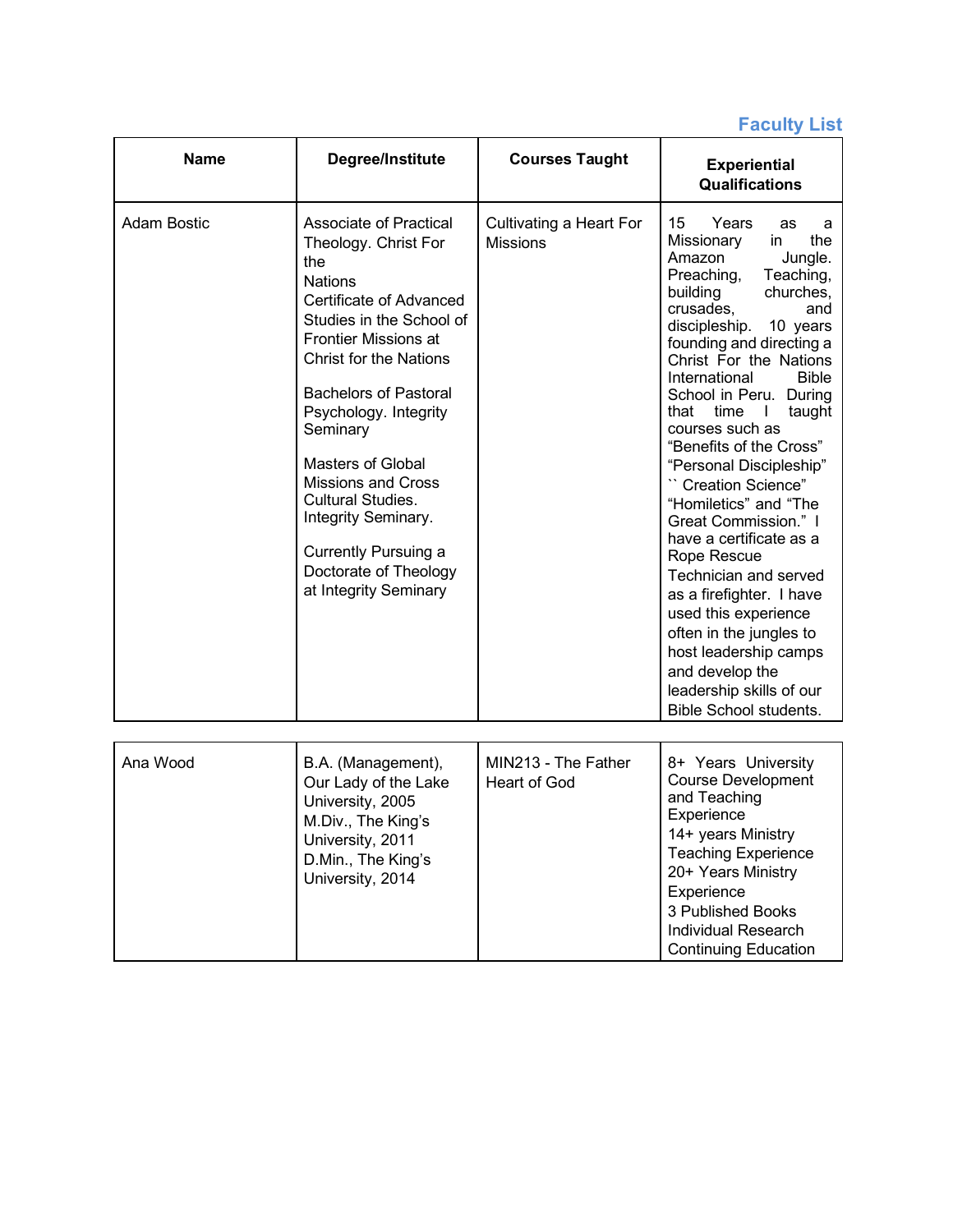| <b>Andrew Brown</b>   | Ed.D. Candidate in<br><b>Higher Education</b><br>(ORU)<br>M.Ed. in Higher<br>Education<br>Advanced Certificate in<br>Management<br>(DBU)<br><b>B.A.S in Business</b><br>Administration &<br><b>Christian Ministry</b><br>(DBU)<br>Advanced Diploma in<br>Leadership & Pastoral<br>Studies (Christ For The<br>Nations Institute)<br>Certificate in Computer<br><b>Studies</b><br>(Comtac) | - The Principles of<br>Healing & Miracles<br>- The Theology of the<br>Gifts of the Holy Spirit<br>- Basic & Advanced<br><b>Christian Counseling</b><br>- Essential Leadership<br>Principles                                                           | 18 years of<br>ministryexperience<br>22 years of<br>teachingexperience                                                                                                                                                                                                                                                                                           |
|-----------------------|------------------------------------------------------------------------------------------------------------------------------------------------------------------------------------------------------------------------------------------------------------------------------------------------------------------------------------------------------------------------------------------|-------------------------------------------------------------------------------------------------------------------------------------------------------------------------------------------------------------------------------------------------------|------------------------------------------------------------------------------------------------------------------------------------------------------------------------------------------------------------------------------------------------------------------------------------------------------------------------------------------------------------------|
| <b>Bryan McLemore</b> | B.A. (Pastoral Ministry)<br>University of Valley<br>Forge<br>Certificate (High Risk<br>Youth Studies) Gordon<br>Conwell Theological<br>Seminary<br>M.A. (Organizational<br>Leadership)<br>Southwestern<br>Assemblies of God<br>University                                                                                                                                                | <b>Authentic Manhood</b><br>Leadership<br><b>Essentials</b><br>Intro to Missions<br>Missional Leadership<br>Steps to the Field<br><b>Missions Principles</b><br>and<br>Practices<br>Missions History and<br>Trends<br>Life and Teachings of<br>Christ | Dean of Men<br>2010-2017<br>Global Missions major<br>Chair 2017-2020<br>Director of Leadership<br>Development for<br><b>AFairchild PC</b><br><b>Founder Next Level</b><br>Renovations LLC.<br><b>Construction Company</b><br><b>Global Passion</b><br>Orgtook 3000<br>participants<br>to missions field in 5<br>years<br>Travel and taught in<br>over 20 nations |
| <b>Cheryl Parks</b>   |                                                                                                                                                                                                                                                                                                                                                                                          |                                                                                                                                                                                                                                                       |                                                                                                                                                                                                                                                                                                                                                                  |
| Connie McKenzie       | MA- Leadership, Dallas<br><b>Baptist University</b><br>- B.S Education<br>(University of<br>Kentucky)<br>- Associate in Practical                                                                                                                                                                                                                                                        | - Master Planning for<br>Leaders<br>- Families &<br>Children in Crisis<br>- Teaching Dynamics<br>- Transformational                                                                                                                                   | $-30 + \text{years of}$<br>ministry/teaching<br>experience<br>Launched and Direct<br>Children &<br><b>Family Major</b>                                                                                                                                                                                                                                           |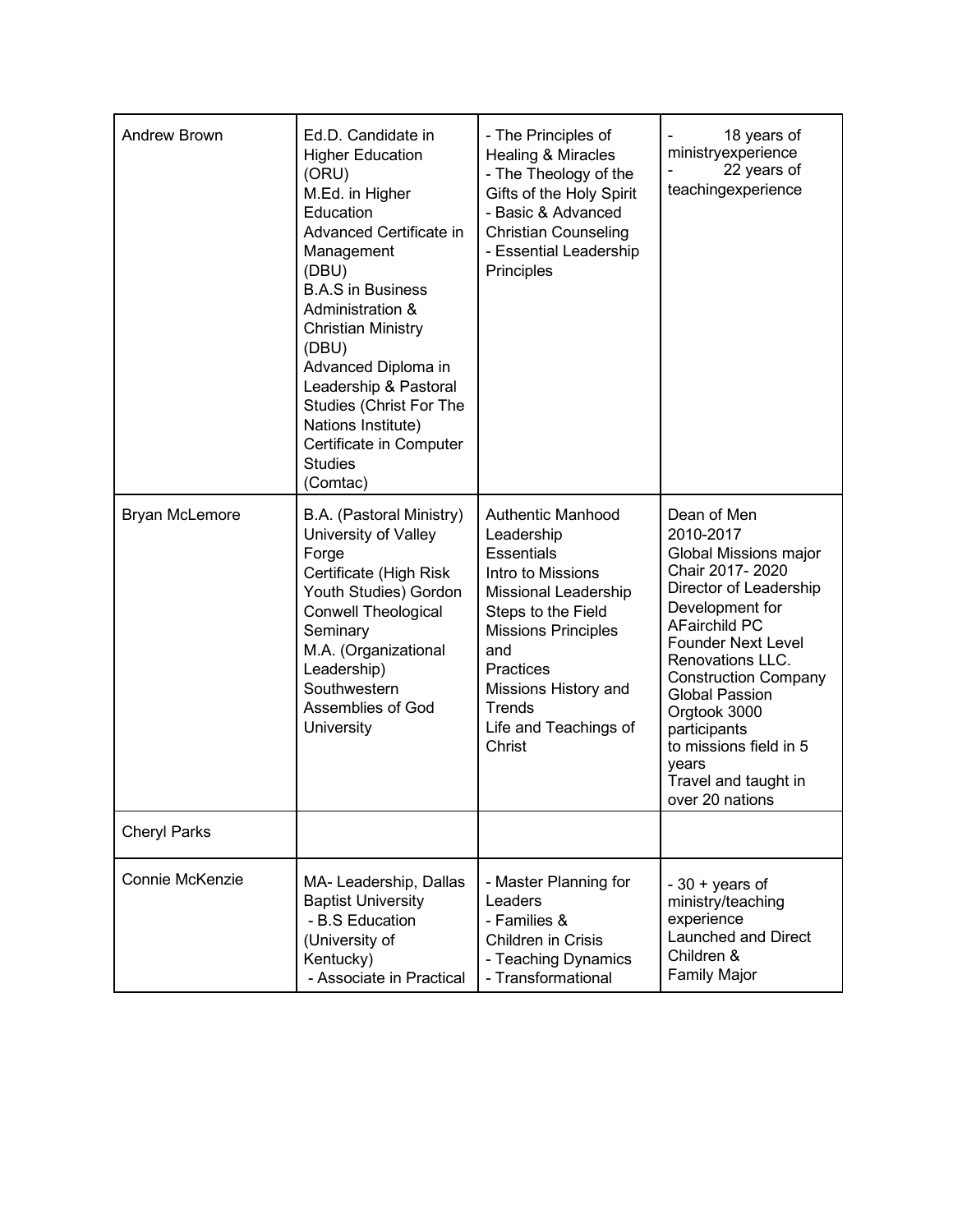|                          | Ministry (Christ For The<br>Nations Institute)                                                                                               | Children's Ministry<br>-Reaching & Teaching<br><b>Children &amp; Families</b><br>-Counseling Children<br>-Preteen Ministry<br>-Preschool Ministry<br>- Essential Skills<br>-Creative Methods<br>-Family Ministry<br>-Children in Revival | Developed and Direct<br><b>Kids For The Nations</b><br>Summer<br>Camps<br>Lead<br><b>Mission</b><br>Outreaches to Asia or<br>other parts of the world<br>each year Plan<br>and lead<br>Children's<br>Ministry during<br>TNE Oversee the<br><b>CFN</b><br>Preschool<br>Lead a children<br>workshop at VOH<br>Led children on Mission<br>Outreaches<br><b>Conducted Teacher</b><br>Training for<br>Children's Ministry in<br>over 25 nations<br>Taught in Global<br>Children's Ministry<br><b>Conferences Helped</b><br>launch KFN camps in<br>England and<br>Mexico |
|--------------------------|----------------------------------------------------------------------------------------------------------------------------------------------|------------------------------------------------------------------------------------------------------------------------------------------------------------------------------------------------------------------------------------------|--------------------------------------------------------------------------------------------------------------------------------------------------------------------------------------------------------------------------------------------------------------------------------------------------------------------------------------------------------------------------------------------------------------------------------------------------------------------------------------------------------------------------------------------------------------------|
| <b>Cristiane Peixoto</b> | <b>B.A Practical Ministry</b><br>(Christ For The Nations<br>Institute<br>9 years of College<br><b>Studies in Education</b><br>and Philosophy | <b>Deliverance Training</b><br>and the Prophetic<br>Inner Healing and<br>Deliverance through<br>the<br>Prophetic                                                                                                                         | 24 years of ministry<br>experience<br>23 years of teaching<br>experience<br>4 years of missions<br>experience<br>7 years of local church<br>pastoring<br>21 years of experience<br>in Inner Healing and<br>Deliverance                                                                                                                                                                                                                                                                                                                                             |
| Deborah Stone            |                                                                                                                                              |                                                                                                                                                                                                                                          |                                                                                                                                                                                                                                                                                                                                                                                                                                                                                                                                                                    |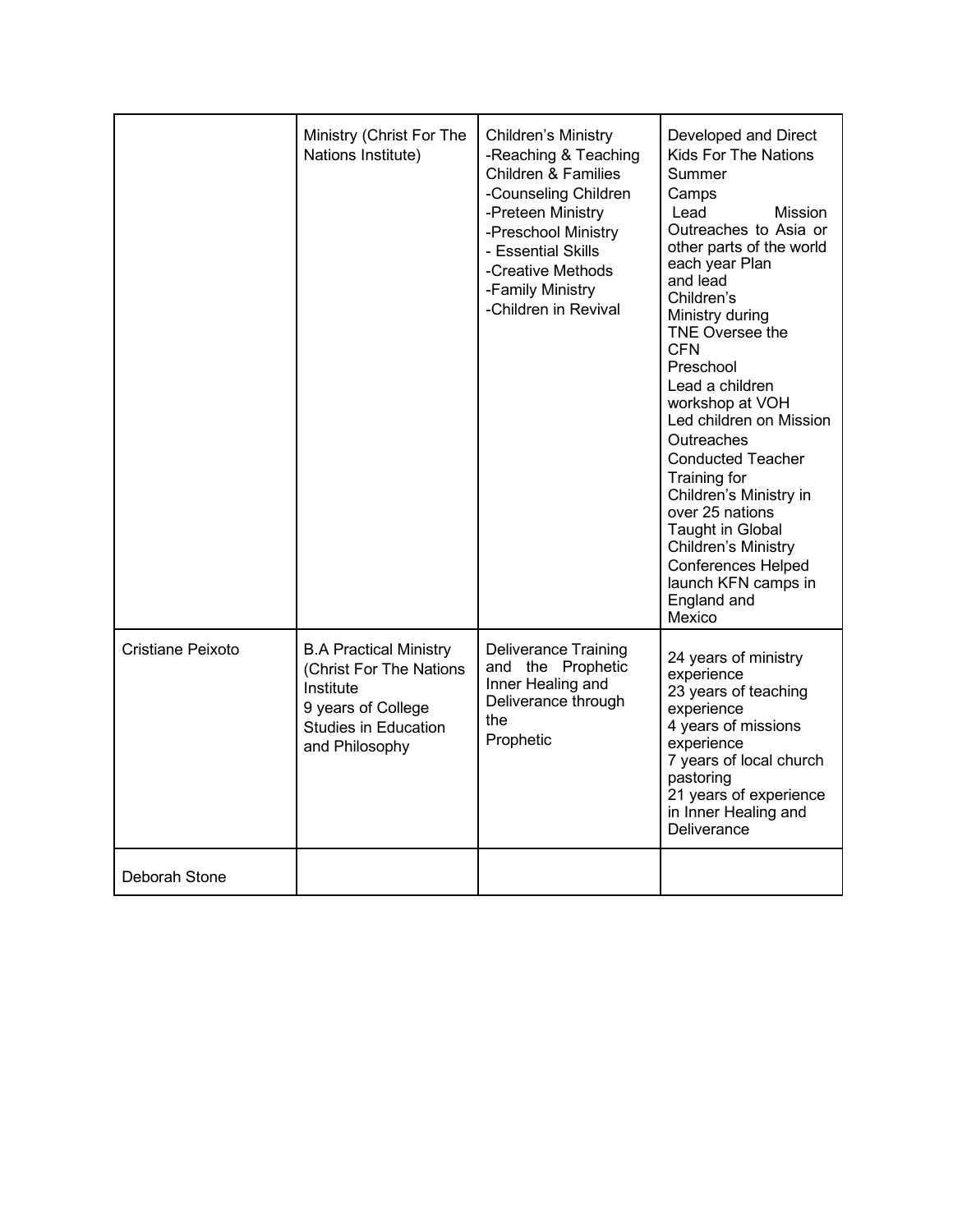| Dennis Lindsay        | Bachelor's Degree in<br>Religion from Vanguard<br>University (Southern<br>California College<br>Graduate of Youth With<br>A Mission (YWAM)<br>School of Evangelism<br>in Switzerland<br>Awarded an Honorary<br>Doctorate of Divinity<br>Degree by Beacon<br>College<br>Masters Degree in<br>Practical Theology from | <b>Creation Science I</b><br>(Foundations in<br>Creation Science)<br><b>Creation Science II</b><br><b>Creation Moments in</b><br><b>Israel</b><br>12 Foundational Pillars<br>of Christ For The<br>Nations (Weekly<br>Lecture) |                                                                                                                                                                                                                                           |
|-----------------------|---------------------------------------------------------------------------------------------------------------------------------------------------------------------------------------------------------------------------------------------------------------------------------------------------------------------|-------------------------------------------------------------------------------------------------------------------------------------------------------------------------------------------------------------------------------|-------------------------------------------------------------------------------------------------------------------------------------------------------------------------------------------------------------------------------------------|
|                       |                                                                                                                                                                                                                                                                                                                     |                                                                                                                                                                                                                               |                                                                                                                                                                                                                                           |
|                       | <b>Oral Roberts University</b><br>Doctorate of Ministry<br>from Oral Roberts<br>University                                                                                                                                                                                                                          |                                                                                                                                                                                                                               |                                                                                                                                                                                                                                           |
| <b>Derek Miller</b>   | B.A. History/ Angelo<br><b>State University</b><br>Diploma/ Life Christian<br>University                                                                                                                                                                                                                            | Leadership & personal<br>growth<br><b>Biblical Communication</b><br>& Media<br>Post production<br>Social Media<br><b>Team Ministry</b>                                                                                        | Media Director- One<br>Cause Church<br>Media Supervisor -<br><b>CFNI</b><br>Senior Pastor- Hope<br><b>City Dallas</b>                                                                                                                     |
| Eric Hollar           |                                                                                                                                                                                                                                                                                                                     |                                                                                                                                                                                                                               |                                                                                                                                                                                                                                           |
| Gabriel Castagno      |                                                                                                                                                                                                                                                                                                                     |                                                                                                                                                                                                                               |                                                                                                                                                                                                                                           |
| <b>Gerald Chester</b> | B.S., M.S., Ph.D.<br>(Physics) University of<br>Texas at Austin                                                                                                                                                                                                                                                     | Organizational<br>Leadership<br>Management<br>Doing Business God's<br>Way<br>Economics and<br><b>Financial Management</b><br>Entrepreneurship and<br><b>Ethics</b><br><b>Strategic Life Alignment</b><br>Apologetics          | 10 years of<br>management<br>36 years of<br>management consulting<br>8 years as guest<br>lecturer and adjunct<br>professor<br>20 years as church<br>elder<br>20 years of experience<br>teaching Christian<br>worldview<br>internationally |
| <b>Hector Carias</b>  |                                                                                                                                                                                                                                                                                                                     |                                                                                                                                                                                                                               |                                                                                                                                                                                                                                           |
| <b>Henry Parks</b>    |                                                                                                                                                                                                                                                                                                                     |                                                                                                                                                                                                                               |                                                                                                                                                                                                                                           |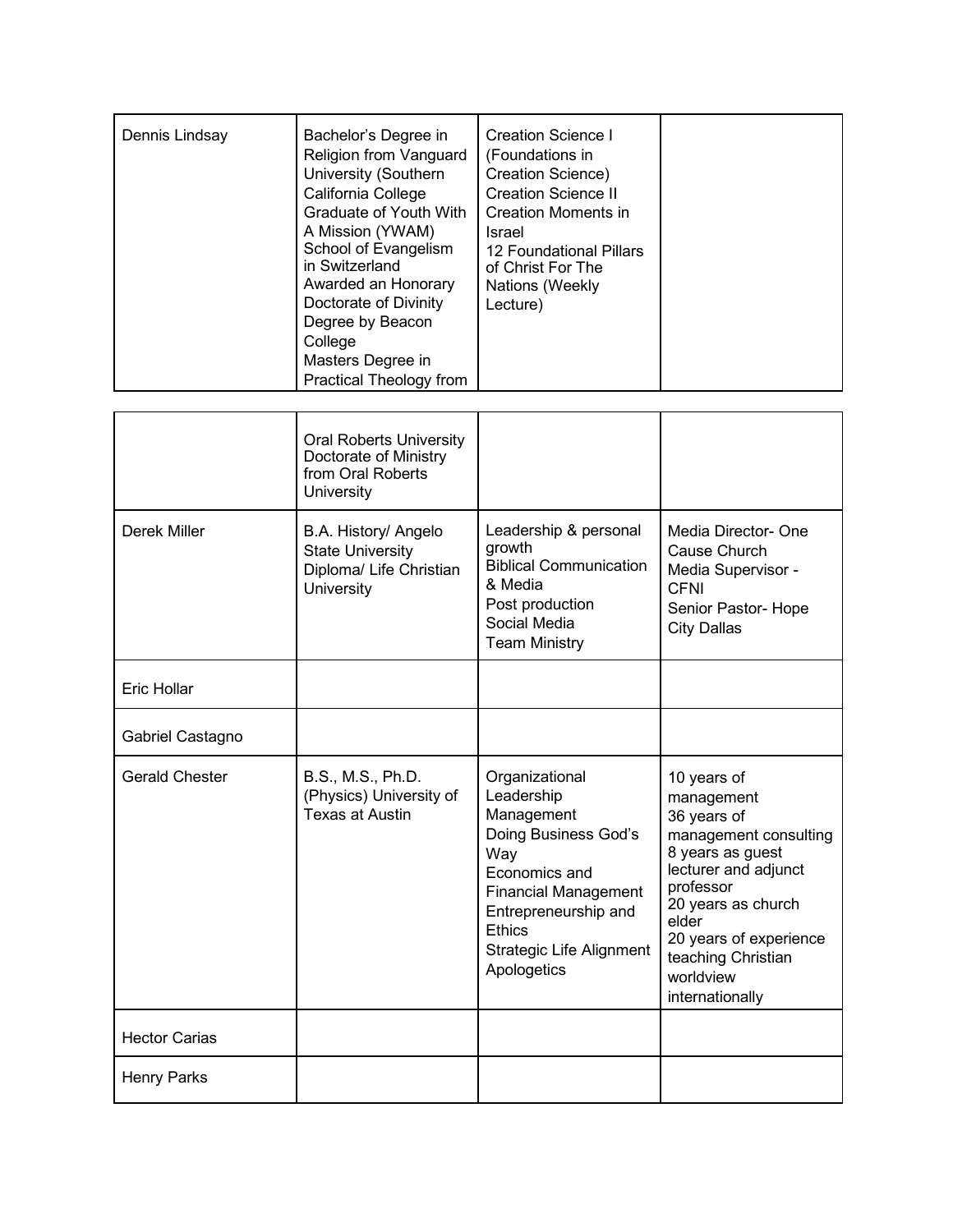| Hugo Martinez   |                                                                                                                                                                                           |                                                                                                                                                                                                                                                                                                                 |                                                                                                                                                                                                                                                                                                                                                                                                                                                                                                                                                                                                                                        |
|-----------------|-------------------------------------------------------------------------------------------------------------------------------------------------------------------------------------------|-----------------------------------------------------------------------------------------------------------------------------------------------------------------------------------------------------------------------------------------------------------------------------------------------------------------|----------------------------------------------------------------------------------------------------------------------------------------------------------------------------------------------------------------------------------------------------------------------------------------------------------------------------------------------------------------------------------------------------------------------------------------------------------------------------------------------------------------------------------------------------------------------------------------------------------------------------------------|
| Jeffery Seif    | <b>Trinity College</b><br>(Bachelor's degree);<br>Southern Methodist<br>University (master's<br>degree, doctoral<br>degree); Cambridge<br>University (master's<br>degree)                 | <b>New Testament</b><br>Survey,<br>Old Testament Survey,<br>Life of Christ, Pauline<br>Epistles, Pentateuch,<br>Isaiah, Ezekiel, Gospel<br>of John, Old Testament<br>Christology, Dead Sea<br>Scrolls, Early Church<br>History, Church History<br>Through the Centuries,<br>Pastoral Counseling,<br>Apologetics | Over 30 years teaching<br>at CFNI, former<br>professor at King's<br>University, teaches<br>weekly on TBN and<br>Daystar with a program<br>called "Our Jewish<br>Roots' '.                                                                                                                                                                                                                                                                                                                                                                                                                                                              |
| Jennifer Bostic | : Studied Practical<br>Theology at Christ For<br>the Nations<br>Certificate of Advanced<br>Studies in the School of<br>Children's and Family                                              | Co-teaching Cultivating<br>a Heart For Missions                                                                                                                                                                                                                                                                 | 15 Years as a<br>Missionary in the<br>Amazon Jungle.<br>Teaching, training and<br>equipping teachers,<br>discipleship. 10 years                                                                                                                                                                                                                                                                                                                                                                                                                                                                                                        |
|                 |                                                                                                                                                                                           |                                                                                                                                                                                                                                                                                                                 |                                                                                                                                                                                                                                                                                                                                                                                                                                                                                                                                                                                                                                        |
|                 | Ministry at Christ For<br>the Nations<br><b>Bachelors of Christian</b><br><b>Education at Integrity</b><br>Seminary<br><b>Masters of Christian</b><br>Counseling at Integrity<br>Seminary |                                                                                                                                                                                                                                                                                                                 | founding and co-<br>directing a Christ For<br>the Nations<br><b>International Bible</b><br>School in Peru. During<br>that time I have taught<br>classes such as<br>"Vision" "Being an<br>Armor Bearer" and<br>"Teaching<br>Techniques".<br>also<br>am<br>an<br>accomplished midwife<br>delivered<br>have<br>and<br>babies.<br>many<br>founded and directed a<br><b>Missionary Families</b><br>Homeschool<br>Cooperative in the<br>Amazon Region where<br>fifteen missionary<br>families gathered<br>regularly to joyfully<br>educate their children<br>and share in the unique<br>bond of our cross<br>cultural missionary<br>calling. |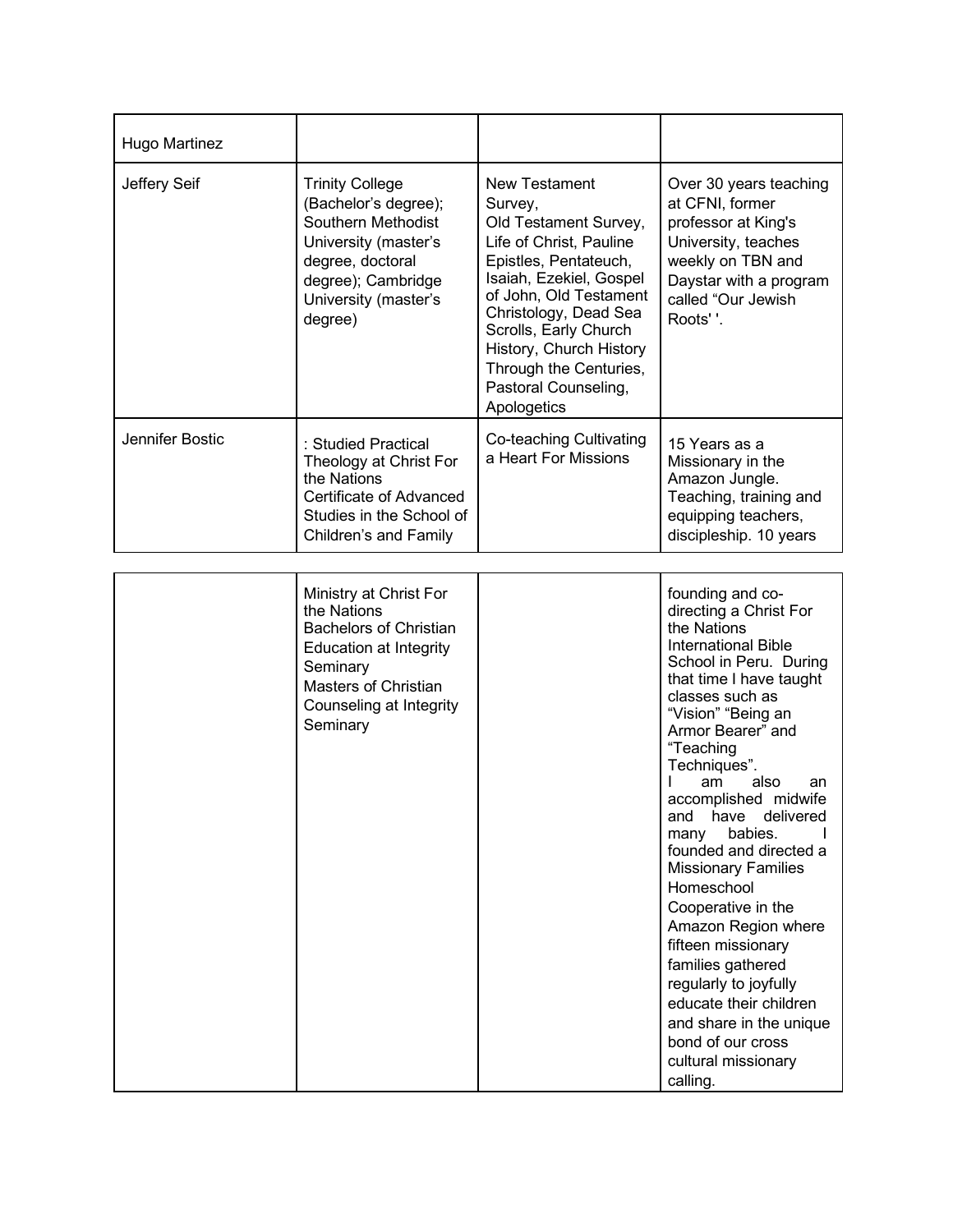| Jonathan Lewis     |                                                                                                                                                                                                                                                                                                                                   |                                                                                                                                                                                                       |                                                                                                                         |
|--------------------|-----------------------------------------------------------------------------------------------------------------------------------------------------------------------------------------------------------------------------------------------------------------------------------------------------------------------------------|-------------------------------------------------------------------------------------------------------------------------------------------------------------------------------------------------------|-------------------------------------------------------------------------------------------------------------------------|
| Joseph Axtell      | <b>DMin Southwestern</b><br>Assemblies of God<br>University<br><b>DMin Project:</b><br>SALVIFIC outreach to<br>Jewish People:<br>Strategies for<br>presenting Jesus as<br>Messiah and Savior.<br>MDiv (Messianic<br>Jewish Studies) The<br>King's University<br>B.A. (Biblical Studies)<br>Trinity College of the<br><b>Bible</b> | Isaiah and the Spirit of<br>Prophecy<br>Guest Lecturer "Bless<br>Israel Week"<br>Guest Lecturer<br>Pentateuch and New<br><b>Testament Survey</b><br>The Missio Dei: God's<br>Plan for world salvation | 32 years of ministry<br>experience<br>25 years of teaching<br>experience                                                |
| <b>Keith Banks</b> | Bachelor of Arts in<br><b>Business Management</b><br>from Dallas Baptist<br>University<br>Master of Arts in<br>Christian Leadership<br>from Dallas Theological<br>Seminary, Practical<br>Ministry Diploma from<br><b>Christ For The Nations</b>                                                                                   | Principles of Worship in<br>the Third Year Program                                                                                                                                                    | 16 years of ministry of<br>experience, 10 years<br>pastoral experience, 15<br>years of short-term<br>mission experience |

|                    | Institute. |  |
|--------------------|------------|--|
| Kerry Wood         |            |  |
| <b>Larry Titus</b> |            |  |
| Laura McKee        |            |  |
| Mercy Casanellas   |            |  |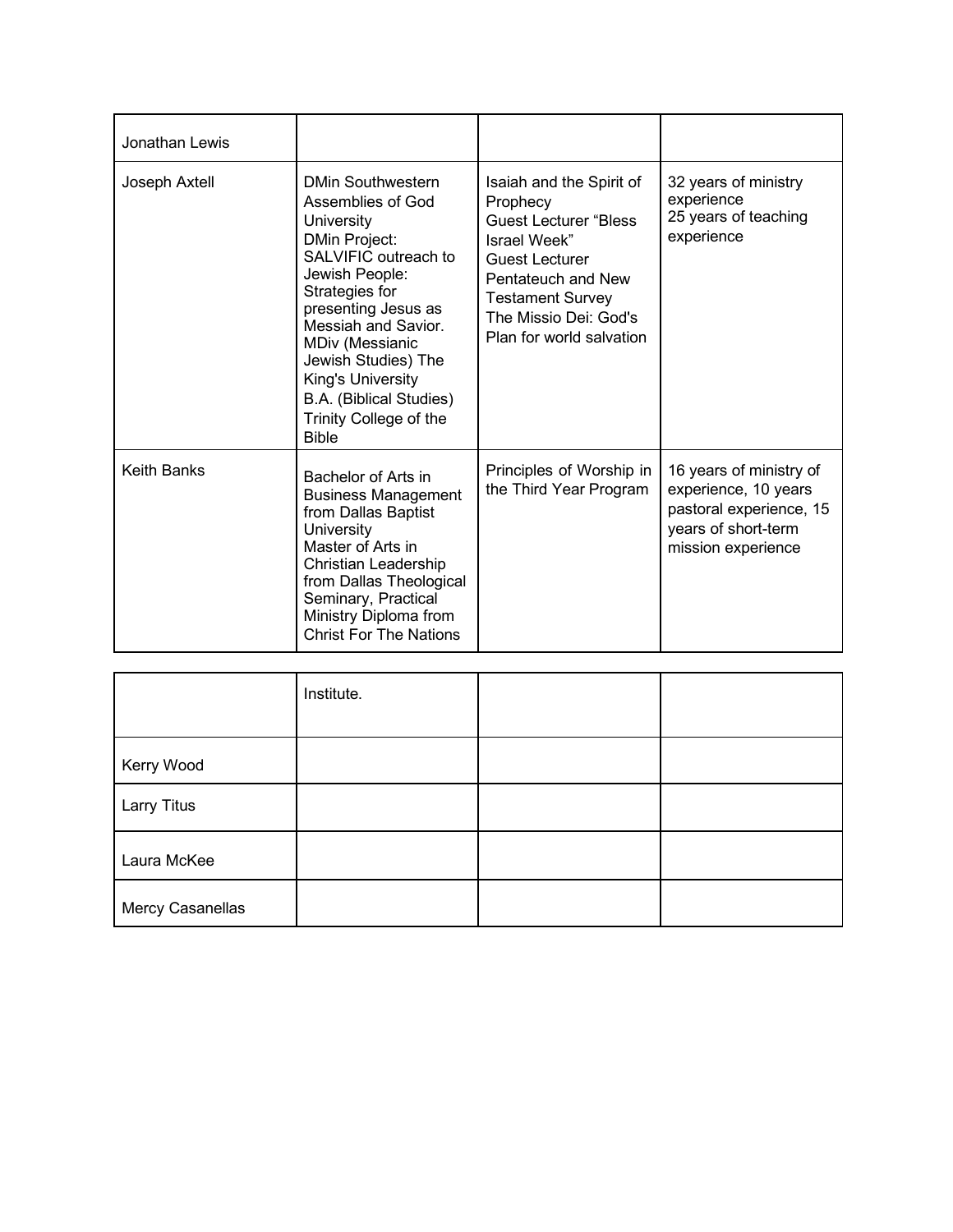| Micah Stegar      | Disney Institute (2016)<br><b>Bachelors in Youth</b><br>Ministry (Christ For The<br>Nations Institute)                                                                                                                                                                                          | <b>Student Informer</b><br><b>YFN Student</b><br>Ministry<br>Co-taught basic<br><b>Christian Doctrine</b><br>Creating<br>Culture- Foundations of<br>Youth and Young Adult<br>Ministry<br><b>Cultural Trends</b><br>and<br><b>Issues</b>                               | 1 Year at Elevation<br>Church<br>5 years of<br>itineranttraveling<br>6 years of<br>youthministry and 1<br>year young adult pastor                                                                                                                                                   |
|-------------------|-------------------------------------------------------------------------------------------------------------------------------------------------------------------------------------------------------------------------------------------------------------------------------------------------|-----------------------------------------------------------------------------------------------------------------------------------------------------------------------------------------------------------------------------------------------------------------------|-------------------------------------------------------------------------------------------------------------------------------------------------------------------------------------------------------------------------------------------------------------------------------------|
| Michael McMenomy  | Earned 64 credit hours<br>at Cloud County Jr.<br>College and the Univ.<br>of<br>Kansas<br>Associate in Practical<br>Ministry (Christ For The<br>Nations Institute)<br><b>B.S. Business (Dallas</b><br><b>Baptist University)</b><br>Currently taking<br>classes in a Graduate<br>program at DBU | <b>Book of Revelation</b><br>Apologetics<br>Generations (The<br>History of America's<br>Future)<br>Evangelistic Leadership<br>Contemporary Youth<br>Ministry<br>Personality & Spiritual<br>Gifting<br>Adolescent<br>Development<br><b>Basic Christian</b><br>Doctrine | 23+ years of FT<br>employed ministry 12<br>of those years in FT<br>youth & children's<br>ministry<br>12+ years of<br>CFNI class<br>teaching 12 years<br>of<br>Marketplace & PT<br>ministry<br>4 years as a Business<br>Development Manager<br>with a #2 ranked<br>franchise company |
| Nickie Geldenhuys | Advanced Missions and<br><b>Cross-Cultural Training</b><br>Certificate from CFNI<br>B.A. in Bible Theology<br>from<br><b>Global University</b><br>Certificate of<br>Completion:<br>Perspectives of the<br>World Christian<br>Movement <sup>™</sup>                                              | Establishing a Bible<br>School<br>Leaders and<br>Leadership<br><b>Missions Connect</b><br><b>Student Ministry Cross-</b><br>Cultural<br>Communication                                                                                                                 | 40 years of ministry<br>experience<br>12 years of teaching<br>experience                                                                                                                                                                                                            |
| Sandra Childress  | Associate of Practical<br>Theology - CFNI<br>(additional musical<br>studies in music track)<br><b>Bachelors of Theology-</b><br>Christian Life School of<br>Theology<br>Various Musical                                                                                                         | Proverbs and<br>Eccesiastes<br><b>Principles of Prayer</b><br>and the Holy Spirit<br>Music and Worship in<br><b>Church History</b><br>Principles of Praise and<br>Worship                                                                                             | 32 years of ministry<br>experience<br>30 years of teaching<br>experience<br>7 years of living on the<br>missions field<br>20 years of local church<br>worship team/                                                                                                                 |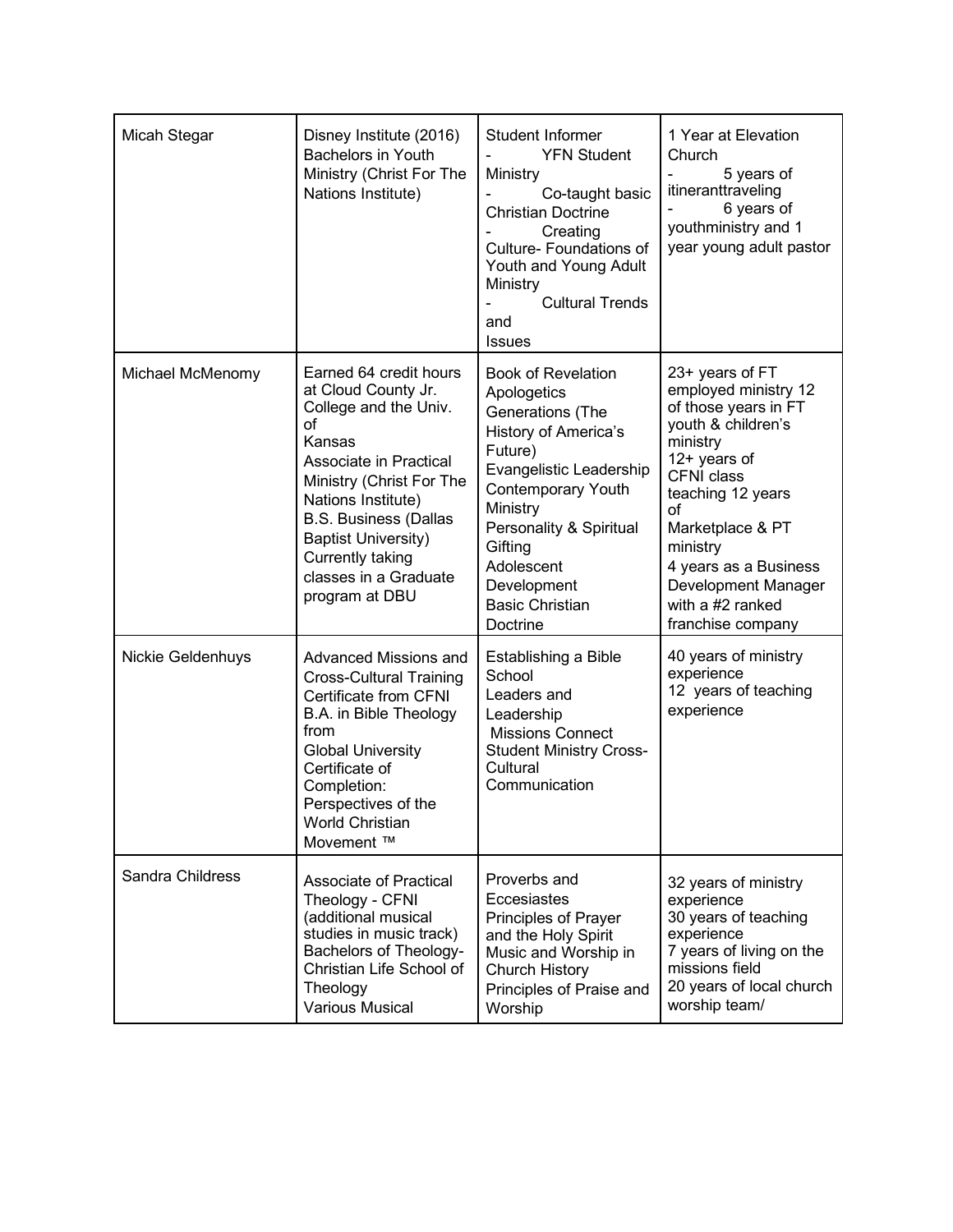|                     | Certifications                                                                                                                                                                                                                                                                    | Music Ministry in the<br><b>Local Church</b><br>Life and Tabernacle of<br>David<br>Steps to Spiritual<br>Maturity<br>Team Leadership                                                                                                                                    | department leadership<br>experience<br>20 years experience in<br>consulting for churches<br>and ministries<br>25 years of experience<br>in the areas of building,<br>developing, and leading<br>ministry teams, ministry<br>departments in the<br>areas of music,<br>worship, leadership,<br>and ministry in general                                                                                                                                                                            |
|---------------------|-----------------------------------------------------------------------------------------------------------------------------------------------------------------------------------------------------------------------------------------------------------------------------------|-------------------------------------------------------------------------------------------------------------------------------------------------------------------------------------------------------------------------------------------------------------------------|-------------------------------------------------------------------------------------------------------------------------------------------------------------------------------------------------------------------------------------------------------------------------------------------------------------------------------------------------------------------------------------------------------------------------------------------------------------------------------------------------|
| Sarah Sanders       | Master of Divinity, The<br>King's University.<br>- Bachelor of Urban and<br>Environmental<br>Planning, Griffith<br>University, Australia.                                                                                                                                         | <b>Christian Worldview</b><br>- Biblical Worldview<br>- Hermeneutics:<br><b>Principals and Methods</b><br>for Interpreting the<br><b>Bible</b><br>- World Religions                                                                                                     | 20 years<br>ministry and<br>evangelism<br>6 years<br>teachingbiblical studies<br>and theology.<br>10 years of<br><b>State</b><br>Government and<br>Corporate Sector<br>Infrastructure and<br>Planning                                                                                                                                                                                                                                                                                           |
| <b>Scott Hinkle</b> | <b>Christ For The Nations</b><br>Institute: Associate of<br><b>Arts- Practical Theology</b><br><b>Bachelor of Practical</b><br>Ministry<br>-Life Pacific University<br>(Formerly L.I.F.E. Bible<br>College) - Attended<br>-Barton County<br><b>Community College</b><br>-Attended | -Evangelism- Message<br>& Theology<br>-Contemporary Urban<br>Ministry<br>-Foundations of<br>Evangelism<br>-Evangelism and the<br><b>Christian Life</b><br>-Communication to the<br>Unchurched<br>-Evangelism and the<br>Local Church<br>-Strategies for All<br>Settings | 50 years ministry<br>experience. Including<br>evangelism, church<br>planter, lead pastor,<br>inner city & street<br>ministry.<br>Leading local, regional,<br>national & international<br>evangelism<br>conferences training<br>workers, leaders and<br>pastors. Traveling<br>nationally &<br>internationally as an<br>evangelist. Conducting<br>citywide outreaches.<br>Author and adjunct<br>evangelism instructor.<br>Co-founder & President<br>of Scott Hinkle<br><b>Outreach Ministries</b> |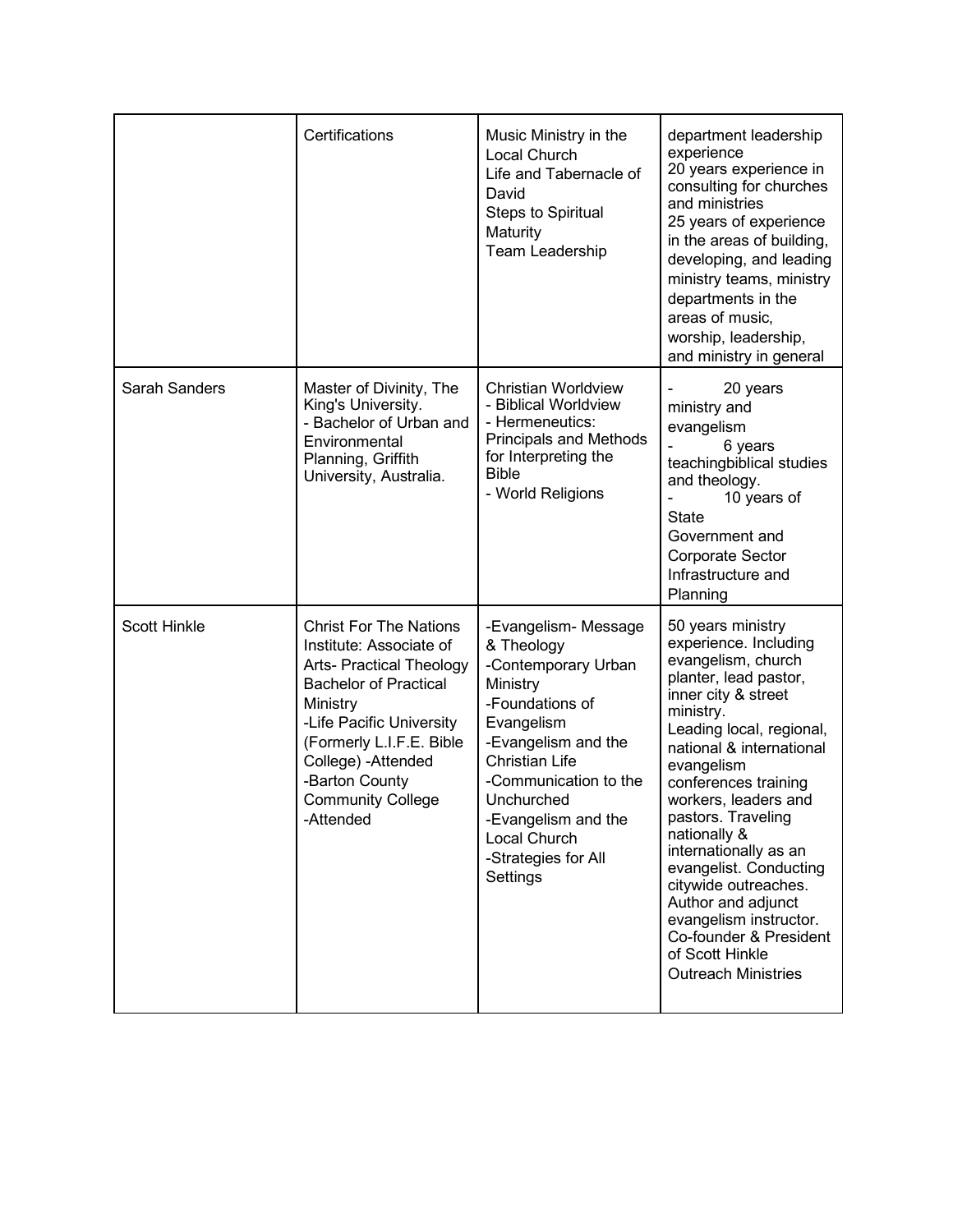| Sharon Hobbs        | <b>Studied at Oral Roberts</b><br>University. Graduated<br>from Trinity Bible<br>College where I studied<br>and was[GD1]<br>mentored by Rev.<br>Charles E. Duncombe | Prayer and<br>Intercession,<br>Goodness of God,<br>Principles of<br>Concentration, Hearing<br>and Experiencing the<br>Voice of God,<br>Victorious Christian<br>Living,                                          | I started preaching and<br>teaching when I was<br>16. I served on a team<br>with<br>healing<br>a<br>evangelist where we<br>traveled<br>and<br>held<br>healing crusades.<br>have had employment<br>as a Children's Pastor                                                                                                                            |
|---------------------|---------------------------------------------------------------------------------------------------------------------------------------------------------------------|-----------------------------------------------------------------------------------------------------------------------------------------------------------------------------------------------------------------|-----------------------------------------------------------------------------------------------------------------------------------------------------------------------------------------------------------------------------------------------------------------------------------------------------------------------------------------------------|
|                     |                                                                                                                                                                     | Nehemiah/Personal<br>Restoration. I have also<br>taught many courses at<br>CFNI on Children's<br>Ministry.                                                                                                      | in several churches. I<br>was a missionary in the<br>Philippines in the early<br>70's during the Marcos<br>uprising and when<br>martial law was in<br>effect. I taught in the<br>Davao City Bible<br>College. I was the<br>former Director of the<br><b>Christian Education</b><br>Department at CFNI. I<br>have worked 33 years<br>full time and 5 |
| <b>Steven Goude</b> |                                                                                                                                                                     |                                                                                                                                                                                                                 |                                                                                                                                                                                                                                                                                                                                                     |
| Susan Bozarth       | M.A., (Practical<br>Theology) The Kings<br>University (Honorary),<br>DPT., Christ For The<br><b>Nations Institute</b>                                               | <b>Effective Biblical</b><br>Counseling<br>Joshua/Judges<br>1 & 2 Peter<br>The Making of a Leader<br><b>Fulfilling the Ministry</b><br>Call<br>Leadership: possessing<br>our Inheritance<br>The Christian Woman | 51 years in ministry:<br>I've prayed, planted,<br>pastored, mentored,<br>missioned, counseled,<br>confronted, rebuked,<br>and restored. You<br>name it and I've<br>probably done itin<br>ministryexcept<br>singingthey won't<br>let me do that!                                                                                                     |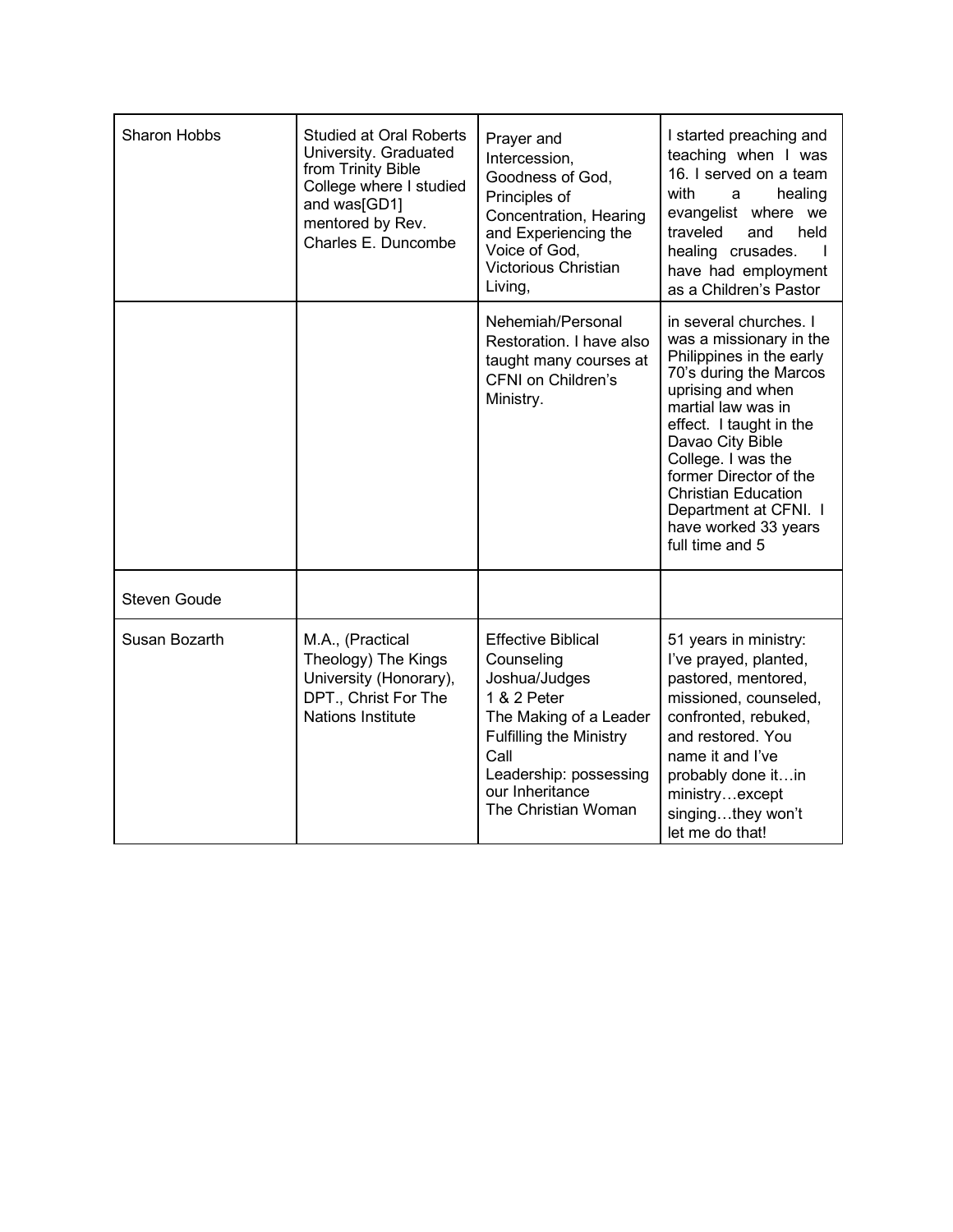| Yaelly Zelaya | M.S. (Mental Health<br>and Wellness with an<br><b>Emphasis in Family</b><br>Dynamics) Grand<br><b>Canyon University</b><br>B.S. (Psychology)<br>University of Phoenix<br>Associate Degree in<br><b>Practical Theology</b> | Student Informer/<br><b>Marketing Ministry</b><br><b>Recruitment Student</b><br>Ministry<br>Local Church internship<br><b>Performing Arts</b><br>Ministry<br>Dance Ministry<br>Dance ECE<br>Steps to Freedom<br>Porno Detox<br>The Minister: Issues<br>and Solutions for | Over 20 years of<br>ministry experience<br>Over 10 years of<br>teaching experience |
|---------------|---------------------------------------------------------------------------------------------------------------------------------------------------------------------------------------------------------------------------|--------------------------------------------------------------------------------------------------------------------------------------------------------------------------------------------------------------------------------------------------------------------------|------------------------------------------------------------------------------------|
|               |                                                                                                                                                                                                                           | <b>Wholeness</b>                                                                                                                                                                                                                                                         |                                                                                    |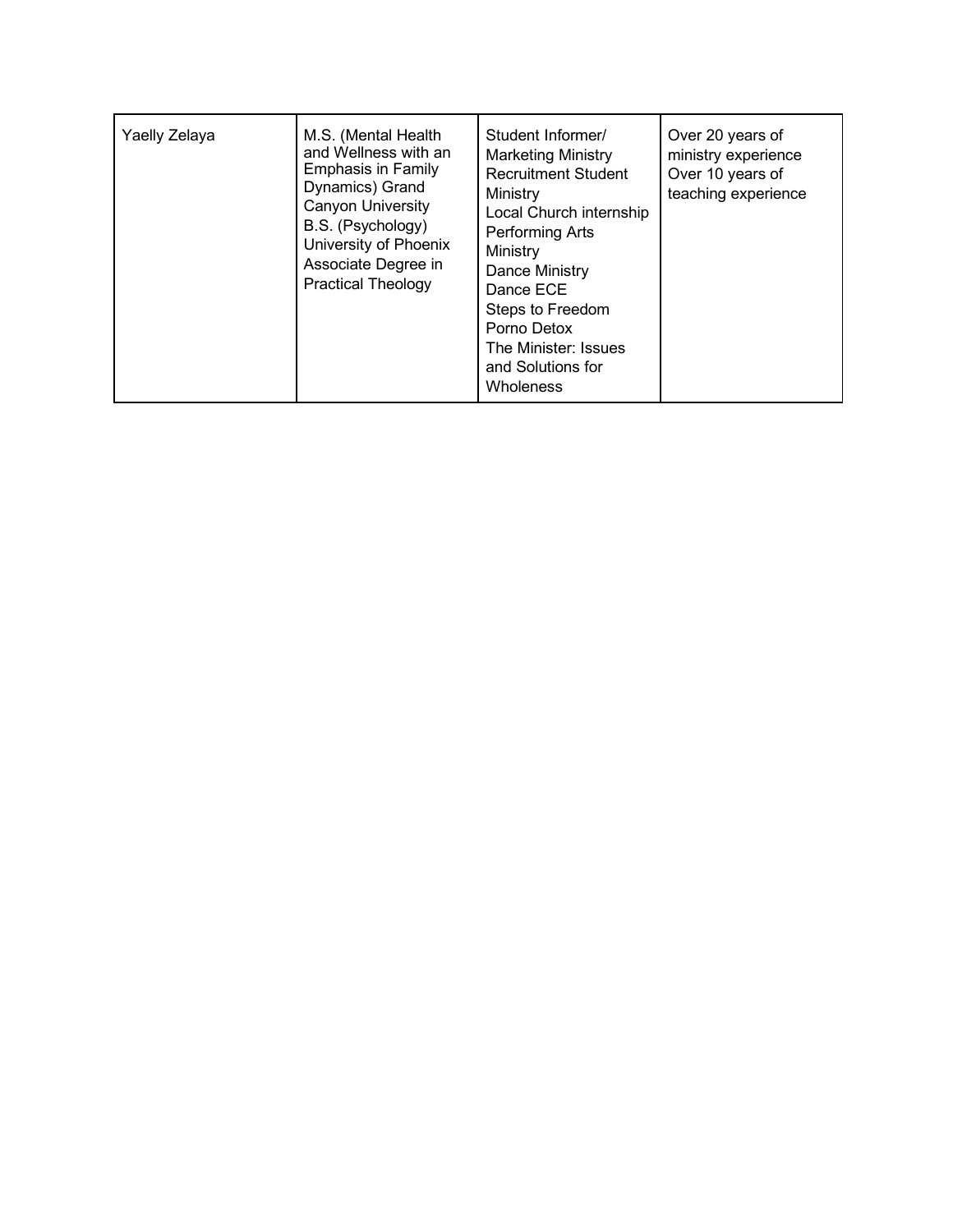# **Academic Calendar**

| <b>Fall 2021</b>                                                                                     |                 |
|------------------------------------------------------------------------------------------------------|-----------------|
| <b>Early Registration</b>                                                                            | June 14-July 25 |
| Add/Drop                                                                                             | June 14-Aug 27  |
| Registration                                                                                         | July 26- Aug 15 |
| New Students Arrive (9am to 4pm)                                                                     | Aug. 9-10       |
| Encounter Service (6:30 to 9:00pm Institute Building)                                                | Aug. 11         |
| <b>New Student Orientations</b>                                                                      | Aug. 11-13      |
| Returning Students Expected Arrival                                                                  | Aug. 12         |
| Late Registration                                                                                    | Aug. 15-22      |
| Opening Rally (Institute Building- Main Auditorium)                                                  | Aug. 16         |
| First Day of Classes                                                                                 | Aug. 16         |
| English Assessments (1pm New Non-Scholarship and 6pm New Scholarship, Library<br>of Jack Moore Hall) | Aug. 16         |
| Music Evaluations (1pm Music Bldg.)                                                                  | Aug. 18-20      |
| Deans Make-Up Orientation                                                                            | Aug. 27         |
| Labor Day Holiday                                                                                    | Sept. 6         |
| 1 <sup>st</sup> Student Payment Day                                                                  | Sept. 15        |
| Voice of Healing Conference                                                                          | Sept. 15-18     |
| 50/50 Celebration                                                                                    | Sept. 22-25     |
| Mid-Term Exams                                                                                       | Oct. 4-8        |
| 2 <sup>nd</sup> Student Payment Day                                                                  | Oct. 15         |
| Campus Days                                                                                          | Oct. 21-22      |